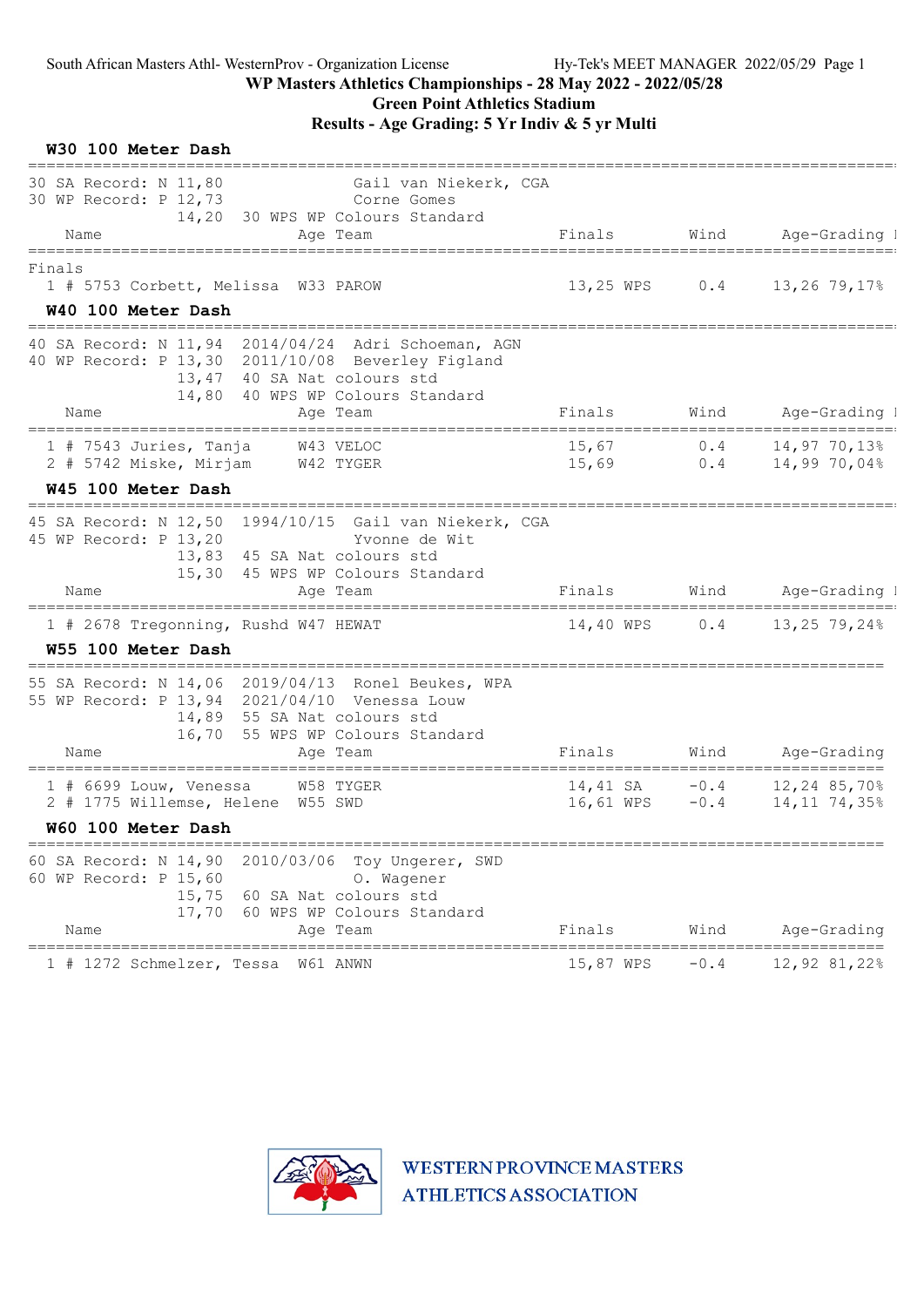| W65 100 Meter Dash                                                                                                                                                                                               |                                              |                                      |                                                                      |
|------------------------------------------------------------------------------------------------------------------------------------------------------------------------------------------------------------------|----------------------------------------------|--------------------------------------|----------------------------------------------------------------------|
| 65 SA Record: N 14,93<br>2011/04/02 Toy Ungerer, SWD<br>65 WP Record: P 15,92<br>R. Blair<br>16,83<br>65 SA Nat colours std<br>18,80<br>65 WPS WP Colours Standard<br>Name<br>Age Team                           | Finals                                       | Wind                                 | Age-Grading                                                          |
| ======================<br>W67 SPARH<br>754 Riviera, Joy<br>W85 100 Meter Dash<br>==============================                                                                                                  | 20,89                                        | $-0.4$                               | 16,27 64,48%                                                         |
| 85 SA Record: N 21,95 2016/04/02 Christi du Plooy, CGA<br>85 WP Record: P 21,80 2022/03/19 Magdalene Johnson<br>85 SA Nat colours std<br>26,00<br>85 WPS WP Colours Standard<br>29,00<br>Name<br>Age Team        | Finals                                       |                                      | Wind Age-Grading                                                     |
| ================================<br>1 # 8808 Johnson, Magdalen W85 TYGER<br>M30 100 Meter Dash                                                                                                                   | ===========<br>$22,13$ SA $-0.4$             |                                      | =============<br>12,75 82,29%                                        |
| ===============================<br>30 SA Record: N 10,50<br>Eric Essman, CGA<br>30 WP Record: P 10,97 2022/03/19 Jonathan Dreyer<br>12,00<br>30 WPS WP Colours Standard<br>Name<br>Age Team                      | Finals                                       | Wind                                 | Age-Grading 1                                                        |
| 1 # 5751 Engel, Roscoe M33 TYGER<br>2 # 5755 Clarke, Chevan<br>M32 TYGER<br>3 # 5754 De Morny, Ryle M33 TYGER<br>4 # 2421 Steenkamp, Theodo M33 BELL                                                             | 10,90 WPS<br>11,34 WPS<br>11,69 WPS<br>13,31 | $-0.2$<br>$-0.2$<br>$-0.2$<br>$-0.2$ | 10,91 89,82%<br>11,35 86,33%<br>11,70 83,75%<br>13,32 73,55%         |
| M35 100 Meter Dash<br>35 SA Record: N 10,30<br>E. Jeffreys, KZN<br>35 WP Record: P 10,95 2019/03/23 Jonathan Dreyer<br>11,34<br>35 SA Nat colours std<br>12,20<br>35 WPS WP Colours Standard<br>Name<br>Age Team | Finals                                       | Wind                                 | Age-Grading 1                                                        |
| ===================================<br>==============<br>1 # 2468 August, Denzil<br>M36 BELL<br>2 # 3125 Hassan, Qaasim M38 CPUT<br>M40 100 Meter Dash                                                           | 13,08<br>13,93                               | $-0.2$<br>$-0.2$                     | ==================================<br>$12,91$ 75,84%<br>13,75 71,21% |
| 40 SA Record: N 10,70<br>Stan Wald, CGA<br>40 WP Record: P 11, 13<br>2018/04/27 Ricardo Mentoor<br>11,70<br>40 SA Nat colours std<br>12,60<br>40 WPS WP Colours Standard<br>Name<br>Age Team                     | Finals                                       | Wind                                 | Age-Grading I                                                        |
| ======================<br>==========<br>1 # 4333 Dreyer, Jonathan M40 ITHKO                                                                                                                                      | ========================<br>11,49 SA         | $-0.2$                               | =====================<br>11,01 88,95%                                |

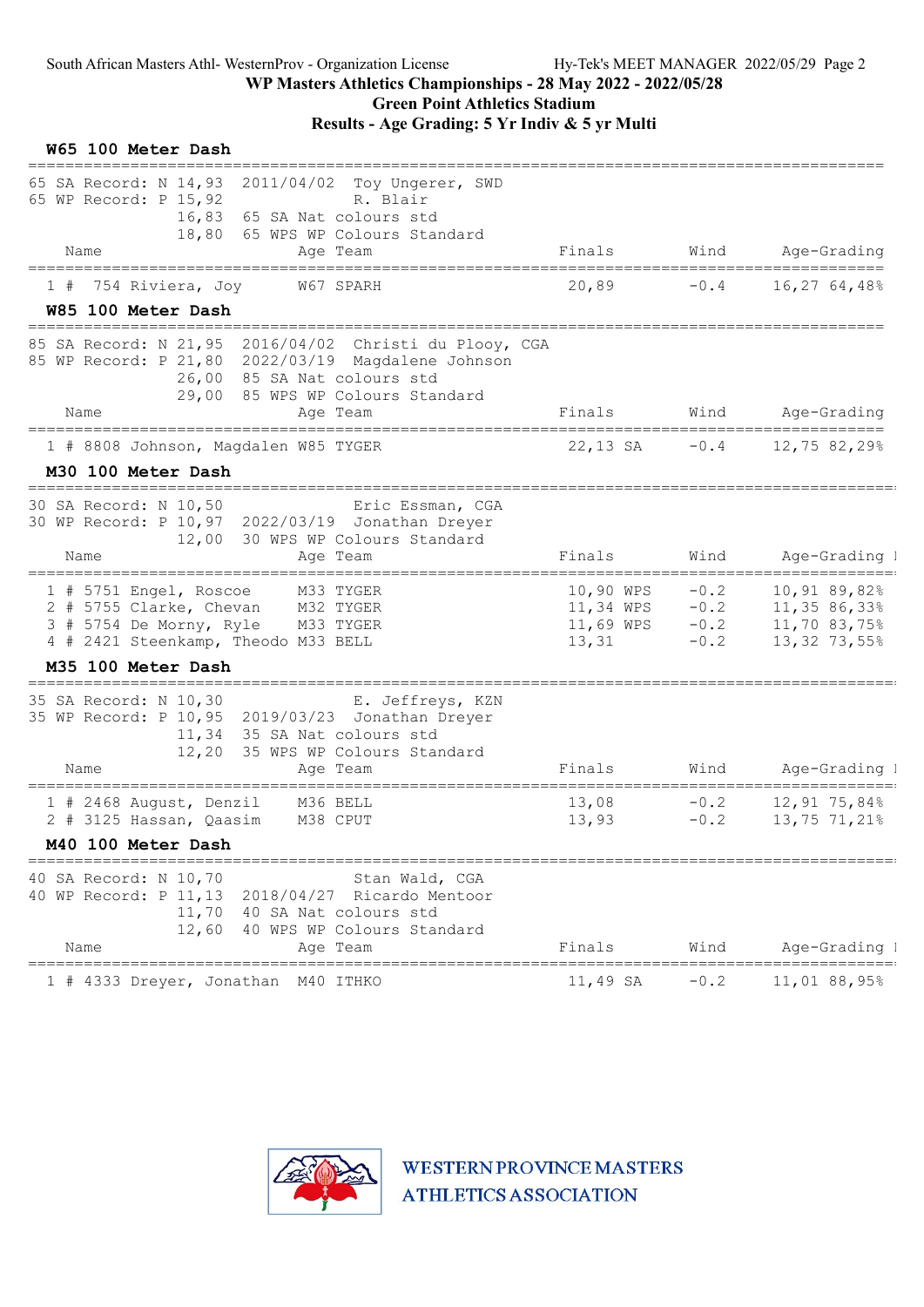| M45 100 Meter Dash                                                                                                                                                                                  |                               |                            |                                              |
|-----------------------------------------------------------------------------------------------------------------------------------------------------------------------------------------------------|-------------------------------|----------------------------|----------------------------------------------|
| 45 SA Record: N 11,10<br>Stan Wald, CGA<br>45 WP Record: P 11,51<br>2012/03/31 Johan Uys<br>12,05<br>45 SA Nat colours std<br>13,00<br>45 WPS WP Colours Standard<br>Name                           | Finals                        | Wind                       |                                              |
| Age Team<br>---------                                                                                                                                                                               |                               |                            | Age-Grading 1                                |
| 1 # 2423 Bothma, Rupert<br>M47 BELL<br>M50 100 Meter Dash                                                                                                                                           | 13,24                         | $-0.2$                     | 12,30 79,61%                                 |
| 50 SA Record: N 11,70<br>Stan Wald, CGA<br>50 WP Record: P 12,09 2022/05/07 John Cloete<br>12,17<br>50 SA Nat colours std<br>13,40<br>50 WPS WP Colours Standard<br>Name<br>Age Team                | Finals                        | Wind                       | Age-Grading                                  |
|                                                                                                                                                                                                     |                               |                            |                                              |
| 1 # 8878 Basson, Marius<br>M50 CMS<br>$2$ # 2422 Cloete, John<br>M51 BELL<br>M55 100 Meter Dash                                                                                                     | 12,41 WPS<br>12,56 WPS $-0.2$ | $-0.2$                     | 11,17 87,67%<br>11,30 86,62%                 |
| 55 SA Record: N 11,80<br>T. George<br>55 WP Record: P 12,06 2011/04/09 Joseph Warries<br>12,52 55 SA Nat colours std<br>14,00<br>55 WPS WP Colours Standard<br>Name<br>Age Team                     | Finals                        | Wind                       | Age-Grading                                  |
| 1 # 4166 Christians, Alwyn M56 SADF<br>2 # 5761 Van Wyk, Roelof M57 TYGER<br>3 # 4277 Toll, Michael<br>M58 ITHKO<br>M60 100 Meter Dash                                                              | 13,28 WPS<br>14,49<br>18,44   | $-0.2$<br>$-0.2$<br>$-0.2$ | 11,57 84,71%<br>12,62 77,64%<br>16,06 61,01% |
| 60 SA Record: N 12,81 2022/01/22 Johan Myburgh, WPA<br>60 WP Record: P 12, 61 2022/04/09 Johan Myburgh<br>60 SA Nat colours std<br>12,92<br>14,50<br>60 WPS WP Colours Standard<br>Name<br>Age Team | Finals                        | Wind                       | Age-Grading                                  |
| =============<br>M63 BOLMA<br>1#<br>225 Omar, Nassar<br>M65 100 Meter Dash                                                                                                                          | 15,22                         | $-0.2$                     | 12,81 76,48%                                 |
| 65 SA Record: N 13,10<br>A. van Zyl, KZN<br>65 WP Record: P 13,44<br>2021/04/10<br>Joseph Warries<br>13,73<br>65 SA Nat colours std<br>15,40<br>65 WPS WP Colours Standard<br>Name<br>Age Team      | Finals                        | Wind                       | Age-Grading                                  |
| ========<br>1 # 2402 Deetlefs, Pieter<br>M69 BELL                                                                                                                                                   | 14,88 WPS                     | $-0.2$                     | 12,07 81,12%                                 |

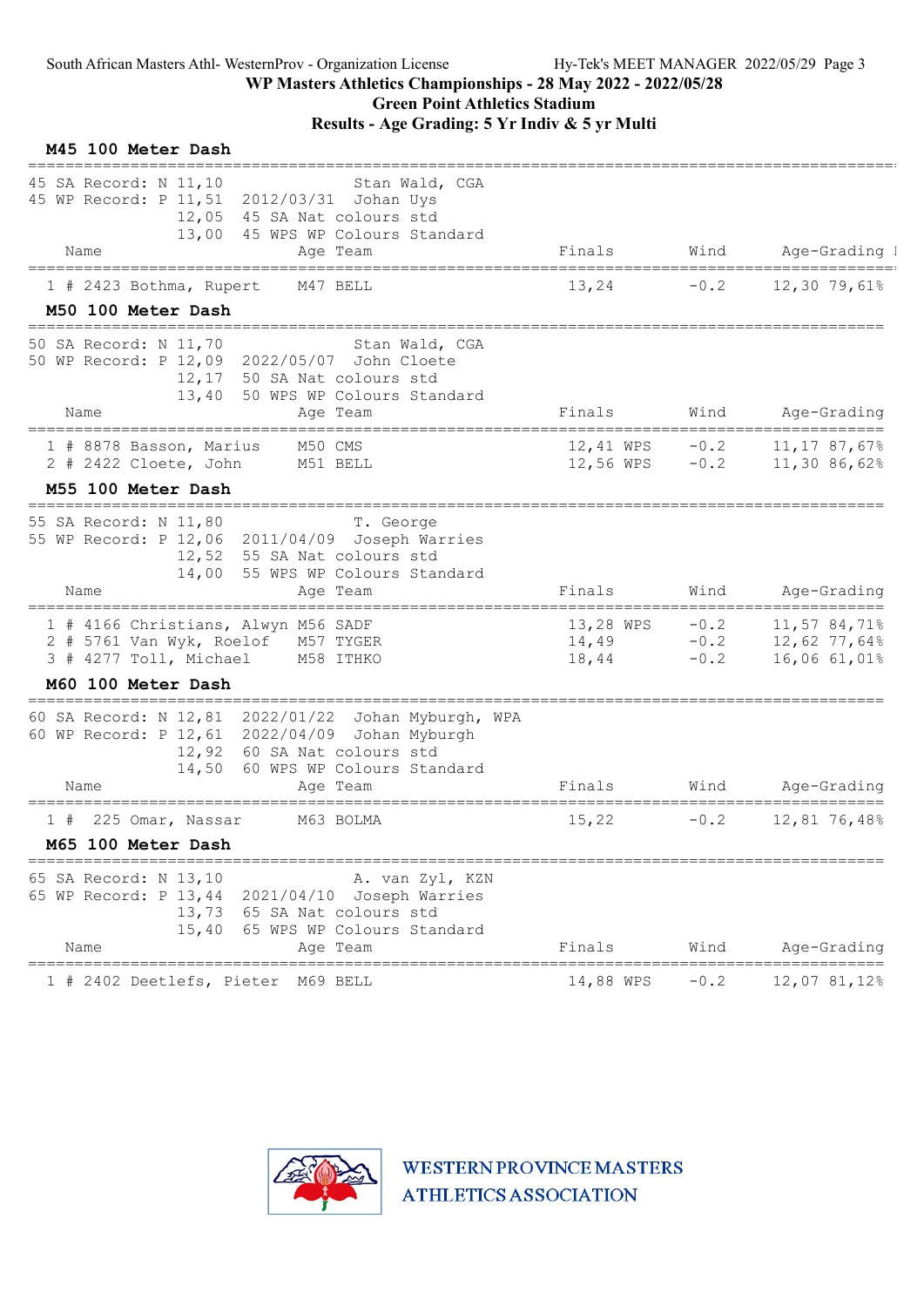| M75 100 Meter Dash                                                                                                                                                                                    |                    |            |                              |
|-------------------------------------------------------------------------------------------------------------------------------------------------------------------------------------------------------|--------------------|------------|------------------------------|
| 75 SA Record: N 14,06<br>F.P. Reid, CGA<br>75 WP Record: P 14,00 2011/02/26 Ron Cross<br>15,86 75 SA Nat colours std<br>17,80 75 WPS WP Colours Standard<br>Name<br>Age Team                          | Finals             | Wind       | Age-Grading                  |
| 930 Stuart, Leslie<br>M79 SWD<br>1#                                                                                                                                                                   | 19,91              | $-0.2$     | 14,76 66,35%                 |
| W40 200 Meter Dash                                                                                                                                                                                    |                    |            |                              |
| 40 SA Record: N 24,46 2014/04/26 Adri Schoeman, AGN<br>40 WP Record: P 26,50<br>Koba Bellingan<br>27,72 40 SA Nat colours std<br>31,00 40 WPS WP Colours Standard                                     |                    |            |                              |
| Name<br>Age Team<br>===========                                                                                                                                                                       | Finals             | Wind       | Age-Grading<br>======        |
| 1 # 5742 Miske, Mirjam<br>W42 TYGER<br>2 # 7543 Juries, Tanja<br>W43 VELOC                                                                                                                            | 32,81<br>33,08     | NWI<br>NWI | 30,66 69,61%<br>30,9169,048  |
| W45 200 Meter Dash                                                                                                                                                                                    |                    |            |                              |
| 2021/03/06 Shona Hutchinson, KZN<br>45 SA Record: N 25,41<br>45 WP Record: P 27,30<br>Anne McKenzie<br>28,84 45 SA Nat colours std<br>32,00<br>45 WPS WP Colours Standard<br>Name<br>Aqe Team         | Finals             | Wind       | Age-Grading                  |
| 1 # 2678 Tregonning, Rushd W47 HEWAT<br>2 # 1947 Matiwane, Busiswe W47 NEDWP                                                                                                                          | 30,28 WPS<br>38,65 | NWI<br>NWI | 27,20 78,47%<br>34,72 61,47% |
| W65 200 Meter Dash                                                                                                                                                                                    |                    |            |                              |
| 65 SA Record: N 30,92 2012/03/31 Toy Ungerer, SWD<br>65 WP Record: P 34,00<br>Isabel Hofmeyr<br>36,91 65 SA Nat colours std<br>41,30<br>65 WPS WP Colours Standard<br>Name<br>Age Team                | Finals             | Wind       | Age-Grading                  |
| 754 Riviera, Joy<br>W67 SPARH<br>1#<br>W85 200 Meter Dash                                                                                                                                             | 44,22              | NWI        | 33,36 63,98%                 |
| 85 SA Record: N 51,20 2006/04/02 Christi du Plooy, CGA<br>85 WP Record: P 54,30 2022/04/09 Magdalene Johnson<br>56,00 85 SA Nat colours std<br>1:03,00 85 WPS WP Colours Standard<br>Age Team<br>Name | Finals             | Wind       | Age-Grading                  |
| 1 # 8808 Johnson, Magdalen W85 TYGER                                                                                                                                                                  | 53,86PSA           | NWI        | 26,57 80,34%                 |

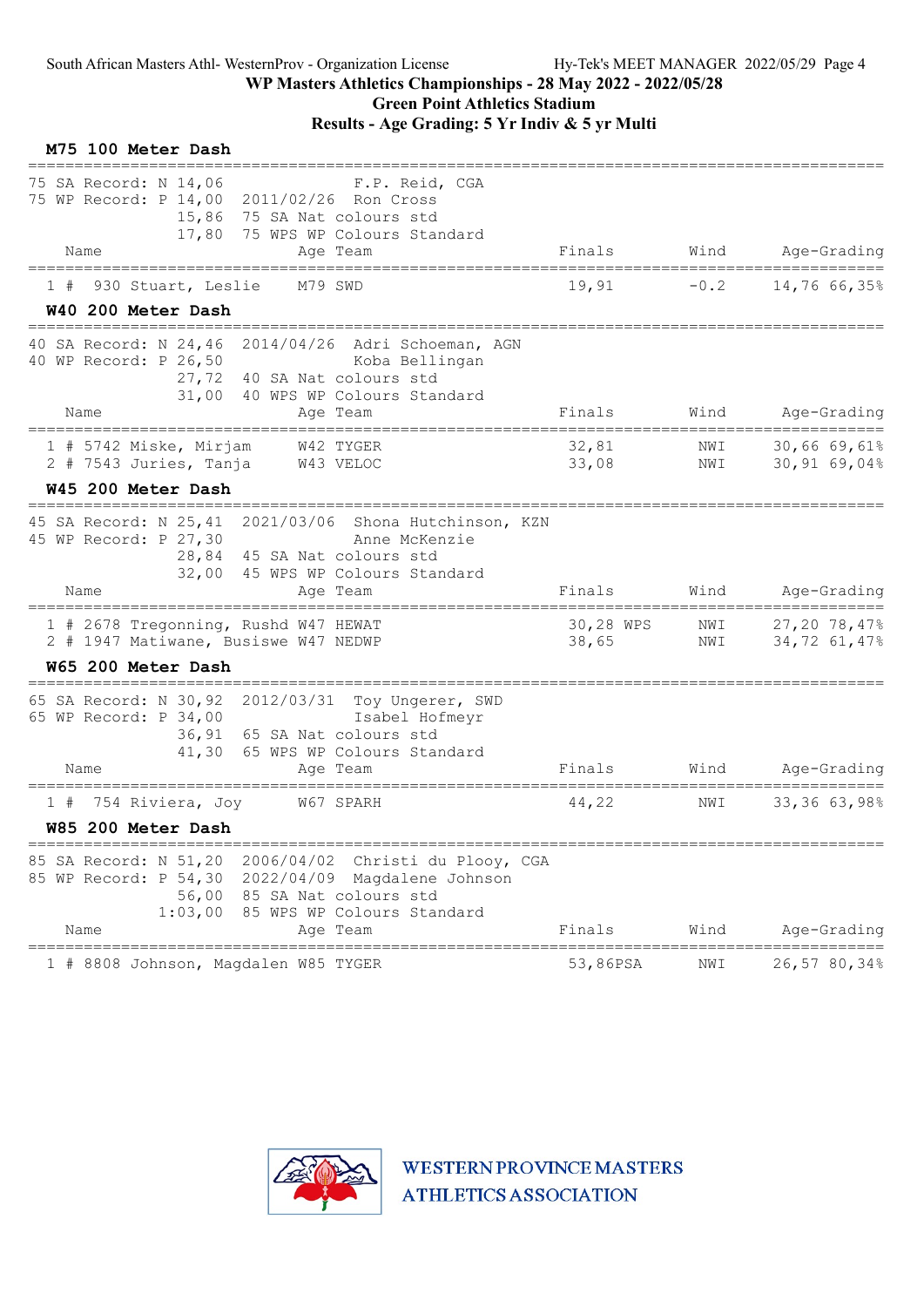## Green Point Athletics Stadium

| M30 200 Meter Dash                                                                                                                                                                        |                       |                  |                                              |
|-------------------------------------------------------------------------------------------------------------------------------------------------------------------------------------------|-----------------------|------------------|----------------------------------------------|
| 30 SA Record: N 21,20<br>E. Essman, CGA<br>30 WP Record: P 21,78 2021/05/29 Roscoe Engel<br>24,50 30 WPS WP Colours Standard                                                              |                       |                  |                                              |
| Name<br>Age Team                                                                                                                                                                          | Finals                | Wind             | Age-Grading I                                |
| 1 # 2421 Steenkamp, Theodo M33 BELL                                                                                                                                                       | 27,73                 | NWI              | 27,74 69,67%                                 |
| M35 200 Meter Dash                                                                                                                                                                        |                       |                  |                                              |
| 35 SA Record: N 21,20<br>E Jeffreys, KZN<br>35 WP Record: P 22, 22 2017/10/21 Jonathan Dreyer<br>22,90 35 SA Nat colours std<br>25,00 35 WPS WP Colours Standard<br>Name<br>Age Team      | Finals                | Wind             | Age-Grading 1                                |
| 1 # 2468 August, Denzil<br>M36 BELL<br>2 # 3125 Hassan, Qaasim<br>M38 CPUT                                                                                                                | 26,96<br>28,84        | NWI<br>NWI       | 26,53 72,85%<br>28,3768,10%                  |
| M40 200 Meter Dash<br>===============================                                                                                                                                     |                       |                  |                                              |
| 40 SA Record: N 22,00<br>Stan Wald, CGA<br>40 WP Record: P 22,65 2018/03/24 Ricardo Mentoor<br>23,42 40 SA Nat colours std<br>25,50 40 WPS WP Colours Standard                            |                       |                  |                                              |
| Name<br>Age Team                                                                                                                                                                          | Finals                |                  | Wind Age-Grading I                           |
| 1 # 4333 Dreyer, Jonathan M40 ITHKO<br>M45 200 Meter Dash                                                                                                                                 | 23,38 SA              | NWI              | 22,30 86,66%                                 |
| 45 SA Record: N 22,90<br>Stan Wald, CGA<br>45 WP Record: P 23,89 2017/05/18 Marius Basson<br>24,22 45 SA Nat colours std<br>26,50 45 WPS WP Colours Standard<br>Name<br>Age Team          | Finals                | Wind             | Age-Grading 1                                |
| 1 # 2423 Bothma, Rupert<br>M47 BELL<br>2 # 8150 Van Zyl, Dana<br>M49 VOB                                                                                                                  | 26,89<br>27,27        | NWI<br>NWI       | 24,84 77,80%<br>25,19 76,71%                 |
| M50 200 Meter Dash                                                                                                                                                                        |                       |                  |                                              |
| 50 SA Record: N 23,29<br>Stan Wald, CGA<br>50 WP Record: P 24,70<br>2022/04/22 Marius Basson<br>25,00<br>50 SA Nat colours std<br>27,50<br>50 WPS WP Colours Standard<br>Name<br>Age Team | Finals                | Wind             | Age-Grading                                  |
| M50 CMS<br>1 # 8878 Basson, Marius<br>2 # 2422 Cloete, John<br>M51 BELL                                                                                                                   | 24,74 SA<br>26,09 WPS | $-1.0$<br>$-1.0$ | ========<br>22, 11 87, 43%<br>23, 31 82, 91% |

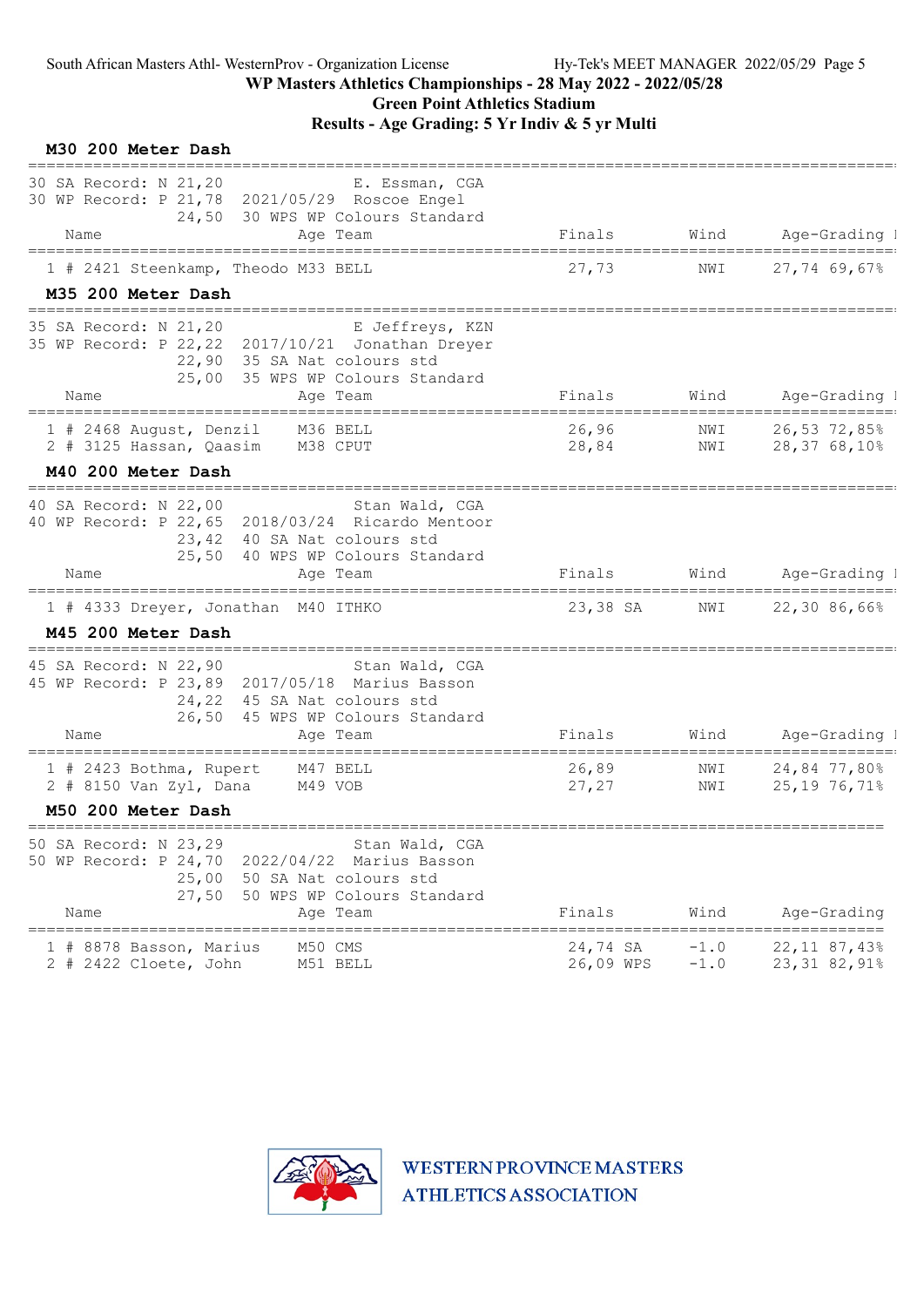#### WP Masters Athletics Championships - 28 May 2022 - 2022/05/28 Green Point Athletics Stadium Results - Age Grading: 5 Yr Indiv & 5 yr Multi

#### M55 200 Meter Dash

| 55 SA Record: N 24,71<br>Montey Hacker, CGA<br>55 WP Record: P 24,84 2011/04/09 Joseph Warries<br>25,83 55 SA Nat colours std<br>28,90 55 WPS WP Colours Standard<br>Name<br>Age Team     | Finals                                                                           | Wind             | Age-Grading                                                                                      |
|-------------------------------------------------------------------------------------------------------------------------------------------------------------------------------------------|----------------------------------------------------------------------------------|------------------|--------------------------------------------------------------------------------------------------|
| =====================================<br>1 # 4166 Christians, Alwyn M56 SADF<br>2 # 5594 Doren, Peter<br>M57 SPAAC<br>3 # 4277 Toll, Michael M58 ITHKO                                    | -------------------------------------<br>27,22 WPS<br>$28, 25 WPS -1.0$<br>31,00 | $-1.0$<br>$-1.0$ | 23,50 82,22%<br>$24,39$ 79,22%<br>26,77 72,19%                                                   |
| M60 200 Meter Dash<br>-----------------------------------<br>60 SA Record: N 25,80<br>Miloje Grujic, CGA                                                                                  |                                                                                  |                  |                                                                                                  |
| 60 WP Record: P 26,01 2022/04/09 Johan Myburgh<br>26,76 60 SA Nat colours std<br>30,00 60 WPS WP Colours Standard<br>Name<br>Age Team                                                     |                                                                                  |                  | Finals Wind Age-Grading                                                                          |
|                                                                                                                                                                                           |                                                                                  |                  |                                                                                                  |
| $1$ # 225 Omar, Nassar<br>M63 BOLMA<br>W45 400 Meter Dash                                                                                                                                 | 31,31                                                                            | $-1.0$           | 26,09 74,07%                                                                                     |
| 45 SA Record: N 58,43 2020/02/15 S Hutchinson, KZN<br>45 WP Record: P 1:00,50<br>Anne McKenzie<br>1:06,50 45 SA Nat colours std<br>1:15,00 45 WPS WP Colours Standard<br>Name<br>Age Team | Finals                                                                           |                  | Age-Grading                                                                                      |
| -------------------------<br>1 # 1947 Matiwane, Busiswe W47 NEDWP<br>M30 400 Meter Dash                                                                                                   | 1:23,20                                                                          |                  | $1:14,74$ 63,69%                                                                                 |
| 30 SA Record: N 48,53 2019/05/19 Willem de Beer, AGN<br>30 WP Record: P 50,49 2022/03/26 Henk Beukes<br>56,00 30 WPS WP Colours Standard                                                  |                                                                                  |                  |                                                                                                  |
| Name<br>Age Team                                                                                                                                                                          | Finals                                                                           |                  | Age-Grading H#                                                                                   |
| 1 # 2421 Steenkamp, Theodo M33 BELL<br>M35 400 Meter Dash                                                                                                                                 | 1:04,59                                                                          |                  | $1:04,6066,85$ 3                                                                                 |
| 35 SA Record: N 47,90<br>J. Cyrus<br>35 WP Record: P 51,61<br>T. Dixon<br>51,00<br>35 SA Nat colours std<br>57,00<br>35 WPS WP Colours Standard<br>Name<br>Age Team                       | Finals                                                                           |                  | Age-Grading H#                                                                                   |
| 5756 Mulumba, Patrick<br>M39 TYGER<br>$2 +$<br>357 Smith, Randall<br>M38 BOLMA<br>3<br>4507 Ndwangu, Sandile<br>#<br>M37 ITHKO<br>4 # 3125 Hassan, Qaasim<br>M38 CPUT                     | ------------<br>56,60 WPS<br>57,34<br>57,52<br>1:10,54                           |                  | --------<br>54,65 79,03%<br>3<br>55,36 78,01%<br>3<br>3<br>55,53 77,76%<br>$1:08,10$ 63,41%<br>3 |

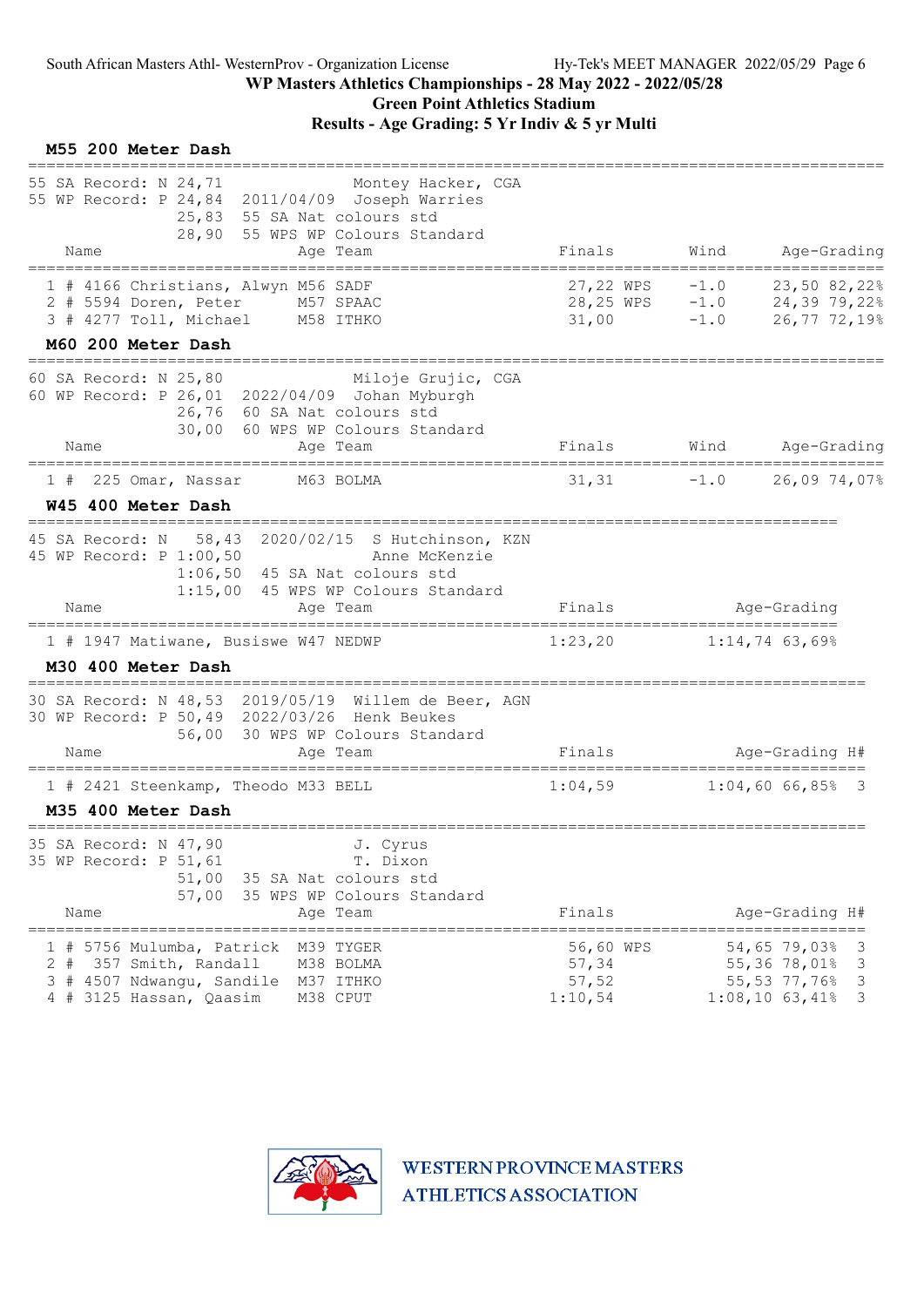# Green Point Athletics Stadium

Results - Age Grading: 5 Yr Indiv & 5 yr Multi

| M40 400 Meter Dash                                                                                                                                                                                 |                                                   |                                                                      |
|----------------------------------------------------------------------------------------------------------------------------------------------------------------------------------------------------|---------------------------------------------------|----------------------------------------------------------------------|
| 40 SA Record: N 49,70<br>Leon Hacker, CGA<br>40 WP Record: P 50,38 2011/04/09 Shawn Abrahams<br>52,41 40 SA Nat colours std<br>58,00 40 WPS WP Colours Standard<br>Name<br>Age Team                | Finals                                            | Age-Grading H#                                                       |
|                                                                                                                                                                                                    |                                                   |                                                                      |
| 1 # 2428 Le Grange, Jacobu M42 BELL<br>M45 400 Meter Dash                                                                                                                                          | 55,91 WPS                                         | 52,3082,5683                                                         |
| 45 SA Record: N 51,07 9/2018 Spencer Moraope, NWN<br>45 WP Record: P 52,44 2017/05/18 Marius Basson<br>54,44 45 SA Nat colours std<br>1:00,00 45 WPS WP Colours Standard                           |                                                   |                                                                      |
| Name<br>Age Team<br>===================================<br>______________________                                                                                                                  | Finals                                            | Age-Grading H#<br>========================                           |
| $1$ # 8150 Van Zyl, Dana M49 VOB<br>2 # 2423 Bothma, Rupert M47 BELL                                                                                                                               | 1:03,24                                           | $57, 26, 75, 41\%$ 2<br>$1:07,78$ $1:01,37,70,36%$ 2                 |
| M50 400 Meter Dash                                                                                                                                                                                 |                                                   |                                                                      |
| Miloje Crujic, CGA<br>50 SA Record: N 52,50<br>50 WP Record: P 55,70 J. Swiegers<br>56,36 50 SA Nat colours std<br>1:02,00 50 WPS WP Colours Standard                                              |                                                   |                                                                      |
| Name<br>Aqe Team                                                                                                                                                                                   | Finals                                            | Age-Grading H#                                                       |
| 1 # 8878 Basson, Marius M50 CMS<br>2 # 1240 Fortuin, Maurice M51 BOLMA<br>3 # 2422 Cloete, John M51 BELL<br>4 # 1949 Cooper, Andrew<br>M54 NEDWP                                                   | 55,97 SA<br>59,48 WPS<br>$1:01,00$ WPS<br>1:08,10 | 49,00 88,14% 2<br>52,07 82,94% 2<br>53,40 80,87% 2<br>59,62 72,44% 2 |
| M55 400 Meter Dash                                                                                                                                                                                 |                                                   |                                                                      |
| 55 SA Record: N 55,00<br>Miloje Crujic / Stan Immelman<br>55 WP Record: P 57,58 2011/04/09 Joseph Warries<br>58,13 55 SA Nat colours std<br>1:05,00 55 WPS WP Colours Standard<br>Name<br>Age Team | Finals                                            | Age-Grading                                                          |
|                                                                                                                                                                                                    |                                                   |                                                                      |
| M57 SPAAC<br>$1$ # 5594 Doren, Peter<br>2 # 1791 Cupido, Clive<br>M56 BOLMA<br>3 # 4277 Toll, Michael<br>M58 ITHKO                                                                                 | $1:00,98$ WPS<br>$1:01,46$ WPS<br>1:15,25         | 51,56 83,77%<br>51,96 83,11%<br>1:03,62 67,88%                       |
| M60 400 Meter Dash<br>==========================                                                                                                                                                   |                                                   |                                                                      |
| 60 SA Record: N<br>55,53<br>Miloje Crujic, CGA<br>60 WP Record: P 1:01,41 2017/05/18 Joseph Warries<br>$1:01,66$ 60 SA Nat colours std<br>60 WPS WP Colours Standard<br>1:09,00                    |                                                   |                                                                      |
| Name<br>Age Team<br>=================<br>======================                                                                                                                                    | Finals                                            | Age-Grading                                                          |
| 963 Groeneveld, Leon M61 BOLMA<br>1#<br>$2 +$<br>225 Omar, Nassar<br>M63 BOLMA                                                                                                                     | $1:06,10$ WPS<br>1:10,26                          | 53,90 80,12%<br>57,30 75,38%                                         |

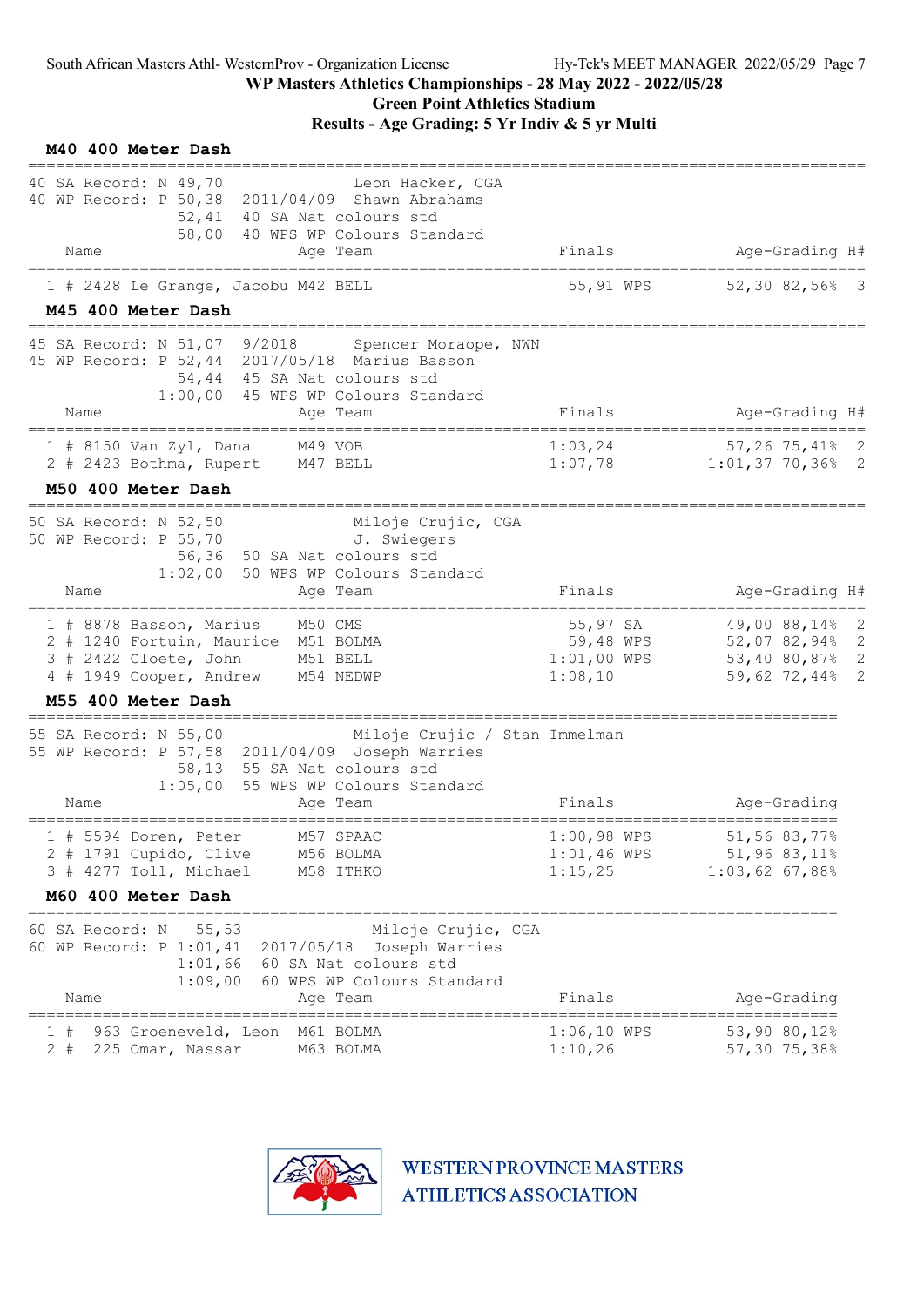South African Masters Athl- WesternProv - Organization License Hy-Tek's MEET MANAGER 2022/05/29 Page 8

#### WP Masters Athletics Championships - 28 May 2022 - 2022/05/28

## Green Point Athletics Stadium

#### Results - Age Grading: 5 Yr Indiv & 5 yr Multi

| M60 400 Meter Dash<br>3 # 5758 Bredeveldt, Neal M61 TYGER                                                                                                                                      | 1:16,04                           | $1:02,01$ 69,65%                                      |
|------------------------------------------------------------------------------------------------------------------------------------------------------------------------------------------------|-----------------------------------|-------------------------------------------------------|
| M65 400 Meter Dash                                                                                                                                                                             |                                   |                                                       |
| 65 SA Record: N<br>59,52<br>A. van Zyl, KZN<br>65 WP Record: P 1:03,44 2021/04/10 Joseph Warries<br>1:05,36 65 SA Nat colours std<br>1:13,00 65 WPS WP Colours Standard<br>Age Team<br>Name    | Finals                            | Age-Grading                                           |
| $1$ # 4982 Rhoda, Keith<br>M66 CARB                                                                                                                                                            | 1:13,75                           | ------------------------------<br>57,80 74,71%        |
| M35 800 Meter Run                                                                                                                                                                              |                                   |                                                       |
| 35 SA Record: N 1:49,40<br>Deon Brummer, AGN<br>35 WP Record: P 1:53,78<br>Johan Landsman<br>2:00,00 35 SA Nat colours std<br>2:14,00 35 WPS WP Colours Standard<br>Age Team<br>Name           | Finals                            | Age-Grading                                           |
| 357 Smith, Randall<br>M38 BOLMA<br>1#<br>2 # 4507 Ndwangu, Sandile M37 ITHKO<br>M40 800 Meter Run                                                                                              | $2:09,85$ WPS<br>$2:10,70$ WPS    | $2:08,78$ 78,52%<br>$2:09,62$ 78,01%                  |
| 40 SA Record: N 1:55,80<br>S. Ditsele<br>40 WP Record: P 1:56,52<br>T. Brown<br>$2:01,00$ 40 SA Nat colours std<br>2:16,00<br>40 WPS WP Colours Standard<br>Name<br>Age Team                   | Finals                            | Age-Grading                                           |
| ==========<br>1 # 1941 Blauw, Ricardo<br>M40 NEDWP<br>2 # 3901 Broers, Neil<br>M41 AAC                                                                                                         | $2:05,29$ WPS<br>2:19,53          | $1:59,78$ 84,41%<br>$2:13,40$ 75,80%                  |
| <b>M45 800 Meter Run</b>                                                                                                                                                                       |                                   |                                                       |
| 45 SA Record: N 1:58,10<br>2019/11/09 Spence Moraope, NWN<br>45 WP Record: P 1:59,09<br>T. Brown<br>2:07,00 45 SA Nat colours std<br>2:22,00<br>45 WPS WP Colours Standard<br>Name<br>Age Team | Finals                            | Age-Grading                                           |
| 1 # 2892 Swartz, Quintin<br>M47 MPTIT<br>2 # 8071 Mapukata, Sihle<br>M45 NEDWP<br>3 # 4575 Juries, Chubasco<br>M46 ITHKO                                                                       | 2:17,70 WPS<br>2:28,75<br>2:29,16 | $2:06,73$ 79,79%<br>2:16,9073,86%<br>$2:17,28$ 73,66% |

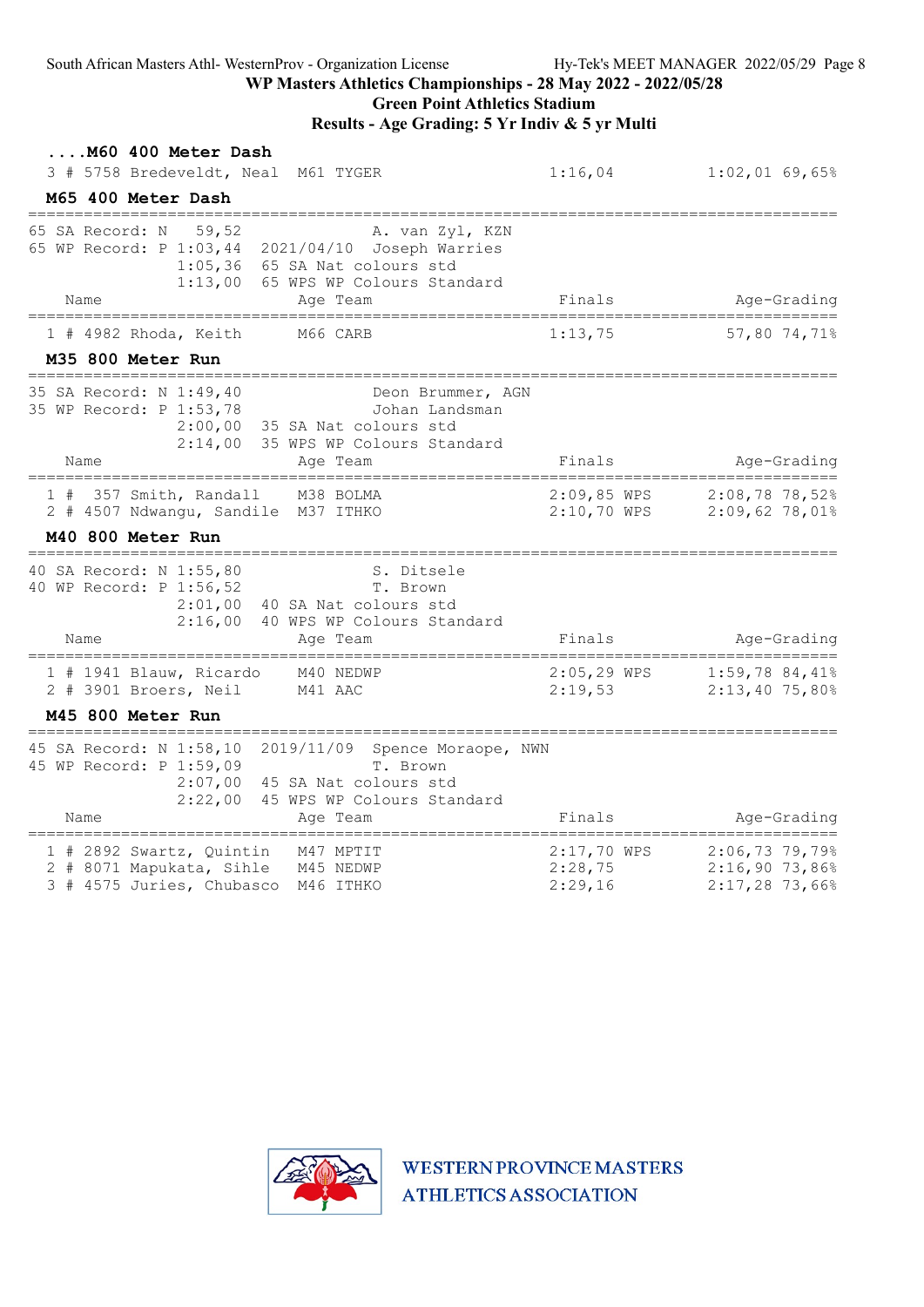## WP Masters Athletics Championships - 28 May 2022 - 2022/05/28 Green Point Athletics Stadium

| M50 800 Meter Run                                                                |                                                                                                                                                                                                    |                                                |                                              |
|----------------------------------------------------------------------------------|----------------------------------------------------------------------------------------------------------------------------------------------------------------------------------------------------|------------------------------------------------|----------------------------------------------|
| 50 SA Record: N 2:01,86<br>50 WP Record: P 2:09,45<br>Name                       | Len Claassen, AGN<br>Vince O'Donoghue<br>$2:11,00$ 50 SA Nat colours std<br>2:27,00 50 WPS WP Colours Standard<br>Age Team                                                                         | Finals                                         | Age-Grading                                  |
| 1 # 1240 Fortuin, Maurice M51 BOLMA<br>2 # 1949 Cooper, Andrew                   | ===============<br>M54 NEDWP                                                                                                                                                                       | 2:20,89 WPS<br>2:28,80                         | =======<br>2:04,6581,12%<br>$2:11,65$ 76,81% |
| M55 800 Meter Run<br>;===============================                            |                                                                                                                                                                                                    |                                                |                                              |
| Name                                                                             | 55 SA Record: N 2:03,70 2001/12/01 Stan Immelman, CGA<br>55 WP Record: P 2:12,72 2019/05/02 Thobias Philander<br>$2:18,00$ 55 SA Nat colours std<br>2:35,00 55 WPS WP Colours Standard<br>Age Team | Finals                                         | Age-Grading                                  |
| ================================<br>1 # 1791 Cupido, Clive<br>M60 800 Meter Run  | =======================<br>M56 BOLMA                                                                                                                                                               | $2:18,16$ WPS                                  | =======================<br>$1:57,30$ 86,20%  |
| 60 SA Record: N 2:16,49 7/2011<br>Name                                           | Len Claassen, AGN<br>60 WP Record: P 2:20,58 2021/11/13 Anthony Grendon<br>2:26,00 60 SA Nat colours std<br>2:44,00 60 WPS WP Colours Standard<br>Age Team                                         | Finals                                         | Age-Grading                                  |
| 1 # 963 Groeneveld, Leon M61 BOLMA<br>2 # 1778 Kotze, Dirk                       | M61 SWD                                                                                                                                                                                            | 2:32,28 WPS<br>2:32,32 WPS                     | 2:03,8581,64%<br>2:03,8981,62%               |
| M65 800 Meter Run                                                                |                                                                                                                                                                                                    |                                                |                                              |
| 65 SA Record: N 2:26,15 10/2016<br>Name                                          | Len Claassen, AGN<br>65 WP Record: P 2:38, 65 2021/02/27 Robbie Lindsay<br>2:40,00 65 SA Nat colours std<br>2:58,00 65 WPS WP Colours Standard<br>Age Team                                         | Finals                                         | Age-Grading                                  |
| $1$ # 4982 Rhoda, Keith<br>M75 800 Meter Run                                     | M66 CARB                                                                                                                                                                                           | $2:56,30$ WPS                                  | $2:17,10$ 73,75%                             |
| 75 SA Record: N 2:37,04<br>75 WP Record: P 3:17,40<br>3:20,00<br>3:44,00<br>Name | 2010/04/30<br>Ken Nurden, AGN<br>R. Truter<br>75 SA Nat colours std<br>75 WPS WP Colours Standard<br>Age Team                                                                                      | Finals                                         | Age-Grading                                  |
| 930 Stuart, Leslie                                                               | M79 SWD                                                                                                                                                                                            | --------------------------------<br>3:10,54PSA | $2:11,93$ 76,64%                             |

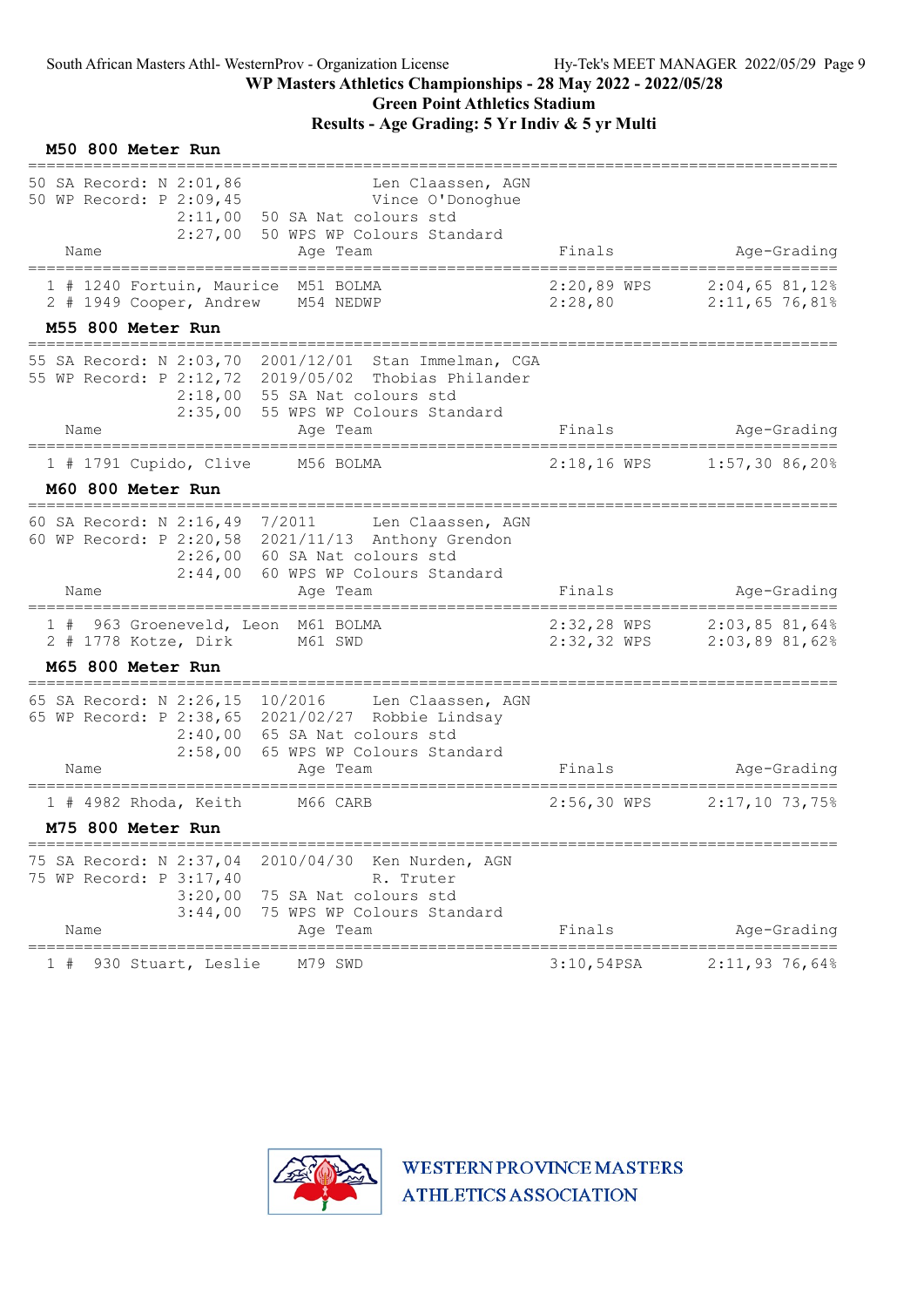### WP Masters Athletics Championships - 28 May 2022 - 2022/05/28 Green Point Athletics Stadium

Results - Age Grading: 5 Yr Indiv & 5 yr Multi

| W60 1500 Meter Run                                                                                                                                                                                                                        |                                                                                              |                                                                                                                   |
|-------------------------------------------------------------------------------------------------------------------------------------------------------------------------------------------------------------------------------------------|----------------------------------------------------------------------------------------------|-------------------------------------------------------------------------------------------------------------------|
| 60 SA Record: N 5:40,70<br>2016/01/29 M. Saunders, EPA<br>60 WP Record: P 6:43,26<br>Jane Geldenhuys<br>6:09,00 60 SA Nat colours std<br>7:12,00 60 WPS WP Colours Standard                                                               |                                                                                              |                                                                                                                   |
| Age Team<br>Name<br>=====================<br>===================                                                                                                                                                                          | Finals                                                                                       | Age-Grading                                                                                                       |
| 1 # 1018 Henning, Delmarie W60 SWD                                                                                                                                                                                                        | 7:31,97                                                                                      | 5:50,6966,298                                                                                                     |
| M30 1500 Meter Run                                                                                                                                                                                                                        |                                                                                              |                                                                                                                   |
| 30 SA Record: N 3:40,20<br>Johan Fourie, AGN<br>30 WP Record: P 4:06,27<br>P Miller<br>4:34,00 30 WPS WP Colours Standard<br>Age Team<br>Name                                                                                             | Finals                                                                                       |                                                                                                                   |
|                                                                                                                                                                                                                                           |                                                                                              | Age-Grading                                                                                                       |
| 1 # 7444 October, Faizel M34 ELSIE<br>M35 1500 Meter Run                                                                                                                                                                                  | 4:47,67                                                                                      | $4:47,68$ 71,61%                                                                                                  |
| 35 SA Record: N 3:54,04<br>Deon Brummer, AGN<br>35 WP Record: P 3:54,04<br>Johan Landsman<br>4:00,00 35 SA Nat colours std<br>4:41,00<br>35 WPS WP Colours Standard                                                                       | Finals                                                                                       | Age-Grading                                                                                                       |
| Name<br>Age Team                                                                                                                                                                                                                          |                                                                                              |                                                                                                                   |
| 1 # 2221 Kammies, Morne<br>M35 SANLM<br>2 # 357 Smith, Randall<br>M38 BOLMA<br>3 # 6901 Ockhuis, Garron<br>M37 GOODW                                                                                                                      | 4:54,57                                                                                      | 4:19,55 WPS 4:17,30 80,07%<br>4:32,15 WPS 4:29,79 76,36%<br>$4:52,01$ 70,55%                                      |
| M40 1500 Meter Run                                                                                                                                                                                                                        |                                                                                              |                                                                                                                   |
| 40 SA Record: N 3:58,90<br>Terence Brown, KZN<br>40 WP Record: P 3:58,90<br>Terence Brown<br>4:06,00 40 SA Nat colours std<br>4:48,00<br>40 WPS WP Colours Standard<br>Age Team<br>Name                                                   | Finals                                                                                       | Age-Grading                                                                                                       |
|                                                                                                                                                                                                                                           |                                                                                              |                                                                                                                   |
| 1 # 1941 Blauw, Ricardo<br>M40 NEDWP<br>2 # 3901 Broers, Neil<br>M41 AAC                                                                                                                                                                  | $4:40,33$ WPS                                                                                | 4:20,09 WPS 4:07,58 83,21%<br>$4:26,85$ 77,20%                                                                    |
| M45 1500 Meter Run<br>=====================================                                                                                                                                                                               |                                                                                              | =====================================                                                                             |
| 45 SA Record: N 4:03,13<br>Terence Brown, KZN<br>45 WP Record: P 4:03,13<br>Terence Brown<br>4:15,00 45 SA Nat colours std<br>4:58,00 45 WPS WP Colours Standard                                                                          |                                                                                              |                                                                                                                   |
| Age Team<br>Name                                                                                                                                                                                                                          | Finals                                                                                       | Age-Grading                                                                                                       |
| 1 # 6139 Sinclair, Quinton M45 UWC<br>2 # 3245 Van Rooyen, Chris M45 BOXER<br>3 # 8071 Mapukata, Sihle<br>M45 NEDWP<br>4 # 2892 Swartz, Quintin<br>M47 MPTIT<br>5 # 9692 Bailey, Jason<br>M45 GCON<br>6 # 4575 Juries, Chubasco M46 ITHKO | $4:32,16$ WPS<br>$4:35,44$ WPS<br>$4:53,15$ WPS<br>$4:54,40$ WPS<br>$4:54,57$ WPS<br>5:01,62 | 4:08,3582,95%<br>$4:11,34$ 81,96%<br>$4:27,50$ 77,01%<br>$4:28,65$ 76,68%<br>$4:28,80$ 76,64%<br>$4:35,23$ 74,85% |

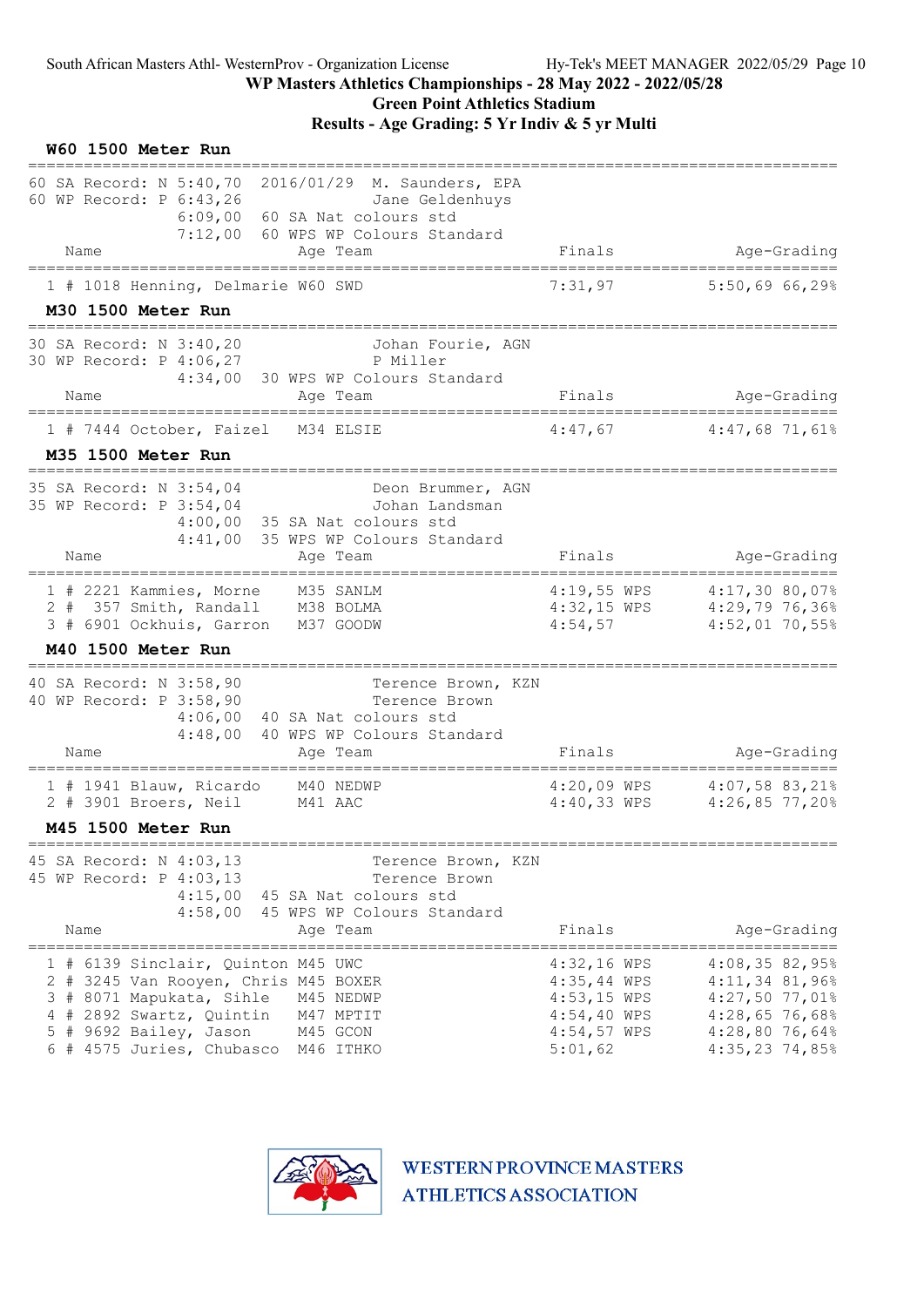| $\ldots$ . M45 1500 Meter Run<br>7 # 7269 Mullins, Pheobius M48 MSM<br>8 # 2411 Peacock, Michael M49 BELL                      |                                                                                                                             | 5:18,14<br>5:23,25            |               | $4:50,31$ 70,96%<br>$4:54,97$ 69,84%                                 |             |
|--------------------------------------------------------------------------------------------------------------------------------|-----------------------------------------------------------------------------------------------------------------------------|-------------------------------|---------------|----------------------------------------------------------------------|-------------|
| M50 1500 Meter Run<br>=================                                                                                        |                                                                                                                             |                               |               |                                                                      |             |
| 50 SA Record: N 4:18,94<br>50 WP Record: P 4:23,75 2018/02/17 Thobias Philander<br>Name                                        | 2004/02/20<br>Sean Rice, CGA<br>4:29,00 50 SA Nat colours std<br>5:15,00 50 WPS WP Colours Standard<br>Age Team             | Finals                        |               | Age-Grading                                                          |             |
| $1$ # 5502 Macanda, Obed<br>2 # 1949 Cooper, Andrew                                                                            | M50 GUGS<br>M54 NEDWP                                                                                                       | $4:32,05$ WPS                 |               | 3:57,53 86,73%<br>5:04,70 WPS 4:26,04 77,43%                         |             |
| M55 1500 Meter Run                                                                                                             |                                                                                                                             |                               |               |                                                                      |             |
| 55 SA Record: N 4:32,40<br>55 WP Record: P 4:32,40<br>Name                                                                     | Sybrand Mostert, WPA<br>Stefanus Mostert<br>4:41,00 55 SA Nat colours std<br>5:29,00 55 WPS WP Colours Standard<br>Age Team | Finals                        |               |                                                                      | Age-Grading |
| 1 # 1791 Cupido, Clive                                                                                                         | M56 BOLMA                                                                                                                   | $5:00,01$ WPS                 |               | ============<br>$4:10,12$ 82,36%                                     |             |
| M60 1500 Meter Run                                                                                                             |                                                                                                                             |                               |               |                                                                      |             |
| 60 SA Record: N 4:54,40 2021/11/13 Anthony Grendon, WPA<br>60 WP Record: P 4:53,20 2015/01/24 Terence Brown<br>5:49,00<br>Name | 4:58,00 60 SA Nat colours std<br>60 WPS WP Colours Standard<br>Age Team                                                     | Finals                        |               |                                                                      | Age-Grading |
| $1$ # 1778 Kotze, Dirk<br>2 # 8778 Ruppert, Max<br>W30 5000 Meter Run                                                          | M61 SWD<br>M61 STRAN                                                                                                        | $5:25,38$ WPS<br>5:26,06 WPS  |               | ____________________________<br>$4:18,32$ 79,75%<br>$4:18,86$ 79,58% |             |
| 30 SA Record: N 16:26,70 1994/11/19 A. Vermeulen<br>30 WP Record: P 17:43,30 2015/02/21 Anneline Roffey<br>Name                | 21:50,00 30 WPS WP Colours Standard<br>Age Team                                                                             | Finals                        |               |                                                                      | Age-Grading |
| =========<br>=============<br>1 # 3982 Jacobs, Mandy-Lee W33 AAC                                                               |                                                                                                                             | 20:09,99 WPS                  |               | ================<br>20:10,00 71,46%                                  |             |
| W50 5000 Meter Run                                                                                                             |                                                                                                                             |                               |               |                                                                      |             |
| =====================<br>50 SA Record: N 18:55,90<br>50 WP Record: P 18:55,90<br>20:39,00<br>24:00,00<br>Name                  | 1993/05/07<br>J. Hann<br>J. Hann<br>50 SA Nat colours std<br>50 WPS WP Colours Standard<br>Age Team                         | Finals                        |               |                                                                      | Age-Grading |
| 1 # 4002 Janse van Rensbur W51 AAC<br>2 # 1918 Nel-Sunderland, S W50 NEDWP                                                     |                                                                                                                             | $20:33,21$ SA<br>20:46,78 WPS | ============= | 17:55,9880,368<br>18:07,82 79,49%                                    |             |

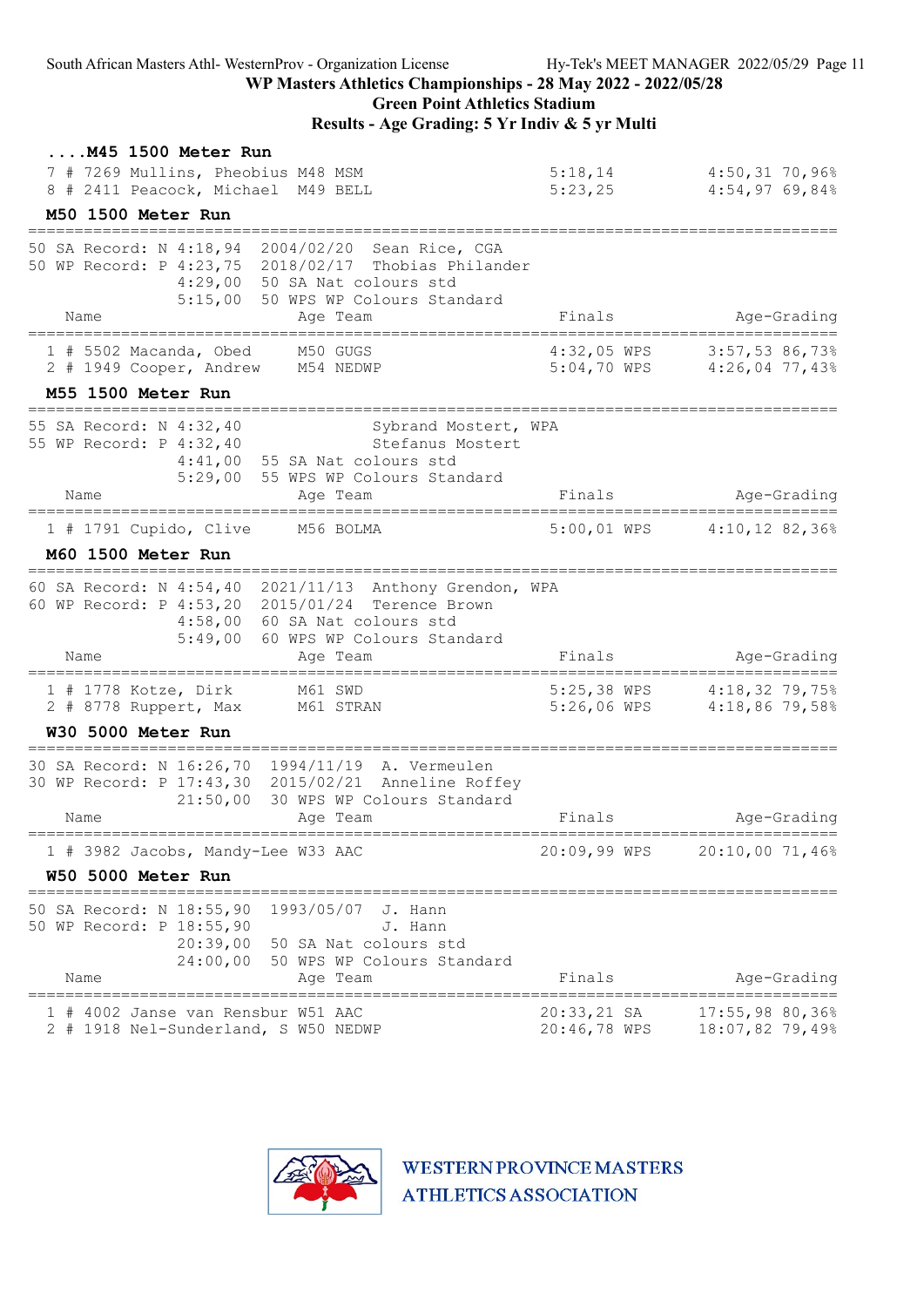#### Green Point Athletics Stadium

#### Results - Age Grading: 5 Yr Indiv & 5 yr Multi

| <b>W50 5000 Meter Run</b><br>3 # 1940 De Villiers, Cori W51 NEDWP<br>4#<br>38 Lategan, Jill<br>W50 GOODW                                                                                                           | $21:19,07$ WPS<br>22:59,76 WPS                           | 18:35,99 77,48%<br>$20:03,85$ 71,83%                                     |
|--------------------------------------------------------------------------------------------------------------------------------------------------------------------------------------------------------------------|----------------------------------------------------------|--------------------------------------------------------------------------|
| W60 5000 Meter Run<br>---------------                                                                                                                                                                              |                                                          |                                                                          |
| 60 SA Record: N 19:52,44<br>2004/05/06 J. Allebone, KZN<br>60 WP Record: P 23:00,00<br>Jane Geldenhuys<br>23:14,00<br>60 SA Nat colours std<br>27:10,00<br>60 WPS WP Colours Standard<br>Name<br>Age Team          | Finals                                                   | Age-Grading                                                              |
| =================<br>1 # 1018 Henning, Delmarie W60 SWD                                                                                                                                                            | 27:12,14                                                 | ========================<br>$21:20,91$ 67,51%                            |
| W65 5000 Meter Run                                                                                                                                                                                                 |                                                          |                                                                          |
| 65 SA Record: N 22:43,00<br>2014/04/26 L. Ruickbie, CGA<br>65 WP Record: P 22:57,77<br>2022/04/23 Nancy Will<br>26:00,00<br>65 SA Nat colours std<br>30:20,00<br>65 WPS WP Colours Standard<br>Name<br>Age Team    | Finals                                                   | Age-Grading                                                              |
| $1$ # 3352 Will, Nancy<br>W69 PINE                                                                                                                                                                                 | $23:41,60$ SA                                            | $17:25,31$ 82,72%                                                        |
| M30 5000 Meter Run                                                                                                                                                                                                 |                                                          |                                                                          |
| 30 SA Record: N 14:16,25<br>2002/05/04 M. Nobanda<br>30 WP Record: P 15:20,80<br>W. Visser<br>17:30,00<br>30 WPS WP Colours Standard<br>Name<br>Age Team                                                           | Finals                                                   | Age-Grading                                                              |
| 1 # 9888 Bucarizza, Marko M33 CGMA<br>2 # 6252 Swartz, Godwin M30 BOXER<br>3 # 7444 October, Faizel<br>M34 ELSIE<br>M35 5000 Meter Run                                                                             | 14:17,52PWPS<br>15:41,49 WPS<br>17:09,82 WPS             | 14:17,53 88,28%<br>15:41,50 80,40%<br>17:09,83 73,51%                    |
| ======================<br>35 SA Record: N 14:15,10<br>H. Lekgangane<br>35 WP Record: P 14:56,42<br>J. September<br>15:10,00<br>35 SA Nat colours std<br>17:45,00<br>35 WPS WP Colours Standard<br>Name<br>Age Team | Finals                                                   | Age-Grading<br>________                                                  |
| ============<br>1 # 2221 Kammies, Morne<br>M35 SANLM<br>2 # 5622 Wildschut, Riaan M36 ATC<br>3 # 9221 Kretzinger, Dale M35 GNMA<br>4 # 6901 Ockhuis, Garron<br>M37 GOODW                                           | 15:40,17 WPS<br>16:08,99 WPS<br>16:10,06 WPS<br>17:49,32 | 15:40,18 80,52%<br>16:09,00 78,12%<br>16:10,07 78,04%<br>17:49,33 70,79% |

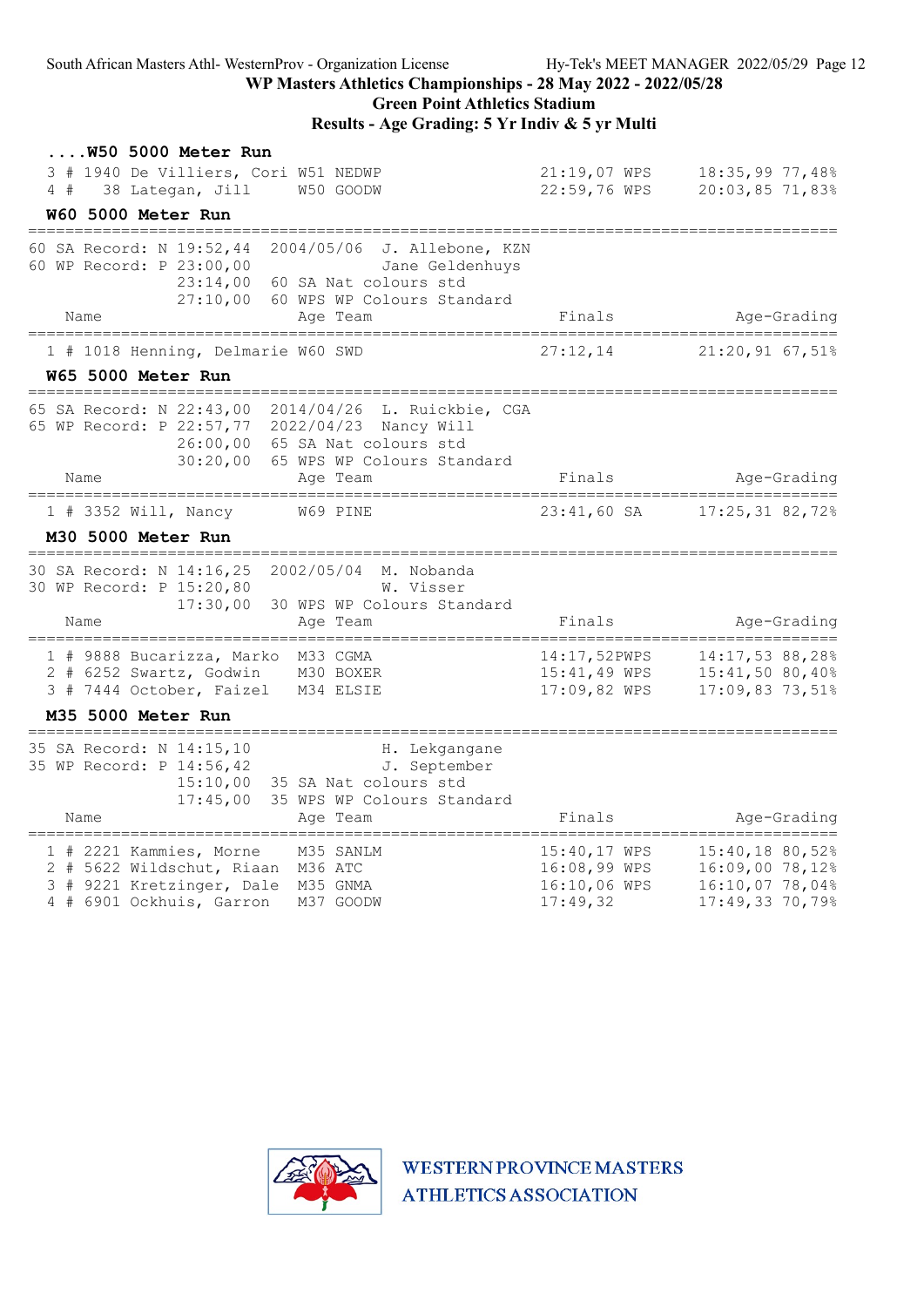#### WP Masters Athletics Championships - 28 May 2022 - 2022/05/28 Green Point Athletics Stadium

|  |  | M40 5000 Meter Run |  |  |
|--|--|--------------------|--|--|
|--|--|--------------------|--|--|

| 40 SA Record: N 15:06,30<br>40 WP Record: P 15:06,30<br>15:22,00<br>18:00,00                                                                                                                                                                                | Brian Mather<br>B Mather<br>40 SA Nat colours std<br>40 WPS WP Colours Standard                         |                                                                                                                  |                                                                                                                                                     |
|-------------------------------------------------------------------------------------------------------------------------------------------------------------------------------------------------------------------------------------------------------------|---------------------------------------------------------------------------------------------------------|------------------------------------------------------------------------------------------------------------------|-----------------------------------------------------------------------------------------------------------------------------------------------------|
| Name                                                                                                                                                                                                                                                        | Age Team                                                                                                | Finals                                                                                                           | Age-Grading                                                                                                                                         |
| 1 # 3901 Broers, Neil<br>2 # 3900 Van Der Walt, Tja M44 AAC                                                                                                                                                                                                 | M41 AAC                                                                                                 | 16:50,02 WPS<br>17:20,45 WPS                                                                                     | 16:14,78 77,66%<br>16:44,14 75,39%                                                                                                                  |
| M45 5000 Meter Run                                                                                                                                                                                                                                          |                                                                                                         |                                                                                                                  |                                                                                                                                                     |
| 45 SA Record: N 15:19,68<br>45 WP Record: P 15:19,68<br>16:07,00<br>18:50,00                                                                                                                                                                                | Steve Hollier, CGA<br>S. Hollier<br>45 SA Nat colours std<br>45 WPS WP Colours Standard                 |                                                                                                                  |                                                                                                                                                     |
| Name                                                                                                                                                                                                                                                        | Age Team                                                                                                | Finals                                                                                                           | Age-Grading                                                                                                                                         |
| 1 # 1510 Gibson, Michael<br>2 # 3245 Van Rooyen, Chris M45 BOXER<br>3 # 8071 Mapukata, Sihle<br>4 # 2892 Swartz, Quintin<br>5 # 4575 Juries, Chubasco M46 ITHKO<br>6 # 7269 Mullins, Pheobius M48 MSM<br>7 # 2411 Peacock, Michael<br>8 # 7540 Kotze, Frans | M45 FISHH<br>M45 NEDWP<br>M47 MPTIT<br>M49 BELL<br>M49 VELOC                                            | 16:45,75 WPS<br>17:02,76 WPS<br>17:45,25 WPS<br>18:04,02 WPS<br>18:04,23 WPS<br>19:37,52<br>19:58,11<br>22:30,13 | 15:35,5580,918<br>15:51,38 79,57%<br>16:30,90 76,40%<br>16:48,36 75,07%<br>16:48,56 75,06%<br>18:15,33 69,11%<br>18:34,49 67,92%<br>20:55,90 60,28% |
| M50 5000 Meter Run                                                                                                                                                                                                                                          |                                                                                                         |                                                                                                                  |                                                                                                                                                     |
| 50 SA Record: N 16:01,50<br>50 WP Record: P 16:37,76<br>16:31,00<br>19:25,00<br>Name                                                                                                                                                                        | 2003<br>Sean Rice, CGA<br>S. Hollier<br>50 SA Nat colours std<br>50 WPS WP Colours Standard<br>Age Team | Finals                                                                                                           | Age-Grading                                                                                                                                         |
| 1 # 1949 Cooper, Andrew<br>2 # 3268 Nel, Marius<br>3 # 6414 Msibi, Derrick                                                                                                                                                                                  | M54 NEDWP<br>M53 WESTC<br>M52 DURBA                                                                     | 18:25,74 WPS<br>19:37,56<br>19:57,09                                                                             | 16:29,97 76,47%<br>17:34,27 71,80%<br>17:51,76 70,63%                                                                                               |
| M60 5000 Meter Run                                                                                                                                                                                                                                          |                                                                                                         |                                                                                                                  |                                                                                                                                                     |
| 60 SA Record: N 17:50,60<br>60 WP Record: P 19:03,08<br>18:21,00<br>21:30,00<br>Name                                                                                                                                                                        | GW Loedolff, AGN<br>Stefanus Mostert<br>60 SA Nat colours std<br>60 WPS WP Colours Standard<br>Age Team | Finals                                                                                                           | Age-Grading                                                                                                                                         |
| 1 # 1275 Grobbelaar, Johan M60 SWD<br>2 # 7458 Isaacs, Kevin M62 ELSIE                                                                                                                                                                                      |                                                                                                         | 19:36,41 WPS<br>19:52,20 WPS                                                                                     | 16:11,13 77,95%<br>16:24,17 76,92%                                                                                                                  |

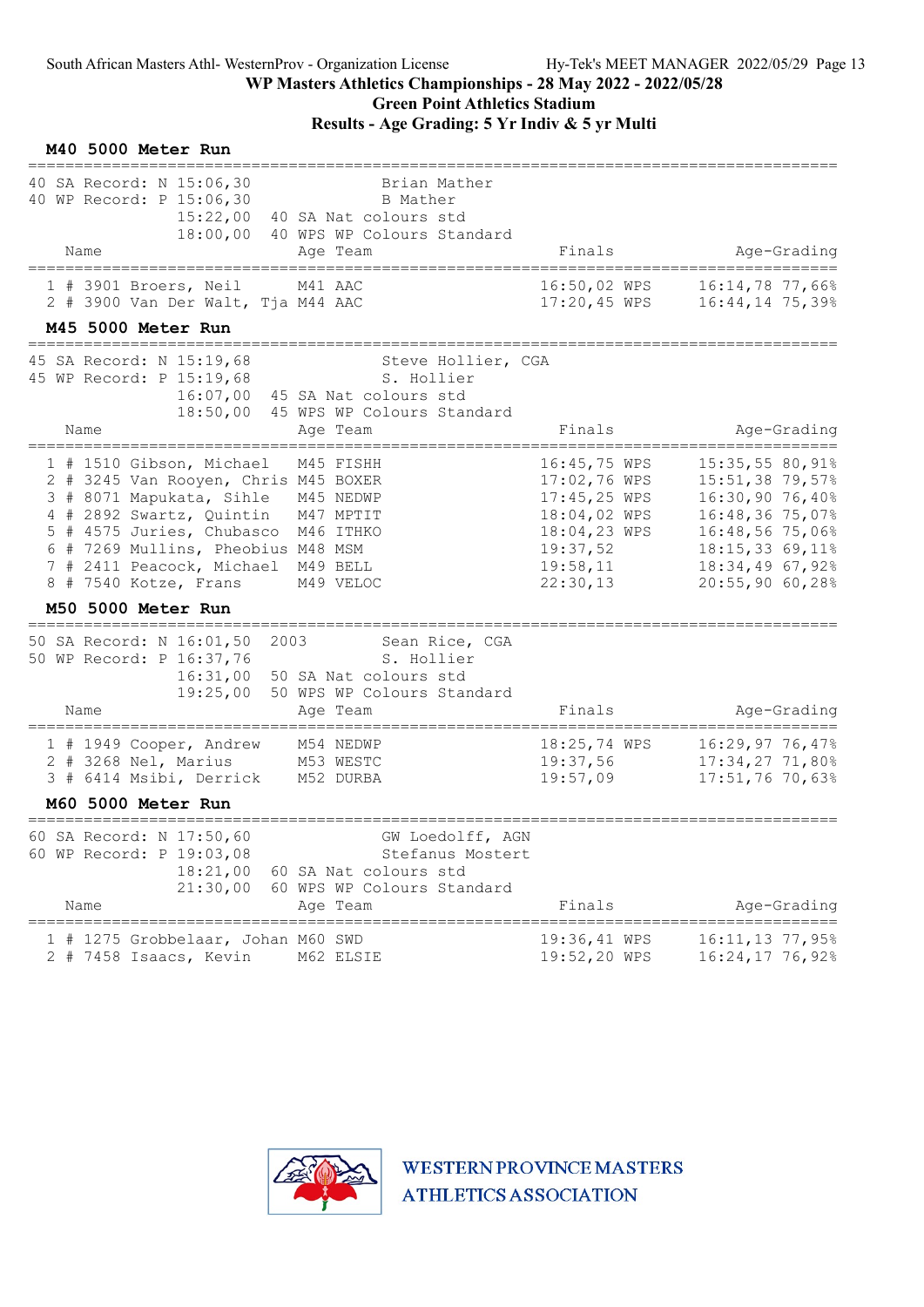## WP Masters Athletics Championships - 28 May 2022 - 2022/05/28 Green Point Athletics Stadium

|    | M65 5000 Meter Run                                           |                      |                                                                                                                                                                                                                   |                                    |                                                   |
|----|--------------------------------------------------------------|----------------------|-------------------------------------------------------------------------------------------------------------------------------------------------------------------------------------------------------------------|------------------------------------|---------------------------------------------------|
|    | 65 SA Record: N 18:25,70<br>65 WP Record: P 19:29,59<br>Name | 20:03,00<br>23:30,00 | GW Loedolff, AGN<br>Stefanus Mostert<br>65 SA Nat colours std<br>65 WPS WP Colours Standard<br>Age Team                                                                                                           | Finals                             | Age-Grading                                       |
|    |                                                              |                      |                                                                                                                                                                                                                   |                                    |                                                   |
|    | 1 # 3771 Wagenheim, Mark<br>M70 5000 Meter Run               |                      | M66 AAC                                                                                                                                                                                                           | 22:16,11 WPS                       | $17:34,46$ 71,79%                                 |
|    | Name                                                         | 21:43,00<br>25:30,00 | 70 SA Record: N 19:40,94 2006/03/25 Ken Nurden, AGN<br>70 WP Record: P 21:53,10 2013/11/16 Peter Donald<br>70 SA Nat colours std<br>70 WPS WP Colours Standard<br>Age Team                                        | Finals                             | Age-Grading                                       |
|    | ==================<br>1 # 3972 Collier, Brian                |                      | ===========<br>M72 AAC                                                                                                                                                                                            | 24:25,35 WPS                       | 18:16,0969,068                                    |
|    | M75 5000 Meter Run                                           |                      |                                                                                                                                                                                                                   |                                    |                                                   |
|    | Name                                                         | 25:02,00<br>29:30,00 | ======================================<br>75 SA Record: N 21:30,10 2010/04/30 Ken Nurden, AGN<br>75 WP Record: P 26:08,90 2013/03/16 Bub Evans<br>75 SA Nat colours std<br>75 WPS WP Colours Standard<br>Age Team | Finals                             | Age-Grading                                       |
|    |                                                              |                      |                                                                                                                                                                                                                   |                                    |                                                   |
|    | 1 # 930 Stuart, Leslie<br>M35 400 Long Hurdles               |                      | M79 SWD                                                                                                                                                                                                           | 27:45,49 WPS                       | 19:22,18 65,14%                                   |
|    | 35 SA Record: N<br>35 WP Record: P 1:00,06<br>Name           | 52,93 9/2018         | Pieter Koekemoer, KZN<br>N. Daniels<br>$1:00,00$ 35 SA Nat colours std<br>1:07,00 35 WPS WP Colours Standard<br>Age Team                                                                                          | Finals                             | Age-Grading                                       |
|    |                                                              |                      |                                                                                                                                                                                                                   |                                    |                                                   |
| 1# | 43 Rix, Andre<br>M50 400 Long Hurdles                        |                      | M35 MPTIT                                                                                                                                                                                                         | 1:20,99                            | 8,10577,60%                                       |
|    | 50 WP Record: P 1:01,29<br>Name                              | 1:06,36<br>1:14,50   | 50 SA Record: N 1:01,29 2004/03/25 J. Swiegers<br>J. Swiegers<br>50 SA Nat colours std<br>50 WPS WP Colours Standard<br>Age Team                                                                                  | Finals                             | Age-Grading                                       |
|    | 2 # 1949 Cooper, Andrew<br>3 # 1939 Isaacs, Duncan           |                      | 1 # 1832 Scheepers, Anthon M53 SWD<br>M54 NEDWP<br>M54 NEDWP                                                                                                                                                      | $1:01,83$ SA<br>1:16,32<br>1:27,76 | 53,90 86,80%<br>$1:06,53$ 70,32%<br>1:16,5061,16% |

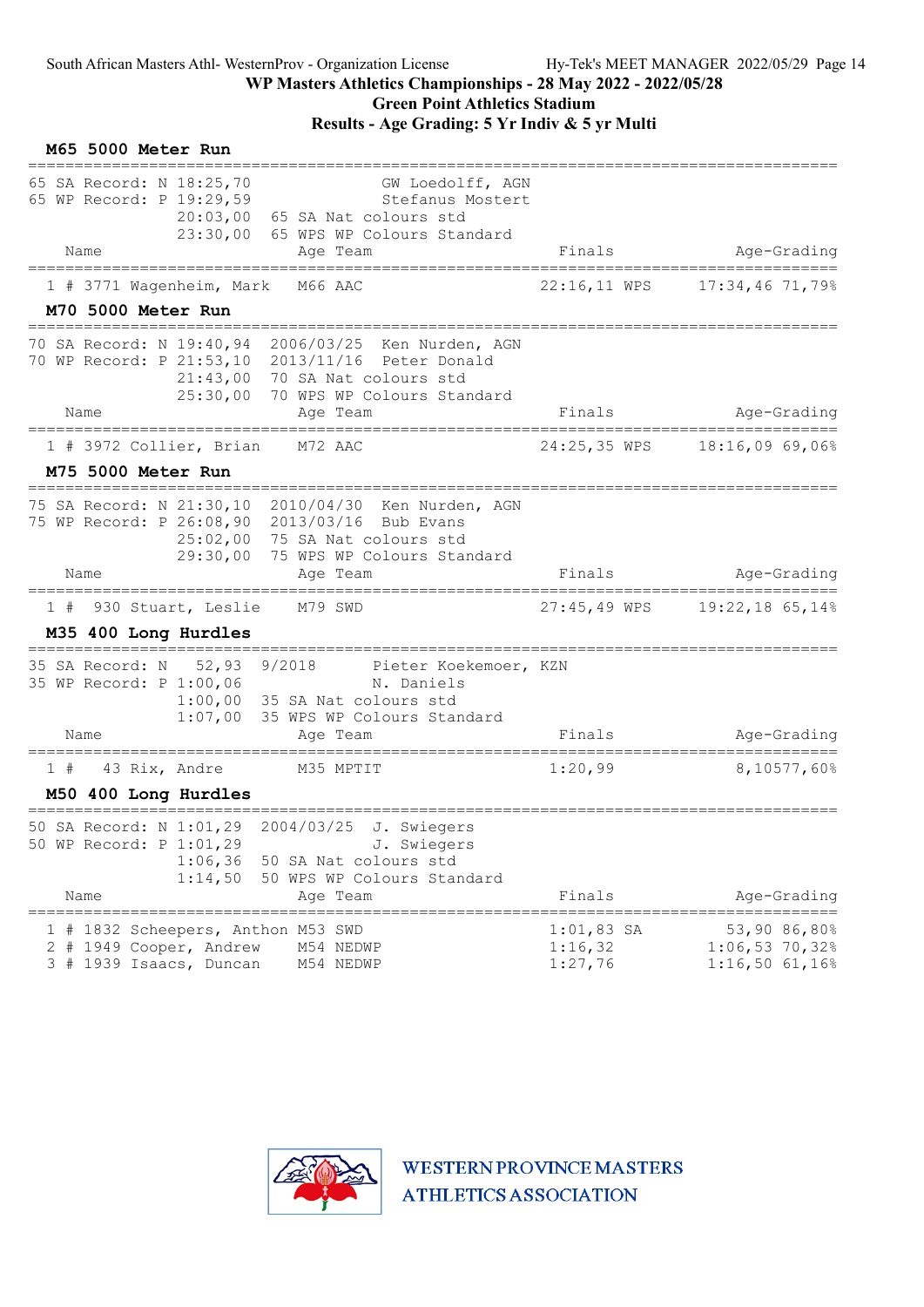| M55 400 Long Hurdles                                                                          |                    |            |           |                                                                                  |                      |                                            |                  |
|-----------------------------------------------------------------------------------------------|--------------------|------------|-----------|----------------------------------------------------------------------------------|----------------------|--------------------------------------------|------------------|
| 55 SA Record: N 1:02,88<br>55 WP Record: P 1:02,88<br>Name                                    | 1:09,10<br>1:17,50 | 2006/11/11 | Age Team  | J.Swiegers<br>J. Swiegers<br>55 SA Nat colours std<br>55 WPS WP Colours Standard | Finals               |                                            | Age-Grading      |
|                                                                                               |                    |            |           |                                                                                  |                      |                                            |                  |
| 1 # 4166 Christians, Alwyn M56 SADF<br>W50 2000 Meter Steeplechase                            |                    |            |           |                                                                                  | $1:15,96$ WPS        |                                            | $1:02,96$ 74,30% |
| Name                                                                                          |                    |            | Age Team  |                                                                                  | Finals               | Age-Grading                                |                  |
| =======================<br>1 # 1899 Mahlangu, Beauty W50 NEDWP<br>M65 2000 Meter Steeplechase |                    |            |           |                                                                                  | 12:24,76             | 15:19,4958,90%                             |                  |
| 65 SA Record: N 8:19,65<br>Name                                                               |                    |            | Age Team  | 2022/04/16 Warren Schmeltzer, NWN                                                | Finals               | Age-Grading                                |                  |
| 1 # 1273 Schmelzer, Warren M67 ANWN<br>M30 3000 Meter Steeplechase                            |                    |            |           |                                                                                  | 8:19,75              | $9:03,48$ 87,15%                           |                  |
| 30 SA Record: N 9:17,20<br>30 WP Record: P 9:58,70<br>Name                                    |                    |            | Age Team  | P. Bezuidenhout<br>M. Ruppert                                                    | Finals               | Age-Grading                                |                  |
| 1 # 3070 Soldaka, Siboniso M31 CPUT<br>2 # 7444 October, Faizel                               |                    | M34 ELSIE  |           |                                                                                  | 12:37,29             | 8:56,33N 8:56,34 88,31%<br>12:37,30 62,54% |                  |
| M45 3000 Meter Steeplechase                                                                   |                    |            |           |                                                                                  |                      |                                            |                  |
| 45 SA Record: N<br>45 WP Record: P 10:00,50<br>Name                                           | 9:49,70            | 2010/02/20 | Age Team  | Tobias Philander, WPA<br>T. Brown                                                | Finals               | Age-Grading                                |                  |
| 1 # 2892 Swartz, Quintin<br>2 # 4575 Juries, Chubasco M46 ITHKO                               |                    |            | M47 MPTIT |                                                                                  | 12:23,38<br>12:38,29 | 10:50,02 72,86%<br>11:03,05 71,43%         |                  |
| M50 3000 Meter Steeplechase                                                                   |                    |            |           |                                                                                  |                      |                                            |                  |
| 50 SA Record: N 10:29,10<br>50 WP Record: P 10:32,82<br>Name                                  |                    |            | Age Team  | 2005/09/03 Sean Rice, CGA<br>2016/03/19 Tobias Philander                         | Finals               | Age-Grading                                |                  |
| 1 # 1949 Cooper, Andrew                                                                       |                    |            | M54 NEDWP |                                                                                  | 13:16,79             | 11:06,84 71,03%                            |                  |

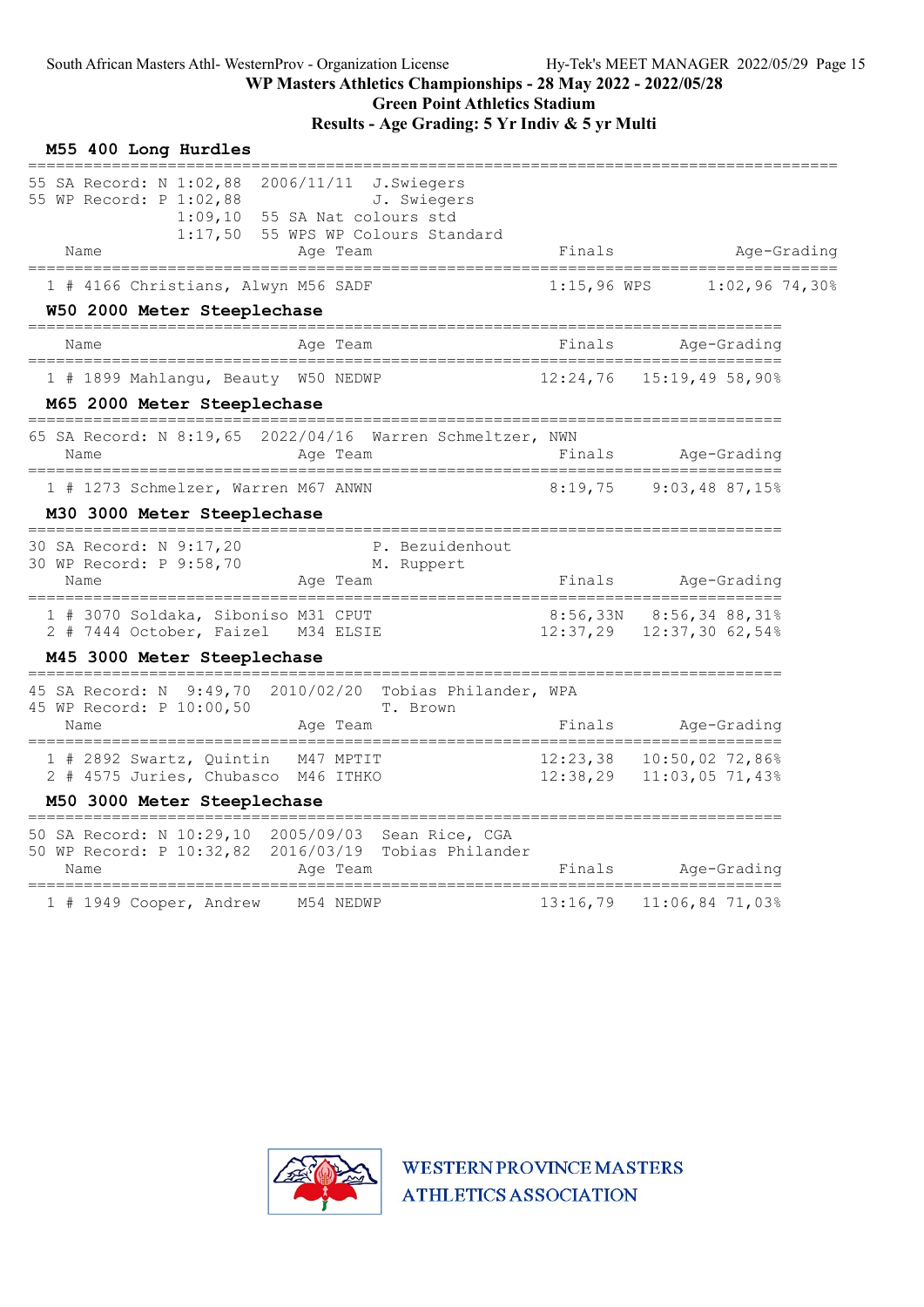| ==============<br>40 SA Record: N 1,70m 2007/02/02 Dinah Heymans, FSA<br>40 WP Record: P 1,30m<br>H Lotter<br>40 SA Nat colours std<br>1,42m<br>1,27m 40 WPS WP Colours Standard<br>Finals<br>Age-Grading<br>Name<br>Age Team<br>=====================<br>1,25mN<br>1 #10180 Genis, Tanya<br>W42 TYGER<br>W45 High Jump<br>45 SA Record: N 1,64m 2012/05/19 Dinah Heymans, FSA<br>45 WP Record: P 1,33m 2010/02/20 Jackie Basson<br>1,36m 45 SA Nat colours std<br>1,21m 45 WPS WP Colours Standard<br>Finals<br>Name<br>Age Team<br>======================<br>==================================<br>============ | W40 High Jump |  |                              |
|-------------------------------------------------------------------------------------------------------------------------------------------------------------------------------------------------------------------------------------------------------------------------------------------------------------------------------------------------------------------------------------------------------------------------------------------------------------------------------------------------------------------------------------------------------------------------------------------------------------------|---------------|--|------------------------------|
|                                                                                                                                                                                                                                                                                                                                                                                                                                                                                                                                                                                                                   |               |  |                              |
|                                                                                                                                                                                                                                                                                                                                                                                                                                                                                                                                                                                                                   |               |  |                              |
|                                                                                                                                                                                                                                                                                                                                                                                                                                                                                                                                                                                                                   |               |  | $1,37m$ 66,14%               |
|                                                                                                                                                                                                                                                                                                                                                                                                                                                                                                                                                                                                                   |               |  |                              |
|                                                                                                                                                                                                                                                                                                                                                                                                                                                                                                                                                                                                                   |               |  |                              |
|                                                                                                                                                                                                                                                                                                                                                                                                                                                                                                                                                                                                                   |               |  | Age-Grading                  |
| 1,55mNSA<br>623 Du Toit, Orla<br>W46 BOLMA<br>1#<br>2 # 1026 Van Langelaar, Yo W46 SWD<br>1,50mNSA<br>W50 High Jump                                                                                                                                                                                                                                                                                                                                                                                                                                                                                               |               |  | 1,80m 86,11%<br>1,74m 83,33% |
|                                                                                                                                                                                                                                                                                                                                                                                                                                                                                                                                                                                                                   |               |  |                              |
| 50 SA Record: N 1,53m 2017/04/01 Dinah Heymans, FSA<br>50 WP Record: P 1,28m 2013/04/26 Jackie Basson<br>1,28m 50 SA Nat colours std<br>1,15m 50 WPS WP Colours Standard<br>Name<br>Finals<br>Age Team                                                                                                                                                                                                                                                                                                                                                                                                            |               |  | Age-Grading                  |
|                                                                                                                                                                                                                                                                                                                                                                                                                                                                                                                                                                                                                   |               |  |                              |
| 38 Lategan, Jill<br>W50 GOODW<br>1,13mN<br>1#<br>W55 High Jump                                                                                                                                                                                                                                                                                                                                                                                                                                                                                                                                                    |               |  | 1,38m 66,08%                 |
| 55 SA Record: N 1,40m 2022/04/20 Dinah Heymans, AGN<br>55 WP Record: P 1,33m 2022/03/19 Suretha Deetlefs<br>1,22m 55 SA Nat colours std<br>1,09m 55 WPS WP Colours Standard<br>Finals<br>Name<br>Age Team                                                                                                                                                                                                                                                                                                                                                                                                         |               |  | Age-Grading                  |
| =========<br>1 # 2401 Deetlefs, Suretha W58 BELL<br>1,35mNSA                                                                                                                                                                                                                                                                                                                                                                                                                                                                                                                                                      |               |  | 1,75m 83,85%                 |
| W60 High Jump                                                                                                                                                                                                                                                                                                                                                                                                                                                                                                                                                                                                     |               |  |                              |
| 60 SA Record: N 1,35m<br>2021/11/13 Theresa Schmelzer, ANW<br>60 WP Record: P 1,16m 2011/03/19 M. Jonkers / I Hofmeyr<br>1,16m 60 SA Nat colours std<br>60 WPS WP Colours Standard<br>1,03m<br>Finals<br>Age Team<br>Name                                                                                                                                                                                                                                                                                                                                                                                         |               |  | Age-Grading                  |
| ======================<br>1 # 1272 Schmelzer, Tessa W61 ANWN<br>1,40mNSA                                                                                                                                                                                                                                                                                                                                                                                                                                                                                                                                          |               |  | 1,92m 92,11%                 |

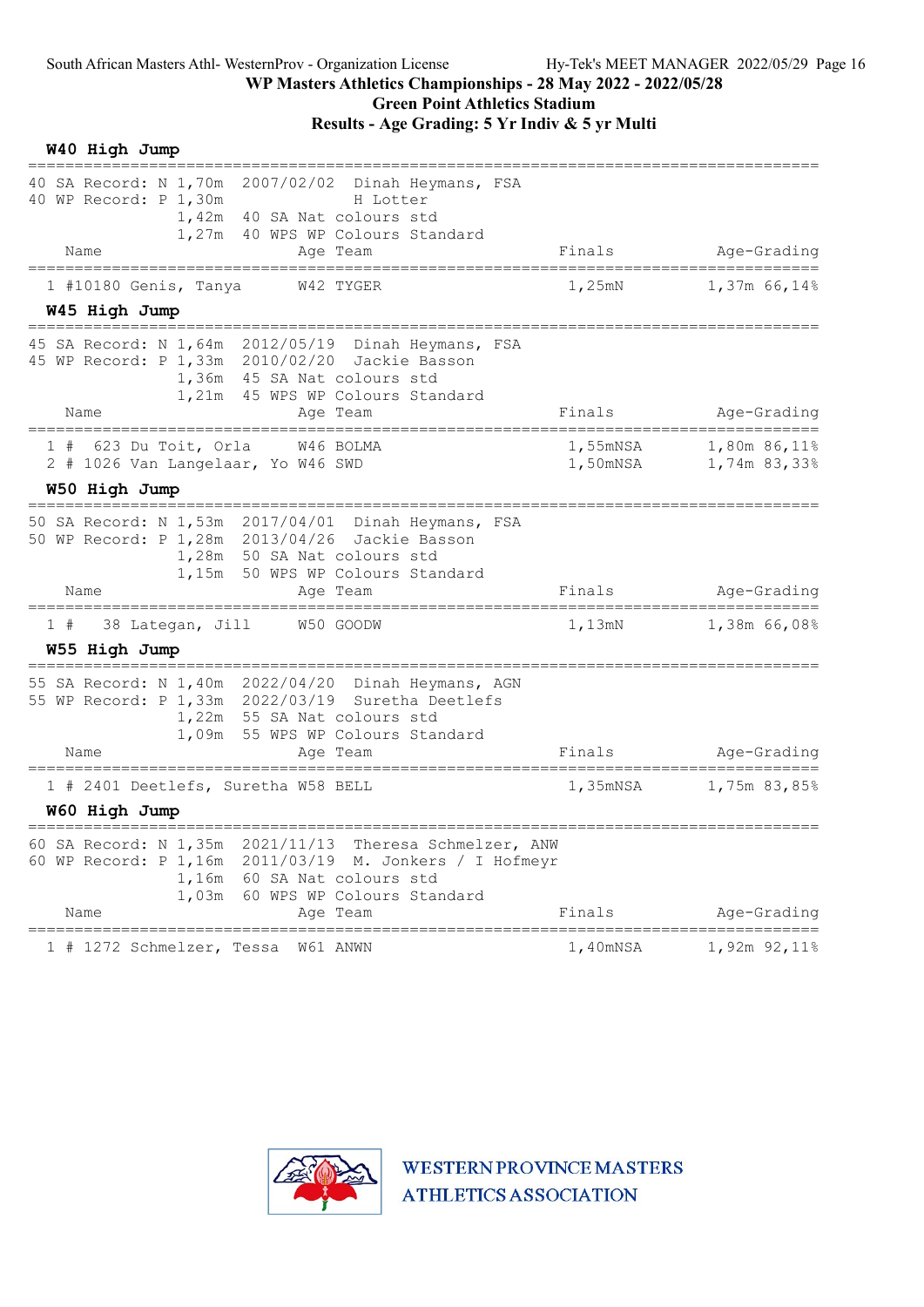## Green Point Athletics Stadium

| Finals                       |                                                                                               |
|------------------------------|-----------------------------------------------------------------------------------------------|
|                              | Age-Grading                                                                                   |
| 0,85 $m*$                    |                                                                                               |
|                              |                                                                                               |
|                              | Age-Grading                                                                                   |
| 1,43mP                       | 1,46m 59,83%                                                                                  |
|                              |                                                                                               |
|                              | Age-Grading                                                                                   |
|                              | ==================<br>1,32m 54,05%                                                            |
|                              |                                                                                               |
|                              | Age-Grading                                                                                   |
| 1,52mNWPS<br>1,52mNWPS       | 1,76m 72,04%<br>1,76m 72,04%                                                                  |
|                              |                                                                                               |
|                              | Age-Grading                                                                                   |
|                              | 2,08m 85,11%                                                                                  |
| <b>ATHLETICS ASSOCIATION</b> |                                                                                               |
|                              | Finals<br>Finals<br>1,20mN<br>Finals<br>Finals<br>1,60mNSA<br><b>WESTERN PROVINCE MASTERS</b> |

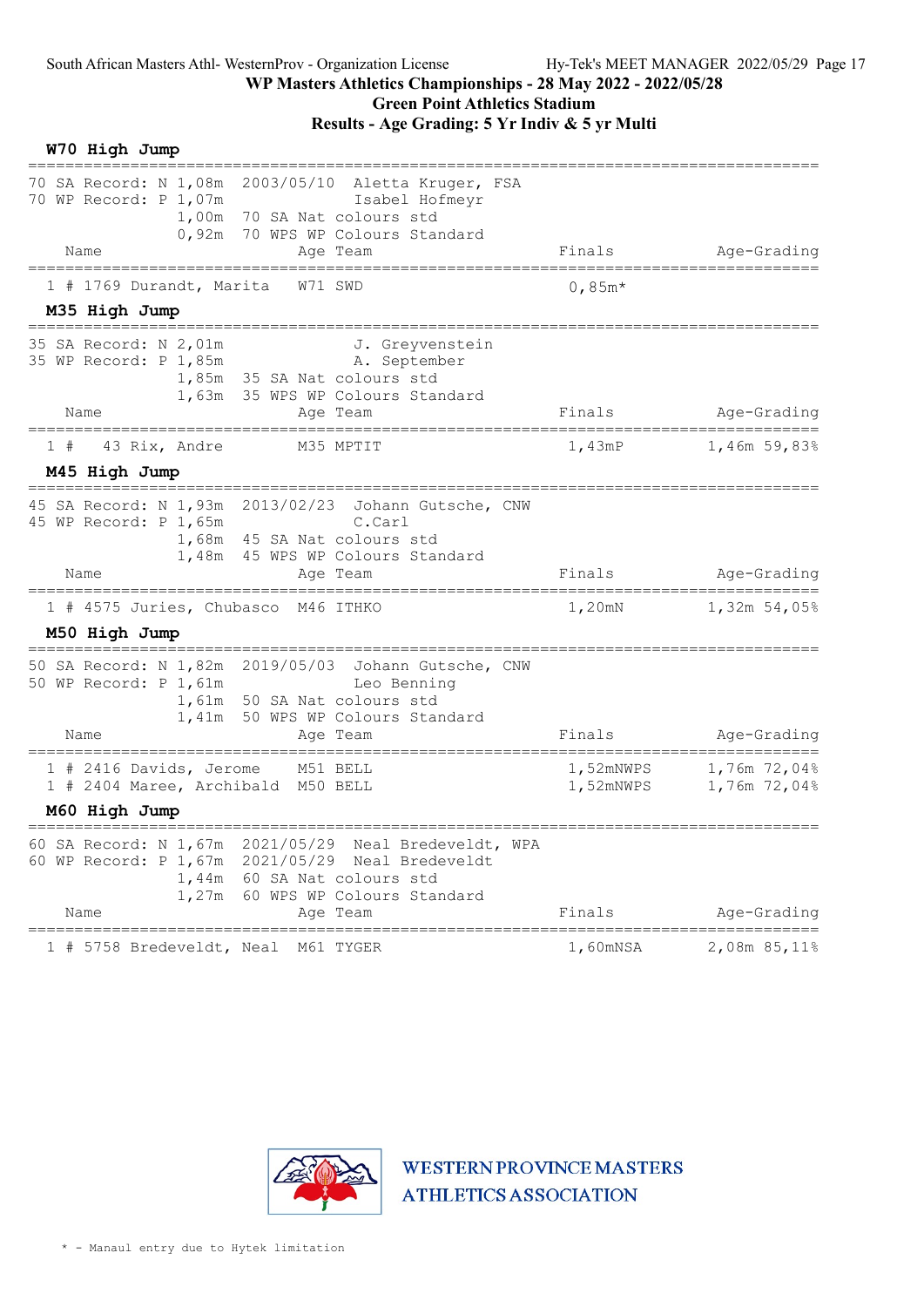## Green Point Athletics Stadium

Results - Age Grading: 5 Yr Indiv & 5 yr Multi

|  | W45 Pole Vault |  |
|--|----------------|--|
|--|----------------|--|

| 45 SA Record: N 3,32m 2022/03/26 Ida-Marie Strydom, AGN<br>Name<br>Age Team                                                                                                                            | Finals    | Age-Grading               |                                                              |
|--------------------------------------------------------------------------------------------------------------------------------------------------------------------------------------------------------|-----------|---------------------------|--------------------------------------------------------------|
| ----------------<br>1 # 1037 Strydom, Ida-Mari W46 GNMA<br>M35 Pole Vault                                                                                                                              | 3,20mN    | 3,89m 75,47%              |                                                              |
| 35 SA Record: N 4,30m 2014/04/26 Pieter Brits, AGN<br>35 WP Record: P 3,60m<br>C. Truter<br>Age Team<br>Name                                                                                           |           | Finals Age-Grading        |                                                              |
| 43 Rix, Andre<br>M35 MPTIT<br>1#<br>M45 Pole Vault                                                                                                                                                     |           | $2,20m$ $2,23m$ $36,42\%$ |                                                              |
| 45 SA Record: N 3,85m S.A. Herbst, WPA<br>45 WP Record: P 3,20m 2012/03/17 G. Murdoch<br>Name<br>Age Team                                                                                              |           | Finals Age-Grading        |                                                              |
| 753 Van As, Jean-Paul M49 BOLMA<br>1#<br>W40 Long Jump                                                                                                                                                 |           | 3,70mN 4,24m 69,16%       |                                                              |
| 40 SA Record: N 5,73m 2012/03/31 Charmain Barnard, AGN<br>40 WP Record: P 4,55m<br>N Weideman<br>4,72m 40 SA Nat colours std<br>3,95m 40 WPS WP Colours Standard<br>Name<br>Age Team                   | Finals    | Wind                      | Age-Grading                                                  |
| 1 # 7543 Juries, Tanja<br>W43 VELOC<br>2 #10180 Genis, Tanya<br>W42 TYGER                                                                                                                              |           |                           | 4,11mPWPS $-0.4$ 4,56m 60,71%<br>3,99m WPS -0.7 4,42m 58,94% |
| W55 Long Jump<br>55 SA Record: N 4,37m 2010/10/16 A. Steenkamp, SWD<br>55 WP Record: P 4, 14m<br>Yvonne de Witt<br>3,88m 55 SA Nat colours std<br>3,20m 55 WPS WP Colours Standard<br>Name<br>Age Team | Finals    | Wind                      | Age-Grading                                                  |
| 1 # 1775 Willemse, Helene W55 SWD<br>M30 Long Jump                                                                                                                                                     |           |                           | 3,49m WPS $-0.3$ 4,67m 62,21%                                |
| 30 SA Record: N 7,64m<br>Angus Pohl<br>30 WP Record: P 6,44m<br>T. Mostert<br>5,50m 30 WPS WP Colours Standard<br>Age Team<br>Name                                                                     | Finals    | Wind                      | Age-Grading<br>===============================               |
| 1 # 9685 Griffith, Arnold M32 MPTIT                                                                                                                                                                    | 6,02mPWPS | $-0.6$                    | 6,02m $67,26%$                                               |

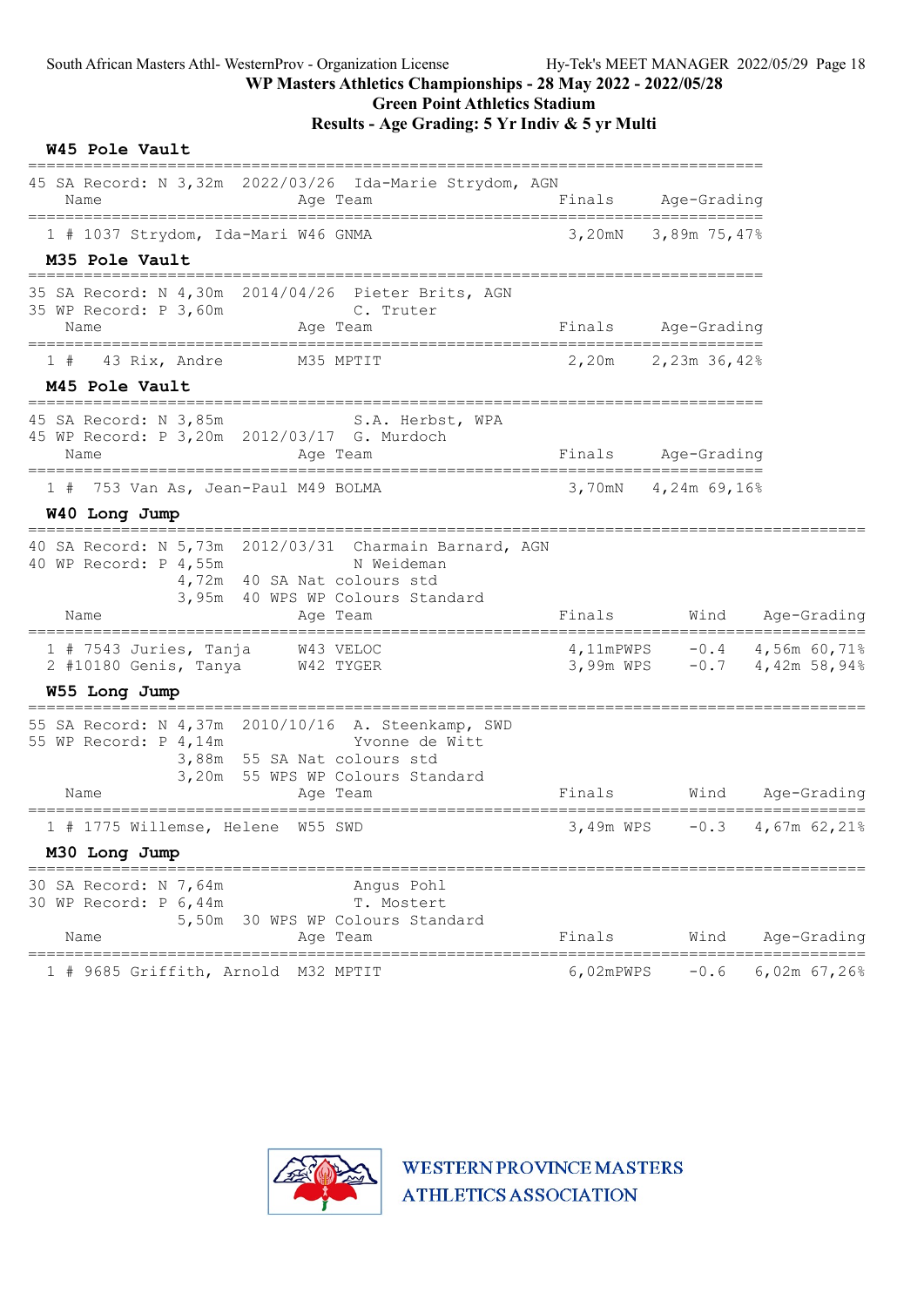| M35 Long Jump                                                                                                                               |                                                                         |
|---------------------------------------------------------------------------------------------------------------------------------------------|-------------------------------------------------------------------------|
| 35 SA Record: N 7,22m<br>35 WP Record: P 6,64m 2011/04/09 Robin Buck<br>6,40m 35 SA Nat colours std<br>5,30m 35 WPS WP Colours Standard     | V. Häger, KZN                                                           |
| Name<br>Age Team<br>======================                                                                                                  | Finals<br>Wind<br>Age-Grading<br>====================================== |
| 43 Rix, Andre<br>M35 MPTIT<br>1#                                                                                                            | 4,52m<br>0.2<br>4,66m 52,07%                                            |
| M40 Long Jump                                                                                                                               |                                                                         |
| 40 SA Record: N 7,14m<br>40 WP Record: P 6,51m 2016/11/01 Robin Buck<br>6,12m 40 SA Nat colours std<br>5,10m 40 WPS WP Colours Standard     | V. Häger, KZN                                                           |
| Name<br>Age Team<br>===================================                                                                                     | Finals<br><b>Wind</b><br>Age-Grading<br>======================          |
| 1 # 1457 Swekile, Simpiwe M44 EPA                                                                                                           | 5,79m WPS -0.4 6,31m 70,52%                                             |
| M50 Long Jump                                                                                                                               |                                                                         |
| 50 SA Record: N 6,18m<br>50 WP Record: P 5,94m<br>5,55m 50 SA Nat colours std<br>4,60m 50 WPS WP Colours Standard                           | J. van Rooyen<br>Ron Cross                                              |
| Name<br>Aqe Team                                                                                                                            | Finals<br>Wind<br>Age-Grading                                           |
| 1 # 1939 Isaacs, Duncan M54 NEDWP<br>2 # 2404 Maree, Archibald M50 BELL                                                                     | 3,92m<br>$0.4$ $4,81$ m 53,85%<br>$-0.3$ 4,75m 53,16%<br>3,87m          |
| M55 Long Jump                                                                                                                               |                                                                         |
| 55 SA Record: N 5,70m<br>55 WP Record: P 5,61m<br>5,19m 55 SA Nat colours std<br>4,30m 55 WPS WP Colours Standard<br>Age Team<br>Name       | S Hough / A Redelinghuys<br>Ron Cross<br>Finals<br>Wind<br>Age-Grading  |
| 1 # 4166 Christians, Alwyn M56 SADF                                                                                                         | $-0.2$<br>6,32m 70,67%<br>4,82m WPS                                     |
| M60 Long Jump                                                                                                                               |                                                                         |
| 60 SA Record: N 5,33m<br>60 WP Record: P 5,33m<br>60 SA Nat colours std<br>4,85m<br>60 WPS WP Colours Standard<br>4,00m<br>Age Team<br>Name | Ron Cross, WPA<br>Ron Cross<br>Wind<br>Finals<br>Age-Grading            |
| 1 # 5758 Bredeveldt, Neal<br>M61 TYGER                                                                                                      | 4,17m WPS<br>5,87m 65,57%<br>1.3                                        |

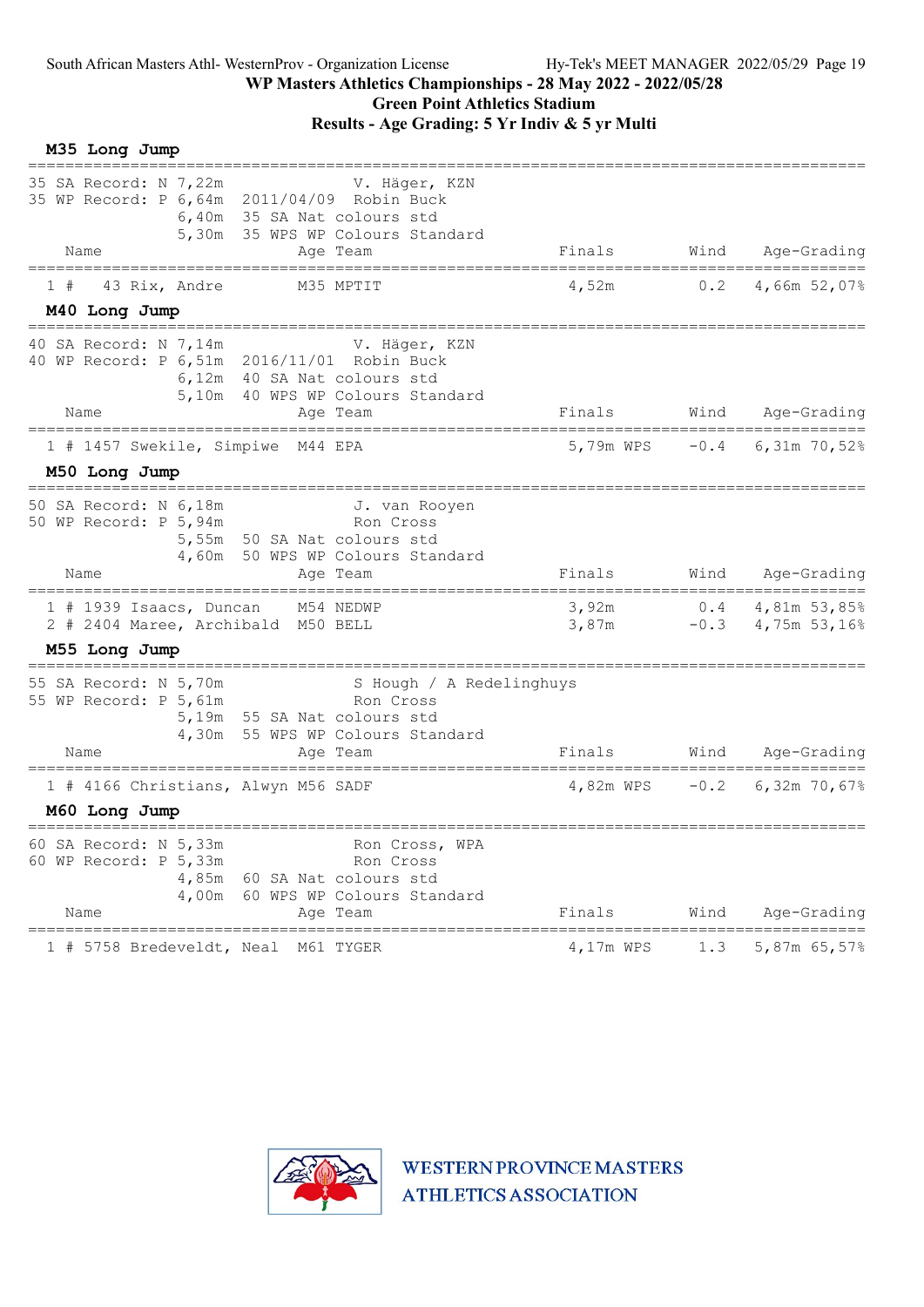## Green Point Athletics Stadium

Results - Age Grading: 5 Yr Indiv & 5 yr Multi

| M70 Long Jump                                                                                                                                                                               |                                           |        |                                        |
|---------------------------------------------------------------------------------------------------------------------------------------------------------------------------------------------|-------------------------------------------|--------|----------------------------------------|
| 70 SA Record: N 4,66m<br>A van Zyl, KZN<br>70 WP Record: P 4,03m<br>Leo Benning<br>4,00m<br>70 SA Nat colours std<br>70 WPS WP Colours Standard<br>3,30m<br>Name<br>Age Team                | Finals                                    | Wind   | Age-Grading                            |
| 673 Dreyer, Patrick<br>1#<br>M72 SPARH                                                                                                                                                      | 3,15m                                     | $-0.6$ | 5,19m 58,01%                           |
| M75 Long Jump                                                                                                                                                                               |                                           |        |                                        |
| 75 SA Record: N 4,34m<br>2013/08/26<br>Hans Miekautsch, AGN<br>75 WP Record: P 2,72m<br>C. Nel<br>3,49m<br>75 SA Nat colours std<br>75 WPS WP Colours Standard<br>2,90m<br>Name<br>Age Team | Finals                                    | Wind   | Age-Grading                            |
| ======================<br>========<br>=========                                                                                                                                             | ============================              |        | ==============                         |
| 930 Stuart, Leslie<br>M79 SWD<br>W55 Triple Jump                                                                                                                                            | 3,12mPWPS                                 | $-1.2$ | 5,62m 62,78%                           |
| 55 SA Record: N 8,56m 2011/04/29 A. Steenkamp, SWD<br>7,73m 55 SA Nat colours std<br>6,80m 55 WPS WP Colours Standard<br>Name<br>Age Team                                                   | Finals                                    | Wind   | Age-Grading                            |
| =======================<br>===========<br>1 # 1775 Willemse, Helene W55 SWD                                                                                                                 | -----------------------------<br>7,82m SA |        | ______________<br>$-0.3$ 10,21m 65,94% |
| M40 Triple Jump                                                                                                                                                                             |                                           |        |                                        |
| 40 SA Record: N 14,40m<br>G. Swakala<br>40 WP Record: P 13,57m 2022/04/09 Jason Sweanayana<br>12,79m 40 SA Nat colours std<br>11,25m<br>40 WPS WP Colours Standard<br>Name<br>Age Team      | Finals                                    | Wind   | Age-Grading                            |
| 1 # 1457 Swekile, Simpiwe M44 EPA                                                                                                                                                           |                                           |        | 11,72m WPS $-0.9$ 12,46m 68,14%        |
| M60 Triple Jump                                                                                                                                                                             |                                           |        |                                        |
| 60 SA Record: N 10,55m<br>Ron Cross, WPA<br>60 WP Record: P 10,55m<br>Ron Cross<br>10,20m 60 SA Nat colours std<br>60 WPS WP Colours Standard<br>9,00m<br>Name<br>Age Team                  | Finals                                    | Wind   | Age-Grading                            |
| 1 # 5758 Bredeveldt, Neal M61 TYGER                                                                                                                                                         | 10,26mNSA                                 |        | $-0.7$ 14,08m 76,97%                   |

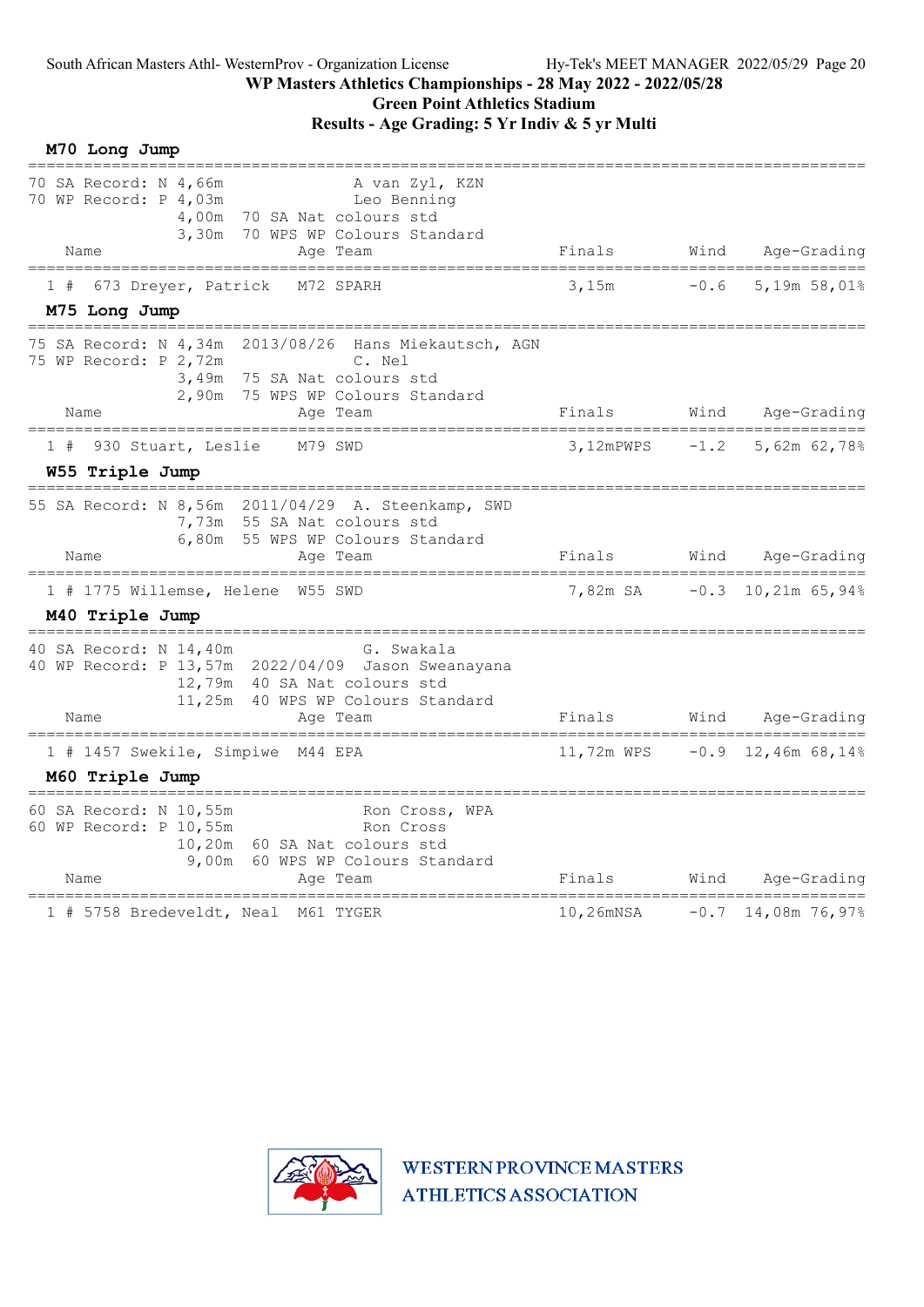| W35 Shot Put                                                                                                                                                                                                    |                                                 |                                                   |
|-----------------------------------------------------------------------------------------------------------------------------------------------------------------------------------------------------------------|-------------------------------------------------|---------------------------------------------------|
| 35 SA Record: N 12,27m 2022/03/26 Tanya Pubalakan, AGN<br>35 WP Record: P 12,03m 2018/03/10 Juanita Gerstner<br>10,48m 35 SA Nat colours std<br>8,20m 35 WPS WP Colours Standard<br>Name<br>Age Team            | Finals                                          | Age-Grading                                       |
| 1 # 2438 Gerstner, Juanita W39 TYGER<br>2 # 2439 Albertyn, Este W39 BELL<br>W40 Shot Put                                                                                                                        | 9,01m WPS<br>7,91m                              | 9,34m 41,27%<br>8,20m 36,23%                      |
| 40 SA Record: N 11,92m<br>M-L Uys, SWD<br>40 WP Record: P 11,92m<br>M. Uys<br>10,23m 40 SA Nat colours std<br>8,00m 40 WPS WP Colours Standard<br>Name<br>Age Team                                              | Finals                                          | Age-Grading                                       |
| 503 Mallin, Ezette W40 VOB<br>1#<br>2 # 2420 Compion, Maria W41 BELL<br>W45 Shot Put                                                                                                                            |                                                 | 10,25m SA 11,37m 50,27%<br>8,42m WPS 9,34m 41,29% |
| ________________________________<br>45 SA Record: N 11,80m<br>M-L Uys, SWD<br>45 WP Record: P 9,89m<br>Elize Engelbrecht<br>9,90m 45 SA Nat colours std<br>7,70m 45 WPS WP Colours Standard<br>Name<br>Aqe Team | Finals                                          | Age-Grading                                       |
| 1 # 1947 Matiwane, Busiswe W47 NEDWP<br>W50 Shot Put                                                                                                                                                            | 4,97m                                           | 5,93m 26,23%                                      |
| 50 SA Record: N 13,24m 2019/03/30 Charmain Barnard, AGN<br>50 WP Record: P 11, 17m<br>Tertia Stoffberg<br>10,50m 50 SA Nat colours std<br>8,20m 50 WPS WP Colours Standard<br>Name<br>Age Team                  | Finals                                          | Age-Grading                                       |
| 1 # 3331 Johnson, Mary-Ann W54 PINE<br>2 # 7542 Snyders, Margaret W50 VELOC<br>3 # 1899 Mahlangu, Beauty W50 NEDWP<br>W55 Shot Put                                                                              | 6,57m<br>6,08m<br>4,16m                         | 8,28m 36,60%<br>7,66m 33,87%<br>5,24m 23,18%      |
| 55 SA Record: N 11, 13m<br>M van As                                                                                                                                                                             |                                                 |                                                   |
| 55 WP Record: P 10,64m<br>Hester Schoonwinkel<br>9,80m 55 SA Nat colours std<br>7,60m 55 WPS WP Colours Standard<br>Name<br>Age Team                                                                            | Finals<br>===================================== | Age-Grading                                       |
| W58 BOLMA<br>$1$ # 1021 Smit, Jackie                                                                                                                                                                            | 8,47m WPS                                       | 11,60m 51,30%                                     |

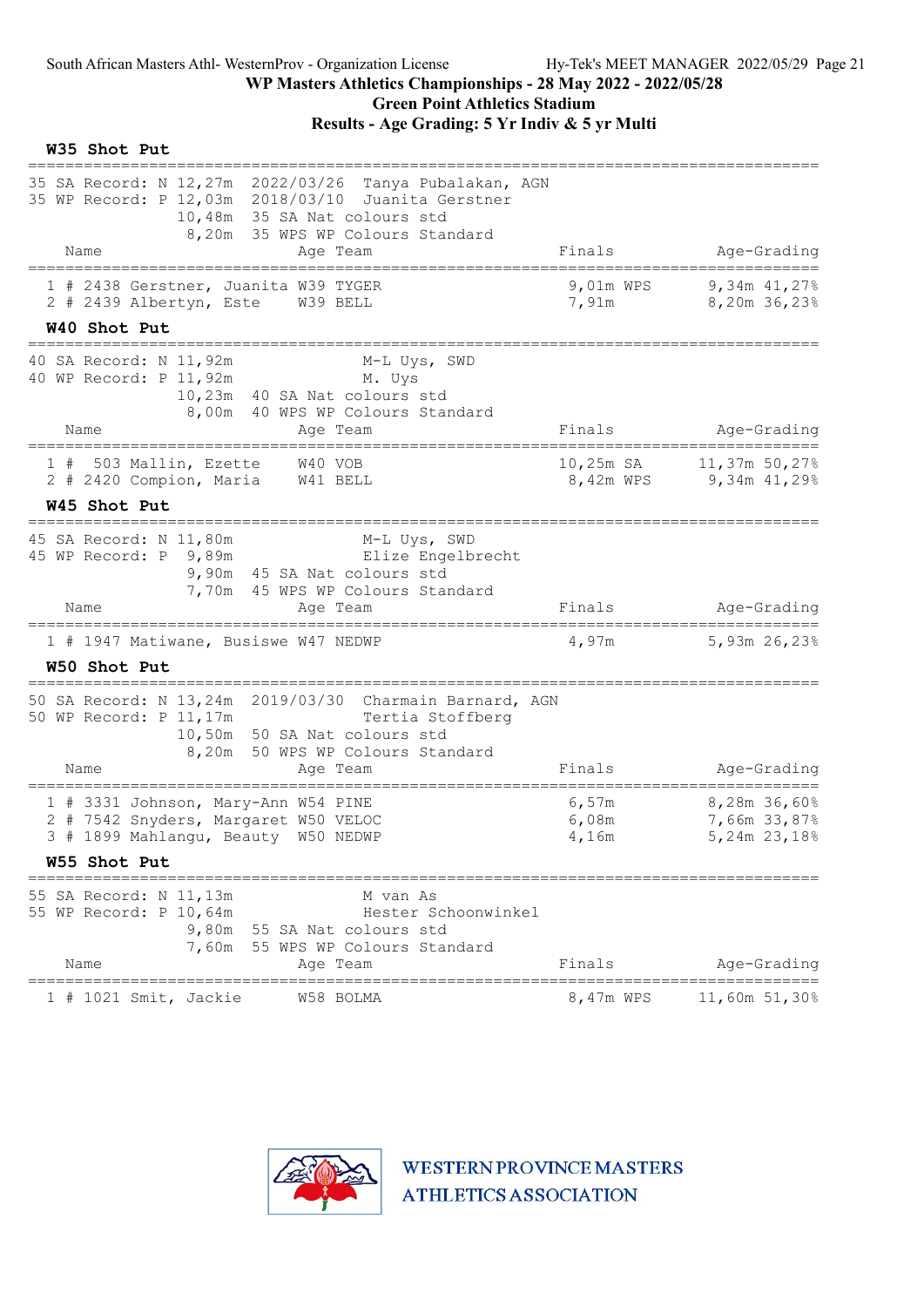| W60 Shot Put                                                                                                                                                                             |                                                          |                                                                                                    |
|------------------------------------------------------------------------------------------------------------------------------------------------------------------------------------------|----------------------------------------------------------|----------------------------------------------------------------------------------------------------|
| 60 SA Record: N 11,74m<br>M van As<br>60 WP Record: P 9,43m 2020/01/11 Farieda Dramat<br>9,00m 60 SA Nat colours std<br>7,00m 60 WPS WP Colours Standard<br>Name<br>Age Team             | Finals                                                   | Age-Grading                                                                                        |
| ==================<br>1 # 2414 Dramat, Farieda<br>W63 BELL<br>2 #19235 Claassen, Zelda W62 CGMA                                                                                          | 8,75m WPS<br>6,30m                                       | ======================================<br>13,13m 58,06%<br>9,45m 41,80%                            |
| W65 Shot Put<br>---------------------------------                                                                                                                                        |                                                          |                                                                                                    |
| 65 SA Record: N 10,63m<br>M van As<br>65 WP Record: P 8,55m 2019/01/12 Zelda Erasmus<br>8,10m 65 SA Nat colours std<br>6,30m 65 WPS WP Colours Standard<br>Name<br>Age Team              | Finals                                                   | Age-Grading                                                                                        |
| ==================================<br>W69 BOLMA<br>1 # 368 Griesel, Ronel                                                                                                                | 6,86m WPS                                                | 11,38m 50,33%                                                                                      |
| 2 # 2469 Stoffberg, Tertia W68 BELL                                                                                                                                                      | 5,94m                                                    | 9,86m 43,58%                                                                                       |
| W70 Shot Put<br>====================                                                                                                                                                     |                                                          |                                                                                                    |
| 70 SA Record: N 8,51m 2019/04/13 Helena Fourie, AGN<br>70 WP Record: P 7,27m<br>Susan Malherbe<br>7,20m 70 SA Nat colours std<br>5,60m 70 WPS WP Colours Standard<br>Name<br>Age Team    | Finals                                                   | Age-Grading                                                                                        |
| 1 #18771 Ferreira, Mercia W73 CGMA<br>2 # 1769 Durandt, Marita W71 SWD<br>3 # 1449 van Eck, Suzi W72 GNMA<br>4 # 2429 Roos, Leonora W73 BELL<br>5 # 2471 Du Toit, Aletta W71 BELL        | 7,52mPSA<br>6,71m WPS<br>5,77m WPS<br>5,64m WPS<br>5,25m | ==============<br>13,95m 61,69%<br>12,45m 55,05%<br>10,70m 47,33%<br>10,46m 46,27%<br>9,74m 43,07% |
| M30 Shot Put                                                                                                                                                                             |                                                          |                                                                                                    |
| 30 SA Record: N 16,28m<br>C Scheepers<br>30 WP Record: P 13, 92m 1972/02/14 Steve Johnston<br>11,50m 30 WPS WP Colours Standard<br>Name<br>Age Team                                      | Finals                                                   | Age-Grading                                                                                        |
| 1 # 9174 Theron, Barend M33 LWAND                                                                                                                                                        | 11,32m                                                   | 11,32m 48,96%                                                                                      |
| M35 Shot Put                                                                                                                                                                             |                                                          |                                                                                                    |
| 35 SA Record: N 16,56m<br>J Booysen Jr<br>35 WP Record: P 12,96m 2017/10/28<br>Daniel Lewies<br>14,00m 35 SA Nat colours std<br>10,90m<br>35 WPS WP Colours Standard<br>Name<br>Age Team | Finals                                                   | Age-Grading                                                                                        |
| ==========<br>======================<br>M38 BOLMA<br>357 Smith, Randall<br>1#                                                                                                            | ============<br>7,51m                                    | ============<br>7,78m 33,69%                                                                       |

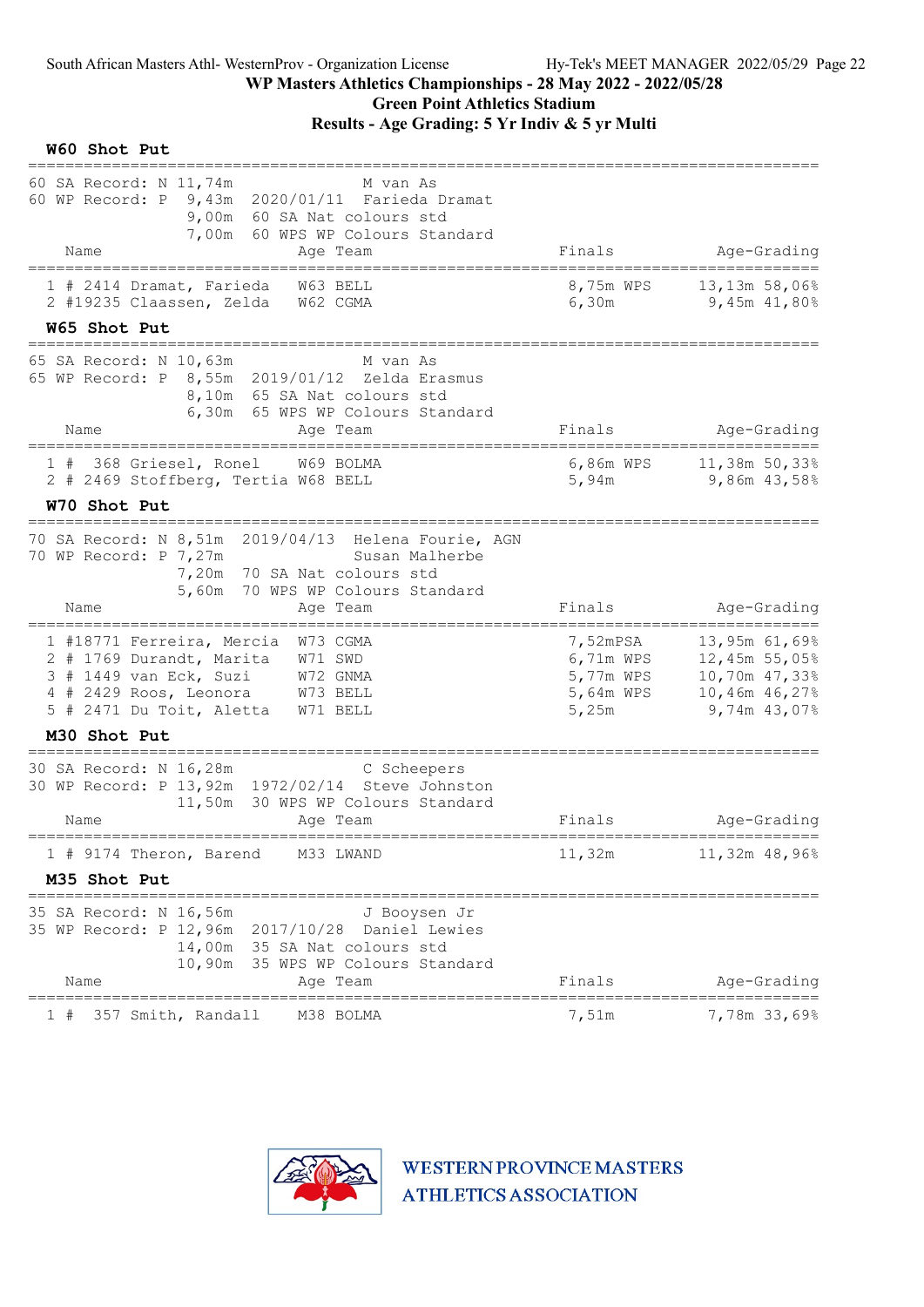#### WP Masters Athletics Championships - 28 May 2022 - 2022/05/28 Green Point Athletics Stadium

Results - Age Grading: 5 Yr Indiv & 5 yr Multi

| M40 Shot Put                                                                                                                                                                                        |                    |                                |
|-----------------------------------------------------------------------------------------------------------------------------------------------------------------------------------------------------|--------------------|--------------------------------|
| 40 SA Record: N 18,52m 2018/02/03 Burger Lambrechts, AGN<br>40 WP Record: P 14,01m<br>T. Geldenhuys<br>13,24m 40 SA Nat colours std<br>10,40m 40 WPS WP Colours Standard                            |                    |                                |
| Name<br>Age Team                                                                                                                                                                                    | Finals             | Age-Grading                    |
| 1 # 3556 Wiener, Shukri<br>M40 PINE<br>M45 Shot Put                                                                                                                                                 | 11,62m WPS         | 12,94m 55,97%                  |
| 45 SA Record: N 18,29m 2018/04/27 Burger Lambrechts, AGN<br>45 WP Record: P 12,58m 2015/03/21 Gerhard Potgieter<br>12,14m 45 SA Nat colours std<br>9,50m 45 WPS WP Colours Standard                 |                    |                                |
| Name<br>Age Team                                                                                                                                                                                    | Finals             | Age-Grading                    |
| $1$ # 8150 Van Zyl, Dana<br>M49 VOB<br>2 # 2444 Pool, Jaco<br>M45 BELL                                                                                                                              | 7,71m<br>7,54m     | $9,26m$ 40,09%<br>9,06m 39,21% |
| M50 Shot Put                                                                                                                                                                                        |                    |                                |
| 50 SA Record: N 17,09m 2016/06/11 Burton Haupt, AGN<br>50 WP Record: P 13,09m 2013/03/16 Charl Barnard<br>13,32m 50 SA Nat colours std<br>10,40m 50 WPS WP Colours Standard                         |                    |                                |
| Name<br>Aqe Team                                                                                                                                                                                    | Finals             | Age-Grading                    |
| 1 # 9175 Van der Walt, Ste M54 LWAND<br>2 # 1939 Isaacs, Duncan M54 NEDWP                                                                                                                           | 8,67m<br>7,08m     | 10,16m 43,94%<br>8,29m 35,88%  |
| M55 Shot Put                                                                                                                                                                                        |                    |                                |
| 55 SA Record: N 15,84m 10/2016<br>Burton Haupt, AGN<br>55 WP Record: P 12,30m 2011/02/26 Anton Wale<br>12,38m 55 SA Nat colours std<br>9,70m 55 WPS WP Colours Standard                             |                    |                                |
| Name<br>Age Team                                                                                                                                                                                    | Finals             | Age-Grading                    |
| 1 # 7171 Simpson, Shaun M59 NEDWP<br>2 # 6478 Odendaal, Joubert M55 GNMA                                                                                                                            | 9,86m WPS<br>9,06m | 12,52m 54,18%<br>11,51m 49,78% |
| M60 Shot Put                                                                                                                                                                                        |                    |                                |
| 60 SA Record: N 14,96m<br>2021/11/13<br>Burton Haupt, AGN<br>60 WP Record: P 14,24m<br>Gunther Schirmer<br>12,78m 60 SA Nat colours std<br>10,00m<br>60 WPS WP Colours Standard<br>Name<br>Age Team | Finals             | Age-Grading                    |
| 2460 Lamara, Zain<br>M61 BELL<br>2 # 1022 Smit, Johan<br>M61 BOLMA                                                                                                                                  | 9,83m<br>9,67m     | 12,26m 53,08%<br>12,07m 52,21% |

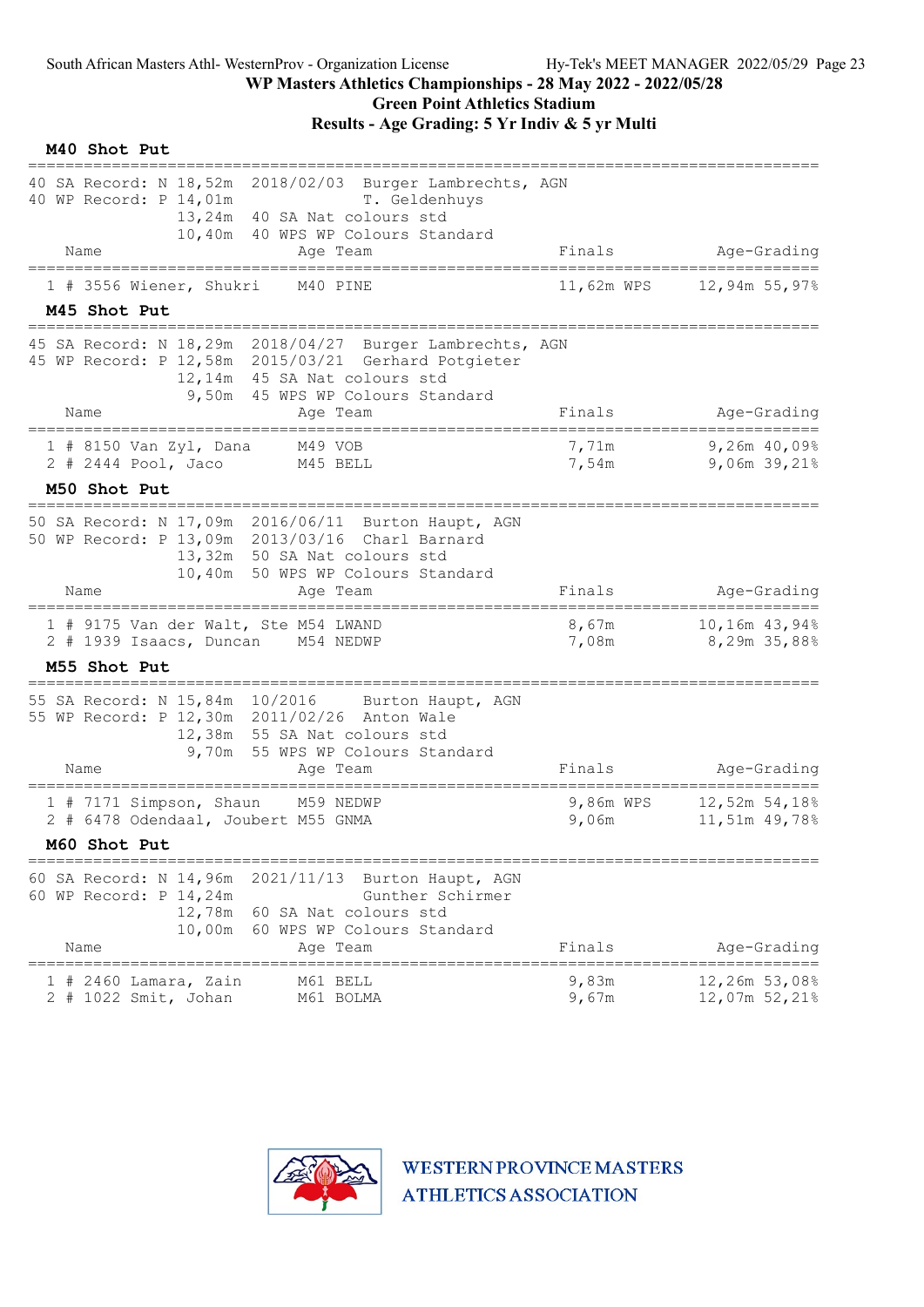| M85 Shot Put                                                                                                                                                                                    |                                              |                                                           |
|-------------------------------------------------------------------------------------------------------------------------------------------------------------------------------------------------|----------------------------------------------|-----------------------------------------------------------|
| 85 SA Record: N 10,80m 2013/06/05 Borg Stannius, WPA<br>85 WP Record: P 10,80m 2013/06/05 Borg Stannius<br>7,50m 85 SA Nat colours std<br>5,90m 85 WPS WP Colours Standard<br>Name<br>Age Team  | Finals                                       | Age-Grading                                               |
| 1 # 2477 Cross, Ronald<br>M87 BELL                                                                                                                                                              | 7,77m SA                                     | 13,10m 56,67%                                             |
| W35 Discus Throw                                                                                                                                                                                |                                              |                                                           |
| 35 SA Record: N 55,01m 2014/04/25 E. Naude, AGN<br>35 WP Record: P 38, 26m 2018/02/17 Juanita Gerstner<br>33,50m 35 SA Nat colours std<br>26,10m 35 WPS WP Colours Standard<br>Name<br>Age Team | Finals                                       | Age-Grading                                               |
| ============<br>============<br>=========================<br>1 # 2438 Gerstner, Juanita W39 TYGER<br>2 # 2439 Albertyn, Este W39 BELL                                                           | 29,60m WPS<br>$22$ , 63m                     | .----------------------<br>30,68m 39,96%<br>23,46m 30,55% |
| W40 Discus Throw                                                                                                                                                                                |                                              |                                                           |
| 40 SA Record: N 43,48m<br>R. Boshoff<br>40 WP Record: P 31, 61m<br>E. Niemand<br>32,85m 40 SA Nat colours std<br>25,60m 40 WPS WP Colours Standard                                              |                                              |                                                           |
| Name<br>Age Team                                                                                                                                                                                | Finals                                       | Age-Grading                                               |
| 1 # 503 Mallin, Ezette W40 VOB<br>2 # 2420 Compion, Maria W41 BELL                                                                                                                              | 28,14m WPS<br>18,40m                         | 31,37m 40,85%<br>20,51m 26,71%                            |
| W50 Discus Throw                                                                                                                                                                                |                                              |                                                           |
| 50 SA Record: N 35,23m 2018/04/27 Heleen Knobel, SWD<br>50 WP Record: P 26,80m<br>E. Engelbrecht<br>27,64m 50 SA Nat colours std<br>21,60m 50 WPS WP Colours Standard<br>Name<br>Age Team       | Finals                                       | Age-Grading                                               |
| 1 # 3331 Johnson, Mary-Ann W54 PINE<br>2 # 7542 Snyders, Margaret W50 VELOC<br>3 # 1899 Mahlangu, Beauty W50 NEDWP                                                                              | 14,54m<br>12,08m<br>7,74m                    | 19,08m 24,85%<br>15,85m 20,65%<br>10,16m 13,23%           |
| W55 Discus Throw                                                                                                                                                                                |                                              |                                                           |
| 55 SA Record: N 33,29m 2021/12/11<br>Heleen Knobel<br>55 WP Record: P 27,42m<br>Hester Schoonwinkel<br>25,50m 55 SA Nat colours std<br>19,90m 55 WPS WP Colours Standard<br>Name<br>Age Team    | Finals                                       | Age-Grading                                               |
| ======================================<br>1 # 1021 Smit, Jackie<br>W58 BOLMA                                                                                                                    | ;=============================<br>24,33m WPS | ======<br>35,05m 45,64%                                   |

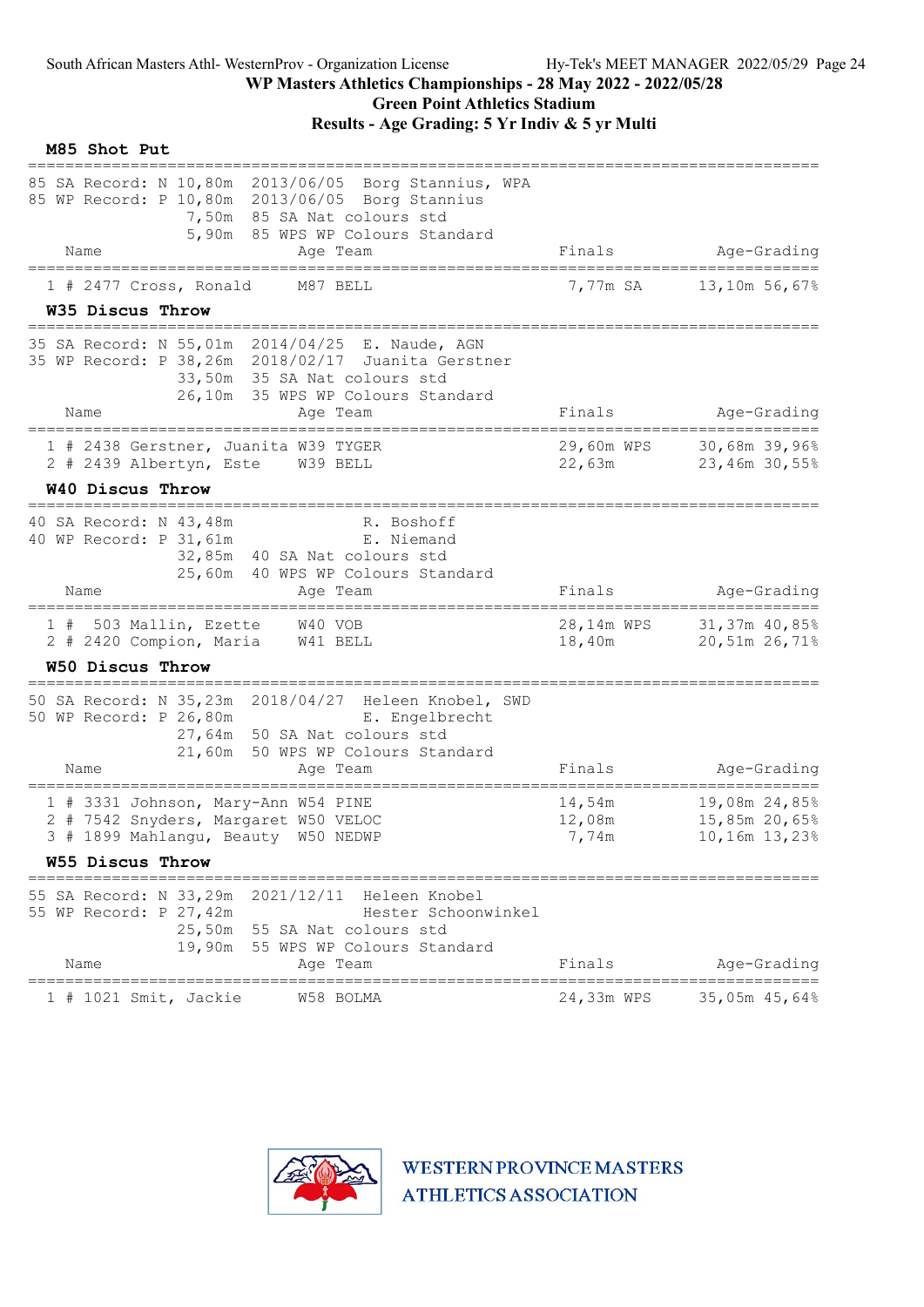| W60 Discus Throw |                                                                                                                                                        |                                                                                                                                                                                         |                   |                                                        |                                                                                   |
|------------------|--------------------------------------------------------------------------------------------------------------------------------------------------------|-----------------------------------------------------------------------------------------------------------------------------------------------------------------------------------------|-------------------|--------------------------------------------------------|-----------------------------------------------------------------------------------|
| Name             |                                                                                                                                                        | 60 SA Record: N 28,78m 2005/03/12 J. Rzepecka, CGA<br>60 WP Record: P 21,09m 2019/03/09 Farieda Dramat<br>23,80m 60 SA Nat colours std<br>18,60m 60 WPS WP Colours Standard<br>Aqe Team |                   | Finals                                                 | Age-Grading                                                                       |
|                  | 1 # 2414 Dramat, Farieda                                                                                                                               | W63 BELL                                                                                                                                                                                |                   | 19,21m WPS                                             | 30,66m 39,92%                                                                     |
|                  | 2 #19235 Claassen, Zelda W62 CGMA                                                                                                                      |                                                                                                                                                                                         |                   | 15,65m                                                 | 24,97m 32,52%                                                                     |
| W65 Discus Throw |                                                                                                                                                        |                                                                                                                                                                                         |                   |                                                        |                                                                                   |
| Name             | 65 SA Record: N 24,84m                                                                                                                                 | M. van As<br>65 WP Record: P 21, 48m 2019/02/24 Zelda Erasmus<br>21,00m 65 SA Nat colours std<br>16,40m 65 WPS WP Colours Standard                                                      |                   | Finals                                                 | Age-Grading                                                                       |
|                  | -----------------------                                                                                                                                | Age Team                                                                                                                                                                                |                   |                                                        |                                                                                   |
|                  | 1 # 368 Griesel, Ronel<br>2 # 2469 Stoffberg, Tertia W68 BELL                                                                                          | W69 BOLMA                                                                                                                                                                               |                   | 15,40m<br>11,69m                                       | 27,60m 35,95%<br>20,95m 27,29%                                                    |
| W70 Discus Throw |                                                                                                                                                        |                                                                                                                                                                                         |                   |                                                        |                                                                                   |
| Name             | 70 SA Record: N 23,26m<br>14,80m                                                                                                                       | L. Grobler, AGN<br>70 WP Record: P 17,29m 2015/01/24 Adrie Benade<br>19,00m 70 SA Nat colours std<br>70 WPS WP Colours Standard<br>Aqe Team                                             |                   | Finals                                                 | Age-Grading                                                                       |
|                  |                                                                                                                                                        |                                                                                                                                                                                         |                   |                                                        |                                                                                   |
|                  | 1 #18771 Ferreira, Mercia W73 CGMA<br>2 # 1449 van Eck, Suzi<br>3 # 1769 Durandt, Marita W71 SWD<br>4 # 2471 Du Toit, Aletta<br>5 # 2429 Roos, Leonora | W72 GNMA<br>W71 BELL<br>W73 BELL                                                                                                                                                        |                   | 17,80mPWPS<br>15,07m WPS<br>13,27m<br>13,00m<br>12,09m | 36,56m 47,61%<br>30,95m 40,30%<br>27,25m 35,49%<br>26,70m 34,77%<br>24,83m 32,33% |
| M30 Discus Throw |                                                                                                                                                        |                                                                                                                                                                                         |                   |                                                        |                                                                                   |
| Name             | 30 SA Record: N 48,50m                                                                                                                                 | P. Goosen<br>30 WP Record: P 49, 91m 1972/03/15 Steve Johnston<br>33,00m 30 WPS WP Colours Standard<br>Age Team                                                                         |                   | Finals                                                 | Age-Grading                                                                       |
|                  | 1 # 9174 Theron, Barend M33 LWAND                                                                                                                      |                                                                                                                                                                                         |                   |                                                        | 33,61m WPS 33,61m 45,37%                                                          |
| M40 Discus Throw |                                                                                                                                                        |                                                                                                                                                                                         |                   |                                                        |                                                                                   |
|                  | =====================================<br>40 SA Record: N 51,04m<br>40 WP Record: P 42,30m                                                              | Tiny Geldenhuys<br>40,17m 40 SA Nat colours std<br>31,30m 40 WPS WP Colours Standard                                                                                                    | J.J. van Zyl, EPA |                                                        |                                                                                   |
| Name             |                                                                                                                                                        | Age Team                                                                                                                                                                                |                   | Finals                                                 | Age-Grading                                                                       |
|                  | 1 # 3556 Wiener, Shukri                                                                                                                                | M40 PINE                                                                                                                                                                                |                   | 34,68m WPS                                             | 38,19m 51,56%                                                                     |

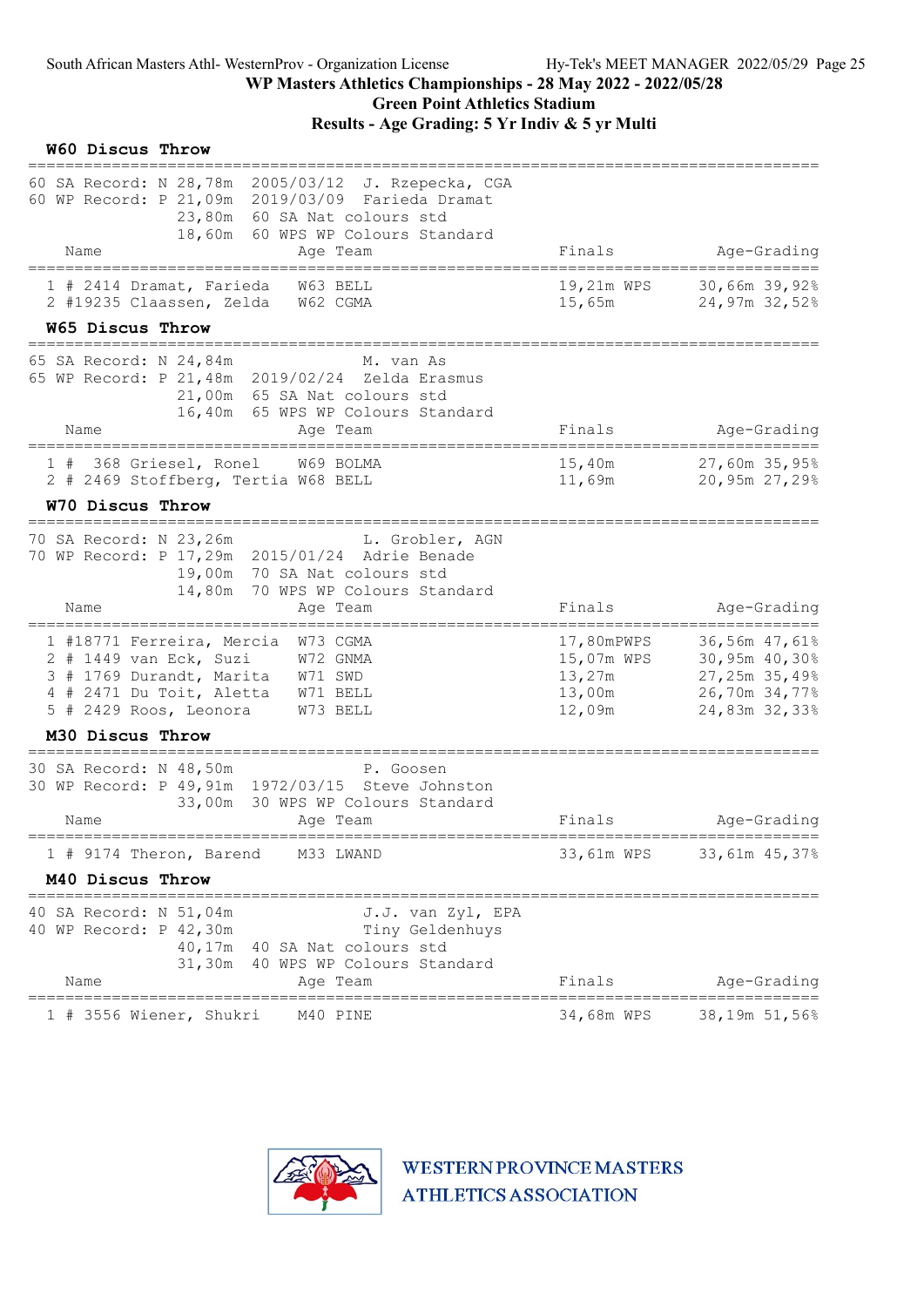| M45 Discus Throw      |                                |                                                                                                                                                                                          |                      |                                           |
|-----------------------|--------------------------------|------------------------------------------------------------------------------------------------------------------------------------------------------------------------------------------|----------------------|-------------------------------------------|
| Name                  | 45 SA Record: N 49,13m         | J.J. van Zyl, EPA<br>45 WP Record: P 38,66m 1988/11/09 Steve Johnston<br>38,08m 45 SA Nat colours std<br>30,00m 45 WPS WP Colours Standard<br>Age Team                                   | Finals               | Age-Grading                               |
| $2$ # 2444 Pool, Jaco | 1 # 2427 Mostert, Henri        | M49 BELL<br>M45 BELL                                                                                                                                                                     | 33,80m WPS<br>19,68m | 40,72m 54,98%<br>23,71m 32,01%            |
| M50 Discus Throw      | ============================   |                                                                                                                                                                                          |                      |                                           |
|                       | 50 WP Record: P 45,90m         | 50 SA Record: N 52,06m 2009/03/18 J.J. van Zyl, EPA<br>Johan Allers<br>43,92m 50 SA Nat colours std<br>34,50m 50 WPS WP Colours Standard                                                 |                      |                                           |
| Name                  |                                | Age Team                                                                                                                                                                                 | Finals               | Age-Grading<br>========================== |
|                       |                                | 1 # 9175 Van der Walt, Ste M54 LWAND<br>2 # 1939 Isaacs, Duncan M54 NEDWP                                                                                                                | 23,00m<br>21,91m     | 23,50m 31,72%<br>22,38m 30,22%            |
| M55 Discus Throw      |                                |                                                                                                                                                                                          |                      |                                           |
| Name                  | 55 SA Record: N 53,79m 10/2016 | Burton Haupt, AGN<br>55 WP Record: P 39,48m 1994/11/08 Steve Johnston<br>40,34m 55 SA Nat colours std<br>31,50m 55 WPS WP Colours Standard<br>Age Team                                   | Finals               | Age-Grading                               |
|                       |                                | 1 # 7171 Simpson, Shaun M59 NEDWP                                                                                                                                                        | 28,18m               | 31,28m 42,24%                             |
| M60 Discus Throw      |                                |                                                                                                                                                                                          |                      |                                           |
| Name                  |                                | 60 SA Record: N 54,58m 2021/11/13 Burton Haupt, AGN<br>60 WP Record: P 45,46m 1999/11/08 Steve Johnston<br>44,26m 60 SA Nat colours std<br>34,50m 60 WPS WP Colours Standard<br>Age Team | Finals               | Age-Grading                               |
|                       | 1 # 1022 Smit, Johan           | М61 ВОLМА                                                                                                                                                                                | 35,22m WPS           | 37,43m 50,53%                             |
|                       |                                | 2 # 2460 Lamara, Zain M61 BELL                                                                                                                                                           | 29,47m               | 31,32m 42,28%                             |
| M65 Discus Throw      |                                |                                                                                                                                                                                          |                      |                                           |
| Name                  | 65 SA Record: N 42,91m         | A. Coetzee<br>65 WP Record: P 42,22m 2004/02/21<br>Steve Johnston<br>39,79m 65 SA Nat colours std<br>31,00m 65 WPS WP Colours Standard<br>Age Team                                       | Finals               | Age-Grading                               |
| ============          | 1 # 1776 Ferreira, Frik        | M66 SWD                                                                                                                                                                                  | 29,80m               | 34,67m 46,81%                             |

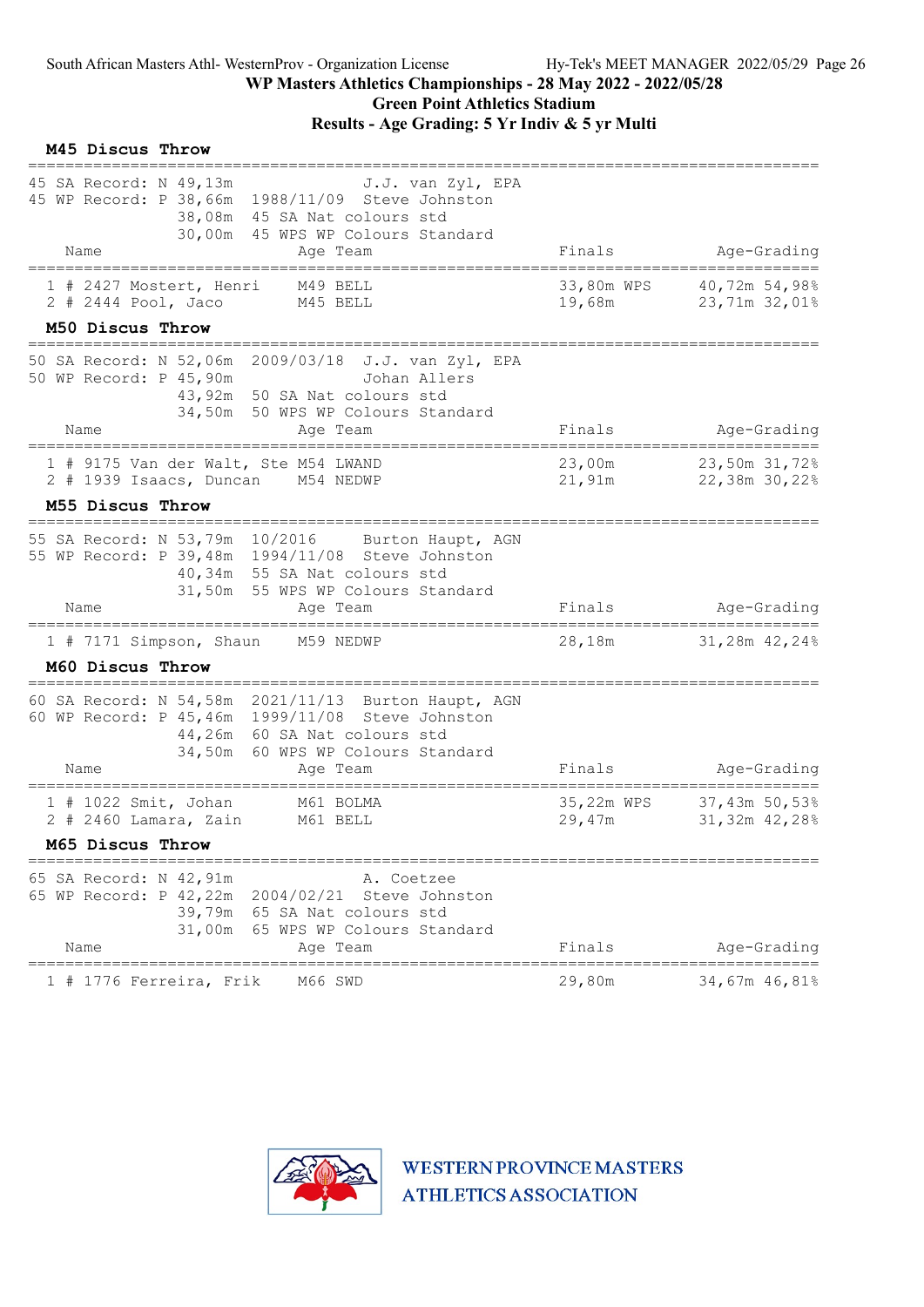|    |      | M85 Discus Throw        |                                                      |                                                                                                                                                                                     |                         |                                      |
|----|------|-------------------------|------------------------------------------------------|-------------------------------------------------------------------------------------------------------------------------------------------------------------------------------------|-------------------------|--------------------------------------|
|    |      |                         |                                                      | 85 SA Record: N 25,47m 2014/04/14 Borg Stannius, WPA<br>85 WP Record: P 27,71m 2005/08/25 Phillip Frech<br>18,00m 85 SA Nat colours std<br>14,00m 85 WPS WP Colours Standard        |                         |                                      |
|    | Name |                         |                                                      | Age Team                                                                                                                                                                            | Finals                  | Age-Grading                          |
|    |      |                         | $1$ # 2477 Cross, Ronald                             | M87 BELL                                                                                                                                                                            | 21,81m SA               | 42,54m 57,44%                        |
|    |      | W35 Hammer Throw        |                                                      |                                                                                                                                                                                     |                         |                                      |
|    |      |                         |                                                      | 35 SA Record: N 48,00m 2022/03/29 Tanya Pubalakan, AGN<br>35 WP Record: P 47,15m 2013/03/16 Marilize Coetzee<br>35,50m 35 SA Nat colours std<br>27,70m 35 WPS WP Colours Standard   |                         |                                      |
|    | Name |                         |                                                      | Age Team                                                                                                                                                                            | Finals                  | Age-Grading                          |
|    |      |                         |                                                      | 1 # 2438 Gerstner, Juanita W39 TYGER                                                                                                                                                | 26,08m                  | 28,53m 37,06%                        |
|    |      | W40 Hammer Throw        |                                                      |                                                                                                                                                                                     |                         |                                      |
|    |      |                         | ==============================                       | 40 SA Record: N 41,92m 2017/05/04 Marilize Coetzee, WPA<br>40 WP Record: P 41, 92m 2017/05/18 Marilize Coetzee<br>34,00m 40 SA Nat colours std<br>26,50m 40 WPS WP Colours Standard |                         |                                      |
|    | Name |                         |                                                      | Age Team                                                                                                                                                                            | Finals                  | Age-Grading                          |
|    |      | W50 Hammer Throw        | 1 # 2420 Compion, Maria                              | ===================================<br>====================<br>W41 BELL                                                                                                             | 21,76m                  | ===================<br>25,59m 33,24% |
|    |      |                         |                                                      |                                                                                                                                                                                     |                         |                                      |
|    |      |                         | 50 WP Record: P 37,62m                               | 50 SA Record: N 49,23m 8/2015 Heleen Knobel, SWD<br>Hester Schoonwinkel<br>32,68m 50 SA Nat colours std<br>25,50m 50 WPS WP Colours Standard                                        |                         |                                      |
|    | Name |                         |                                                      | Age Team                                                                                                                                                                            | Finals                  | Age-Grading                          |
| 1# |      |                         | 68 Louw, Marisa                                      | W52 EPA<br>2 # 1899 Mahlangu, Beauty W50 NEDWP                                                                                                                                      | 32,19m WPS<br>10,10m    | 41,32m 53,67%<br>12,96m 16,84%       |
|    |      | <b>W60 Hammer Throw</b> |                                                      |                                                                                                                                                                                     |                         |                                      |
|    | Name | 60 SA Record: N 33,82m  | 26,53m<br>20,70m                                     | 2010/02/20 H Schoonwinkel, WPA<br>60 WP Record: P 28,03m 2022/01/22 Farieda Dramat<br>60 SA Nat colours std<br>60 WPS WP Colours Standard<br>Age Team                               | Finals                  | Age-Grading                          |
|    |      |                         | 1 #19235 Claassen, Zelda<br>2 # 2414 Dramat, Farieda | W62 CGMA<br>W63 BELL                                                                                                                                                                | 27,45m SA<br>24,72m WPS | 42,14m 54,74%<br>37,95m 49,29%       |

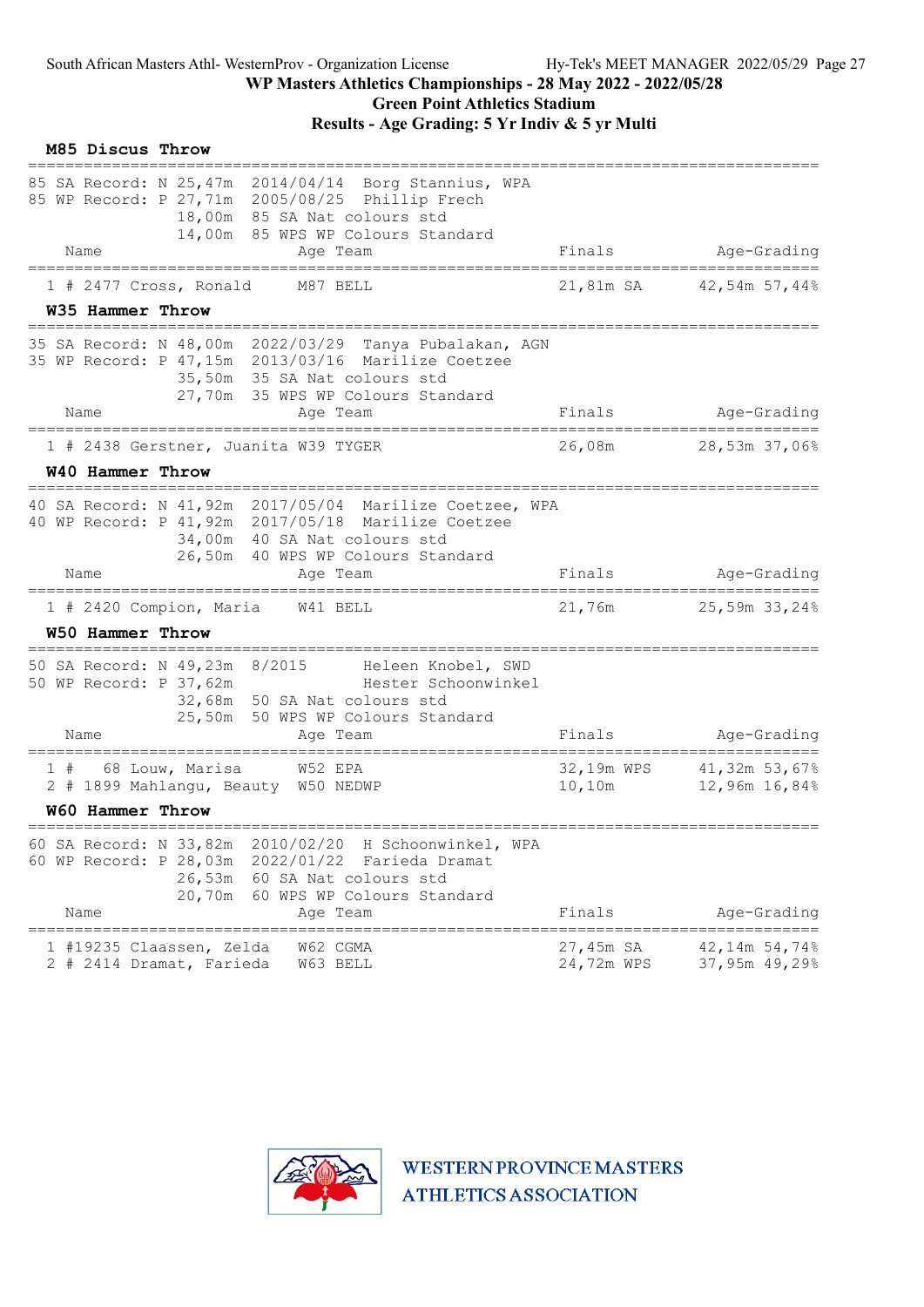| W65 Hammer Throw                                                                                                                                                                                   |                                                                |                                                                                   |
|----------------------------------------------------------------------------------------------------------------------------------------------------------------------------------------------------|----------------------------------------------------------------|-----------------------------------------------------------------------------------|
| 65 SA Record: N 30,10m 2006/04/29 A Olivier<br>65 WP Record: P 24,86m 2020/03/13 Zelda Erasmus<br>23,00m 65 SA Nat colours std<br>18,00m 65 WPS WP Colours Standard<br>Name<br>Age Team            | Finals                                                         | Age-Grading                                                                       |
| 368 Griesel, Ronel<br>W69 BOLMA<br>1#                                                                                                                                                              | 20,75m WPS                                                     | 35,35m 45,92%                                                                     |
| 2 # 2469 Stoffberg, Tertia W68 BELL                                                                                                                                                                | 19,30m WPS                                                     | 32,88m 42,71%                                                                     |
| W70 Hammer Throw                                                                                                                                                                                   |                                                                |                                                                                   |
| 70 SA Record: N 25,76m<br>Lena Grobler, AGN<br>70 WP Record: P 23,03m 2017/03/16 Elize Grobbelaar<br>20,00m 70 SA Nat colours std<br>15,60m<br>70 WPS WP Colours Standard                          |                                                                |                                                                                   |
| Name<br>Age Team                                                                                                                                                                                   | Finals                                                         | Age-Grading<br>_____________________                                              |
| 1 #18771 Ferreira, Mercia W73 CGMA<br>2 # 1769 Durandt, Marita W71 SWD<br>3 # 1449 van Eck, Suzi W72 GNMA<br>4 # 2471 Du Toit, Aletta W71 BELL<br>5 # 2429 Roos, Leonora<br>W73 BELL               | 18,86m WPS<br>18,73m WPS<br>17,96m WPS<br>17,30m WPS<br>11,84m | 36,13m 46,93%<br>35,88m 46,60%<br>34,41m 44,69%<br>33,14m 43,05%<br>22,68m 29,46% |
| M30 Hammer Throw                                                                                                                                                                                   |                                                                |                                                                                   |
| 30 SA Record: N 74,15m 2008/04/25 Chris Harmse, FSA<br>30 WP Record: P 46,90m<br>B. Coetzee<br>36,00m 30 WPS WP Colours Standard<br>Name<br>Age Team                                               | Finals                                                         | Age-Grading                                                                       |
| 1 # 9174 Theron, Barend<br>M33 LWAND                                                                                                                                                               | 30,80m                                                         | 30,80m 35,51%                                                                     |
| M40 Hammer Throw                                                                                                                                                                                   |                                                                |                                                                                   |
| 40 SA Record: N 73,90m 2015/08/13 Chris Harmse, FSA<br>40 WP Record: P 59,18m<br>Tiny Geldenhuys<br>44,00m 40 SA Nat colours std<br>34,20m 40 WPS WP Colours Standard<br>Name<br>Age Team          | Finals                                                         | Age-Grading                                                                       |
| =====================<br>1 # 3556 Wiener, Shukri<br>M40 PINE                                                                                                                                       | =========<br>33,98m                                            | ==============<br>38,23m 44,08%                                                   |
| M45 Hammer Throw                                                                                                                                                                                   |                                                                |                                                                                   |
| 45 SA Record: N 71,70m  2019/04/26  V Meiring, AGN<br>45 WP Record: P 38,25m 2016/03/19 Gerhard Potgieter<br>43,09m 45 SA Nat colours std<br>33,60m 45 WPS WP Colours Standard<br>Name<br>Age Team | Finals                                                         | Age-Grading                                                                       |
| 1 # 2444 Pool, Jaco<br>M45 BELL                                                                                                                                                                    | 20,65m                                                         | 25,59m 29,51%                                                                     |

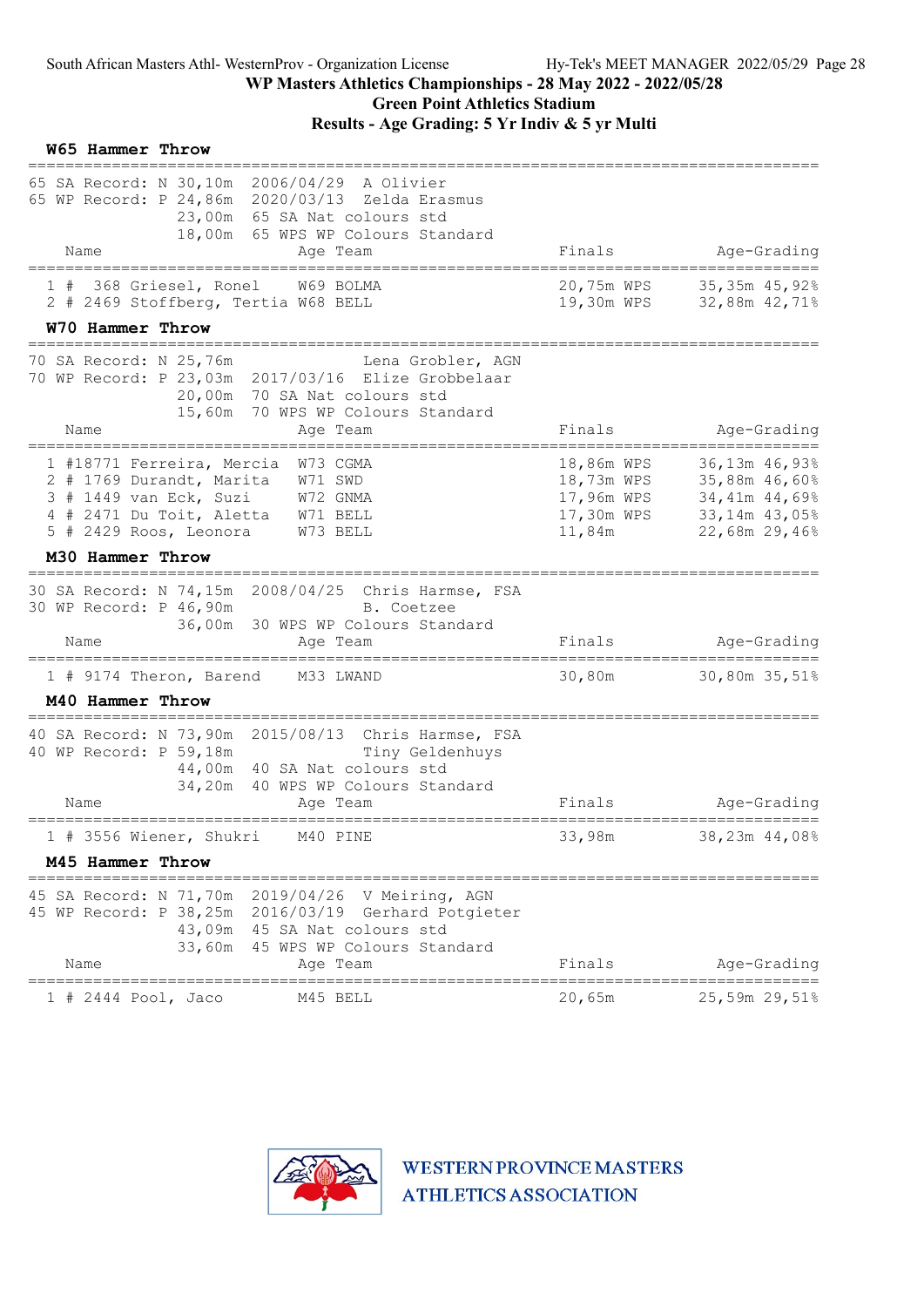|    | M50 Hammer Throw                                         |                                                                                                                                                                                     |                                    |                                                                      |
|----|----------------------------------------------------------|-------------------------------------------------------------------------------------------------------------------------------------------------------------------------------------|------------------------------------|----------------------------------------------------------------------|
|    | 50 WP Record: P 35,49m<br>Name                           | 50 SA Record: N 59,80m 2006/03/25<br>C Koen<br>Gert Engelbrecht<br>43,84m 50 SA Nat colours std<br>34,40m 50 WPS WP Colours Standard<br>Age Team                                    | Finals                             | Age-Grading                                                          |
|    |                                                          | 1 # 9175 Van der Walt, Ste M54 LWAND<br>2 # 1939 Isaacs, Duncan M54 NEDWP                                                                                                           | 19,28m<br>14,27m                   | 22,87m 26,37%<br>16,92m 19,52%                                       |
|    | W35 Javelin Throw                                        |                                                                                                                                                                                     |                                    |                                                                      |
|    | 35 WP Record: P 38,70m                                   | 35 SA Record: N 46,11m 2022/03/26 Linda van Vreden, AGN<br>Dinky Quelch<br>31,53m 35 SA Nat colours std<br>24,50m 35 WPS WP Colours Standard                                        |                                    |                                                                      |
|    | Name                                                     | Age Team                                                                                                                                                                            | Finals                             | Age-Grading                                                          |
|    |                                                          | 1 # 2438 Gerstner, Juanita W39 TYGER<br>2 # 2439 Albertyn, Este W39 BELL                                                                                                            | 20,68m                             | 21,96m 30,09%<br>20,42m 21,68m 29,71%                                |
|    | <b>W40 Javelin Throw</b>                                 |                                                                                                                                                                                     |                                    |                                                                      |
|    | Name                                                     | 40 SA Record: N 41,20m 2016/02/13 Y. Beytell, AGN<br>40 WP Record: P 38, 22m 2011/10/08 JC Moolman<br>29,26m 40 SA Nat colours std<br>22,80m 40 WPS WP Colours Standard<br>Age Team | Finals                             | Age-Grading                                                          |
|    | 1 # 2420 Compion, Maria<br>W50 Javelin Throw             | W41 BELL                                                                                                                                                                            | 20,36m                             | 23,36m 32,00%                                                        |
|    | 50 SA Record: N 34,44m 9/2018<br>Name                    | Heleen Knobel, SWD<br>50 WP Record: P 30,02m 2013/04/26 Jackie Basson<br>28,50m 50 SA Nat colours std<br>22,20m 50 WPS WP Colours Standard<br>Age Team                              |                                    | Age-Grading                                                          |
|    |                                                          |                                                                                                                                                                                     | Finals                             |                                                                      |
| 1# | 38 Lategan, Jill                                         | W50 GOODW<br>2 # 3331 Johnson, Mary-Ann W54 PINE<br>3 # 7542 Snyders, Margaret W50 VELOC<br>4 # 1899 Mahlangu, Beauty W50 NEDWP                                                     | 16,07m<br>12,33m<br>8,07m<br>7,64m | 21,12m 28,94%<br>16,21m 22,20%<br>$10,60m$ $14,53%$<br>10,04m 13,76% |
|    | W60 Javelin Throw<br>--------------------                |                                                                                                                                                                                     |                                    |                                                                      |
|    | 60 SA Record: N 26,93m<br>60 WP Record: P 27,00m<br>Name | 2021/04/10 Aletta Pietersen, SAPS<br>Susan Malherbe<br>22,50m 60 SA Nat colours std<br>17,50m 60 WPS WP Colours Standard<br>Age Team                                                | Finals                             | Age-Grading                                                          |

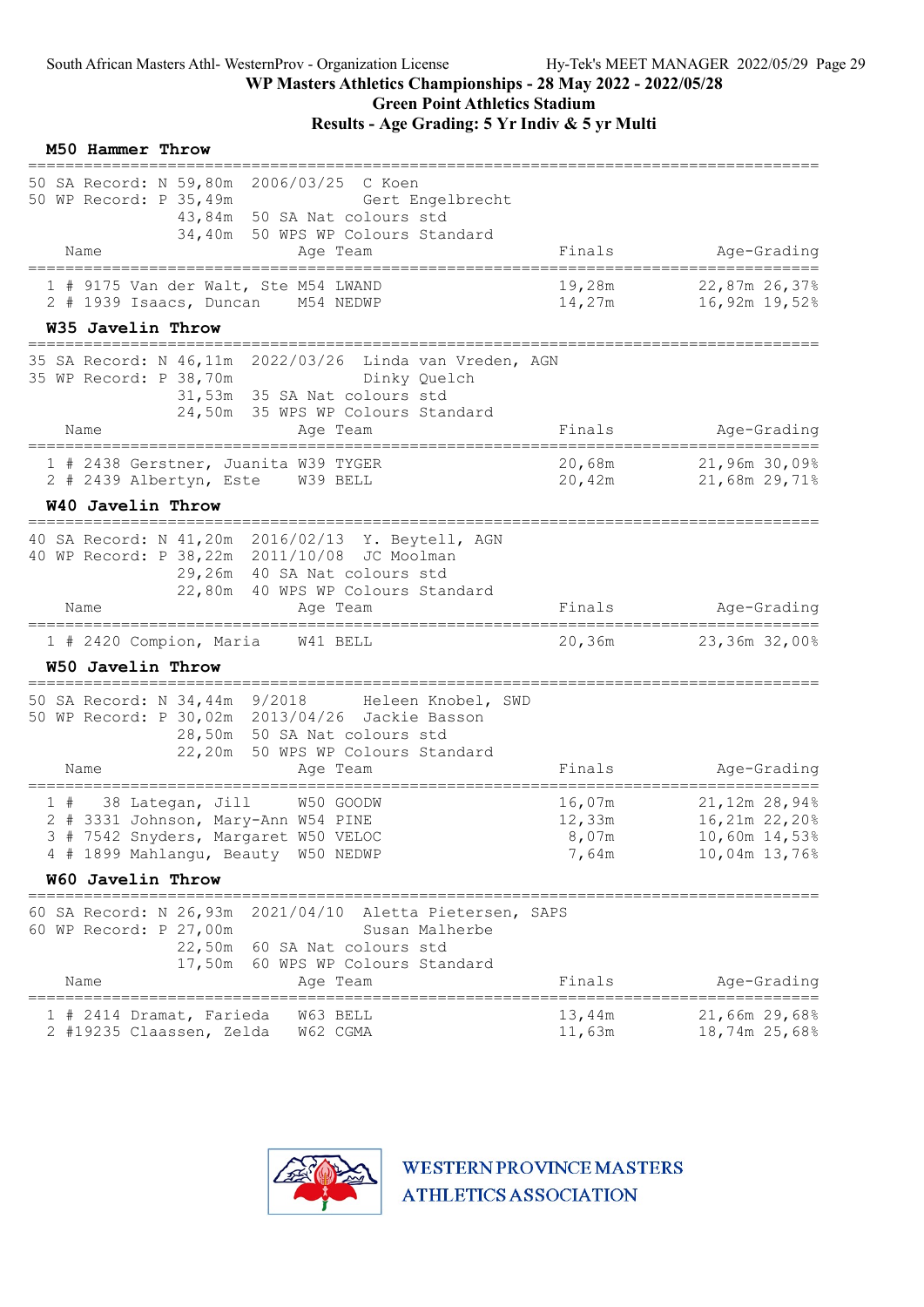### WP Masters Athletics Championships - 28 May 2022 - 2022/05/28 Green Point Athletics Stadium

| W65 Javelin Throw                                                                                                                                                                                                            |                                                            |                                                                                   |
|------------------------------------------------------------------------------------------------------------------------------------------------------------------------------------------------------------------------------|------------------------------------------------------------|-----------------------------------------------------------------------------------|
| 65 SA Record: N 22,20m<br>2015/05/15<br>Mercia Ferreira, CGA<br>65 WP Record: P 22, 24m<br>Aletta Ackermann<br>20,00m 65 SA Nat colours std<br>15,60m 65 WPS WP Colours Standard<br>Name<br>Age Team                         | Finals                                                     | Age-Grading                                                                       |
| ==========<br>-----------<br>368 Griesel, Ronel<br>W69 BOLMA<br>W70 Javelin Throw<br>====================                                                                                                                    | 13,88m                                                     | 25,22m 34,55%                                                                     |
| 70 SA Record: N 19,77m 2019/05/03 Mercia Ferreira, CGA<br>70 WP Record: P 18,30m<br>Aletta Ackermann<br>18,00m 70 SA Nat colours std<br>14,00m 70 WPS WP Colours Standard<br>Name<br>Age Team                                | Finals                                                     | Age-Grading                                                                       |
| 1 #18771 Ferreira, Mercia W73 CGMA<br>2 # 1769 Durandt, Marita<br>W71 SWD<br>3 # 2429 Roos, Leonora W73 BELL<br>4 # 1449 van Eck, Suzi W72 GNMA<br>5 # 2471 Du Toit, Aletta W71 BELL                                         | 16,24m WPS<br>11,32m<br>11 <b>,</b> 18m<br>10,82m<br>9,58m | 34,09m 46,69%<br>23,76m 32,55%<br>23,46m 32,14%<br>22,71m 31,11%<br>20,11m 27,54% |
| M30 Javelin Throw                                                                                                                                                                                                            |                                                            |                                                                                   |
| 30 SA Record: N 67,76m 2011/11/12 Frans Human, FSA<br>30 WP Record: P 48,54m<br>Hein Vercueil<br>44,00m 30 WPS WP Colours Standard<br>Name<br>Age Team                                                                       | Finals                                                     | Age-Grading                                                                       |
| 1 # 9174 Theron, Barend<br>M33 LWAND<br>M35 Javelin Throw                                                                                                                                                                    | 26,00m                                                     | 26,00m 26,40%                                                                     |
| _____________________________<br>35 SA Record: N 66,04m 2004/04/03 J. van Wyk<br>35 WP Record: P 53,99m 2018/04/27 Bertus Potgieter<br>54,00m 35 SA Nat colours std<br>42,00m 35 WPS WP Colours Standard<br>Name<br>Age Team | Finals                                                     | Age-Grading                                                                       |
| ===================================<br>M39 PINE<br>$1$ # 7297 Young, Tyrone<br>M40 Javelin Throw                                                                                                                             | 43,10m WPS                                                 | 43,64m 44,32%                                                                     |
| 40 SA Record: N 65,54m<br>1998<br>T. Liebenberg, CNW<br>40 WP Record: P 46,70m<br>R. Joubert<br>52,45m<br>40 SA Nat colours std<br>40,90m<br>40 WPS WP Colours Standard<br>Name<br>Age Team                                  | Finals                                                     | Age-Grading                                                                       |
| =======================<br>==============<br>1 # 3556 Wiener, Shukri<br>M40 PINE                                                                                                                                             | ====================<br>41,76m WPS                         | ___________<br>45,35m 46,06%                                                      |

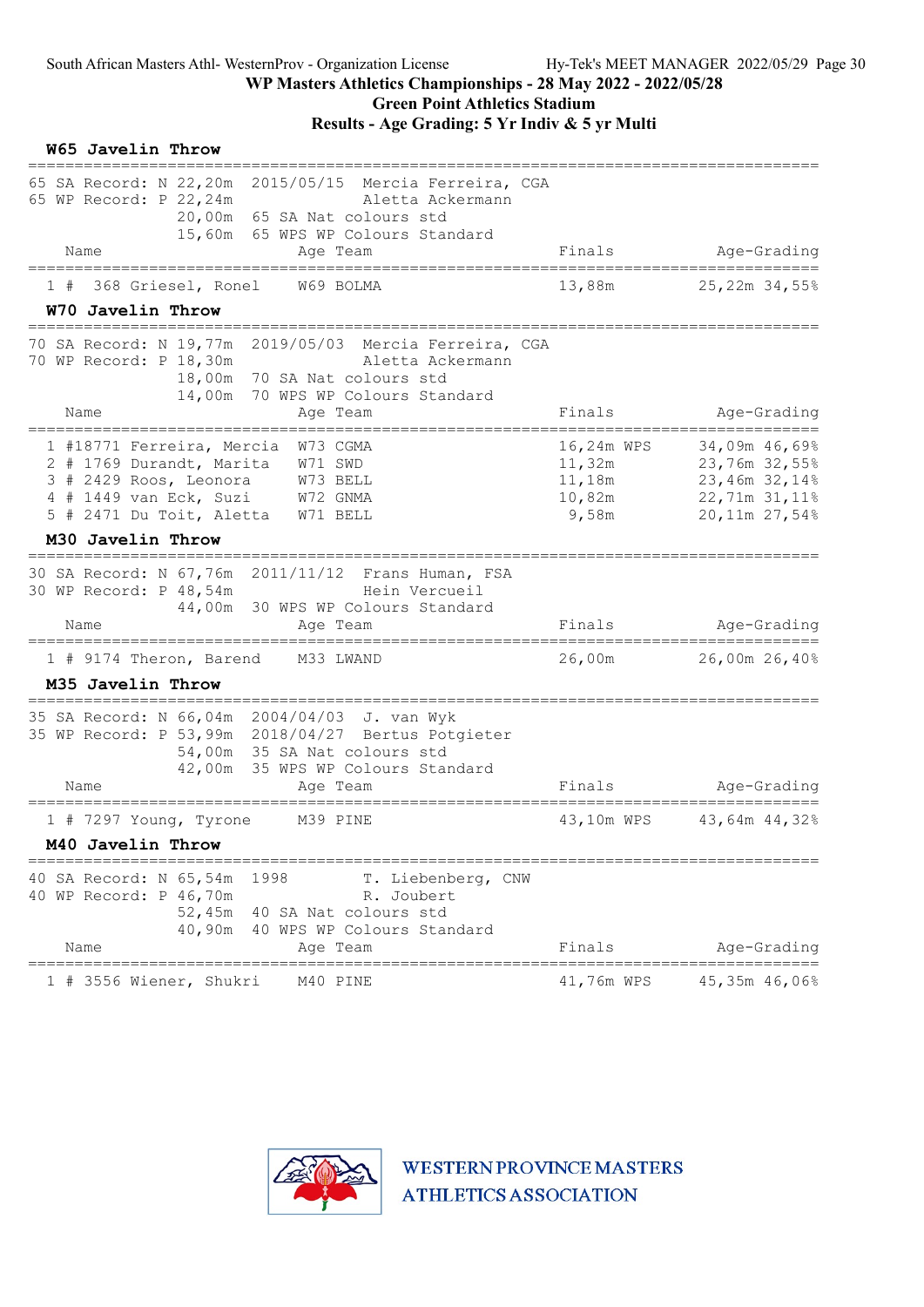| M45 Javelin Throw                                                         |                                                                                                                                                                                         |                      |                                |
|---------------------------------------------------------------------------|-----------------------------------------------------------------------------------------------------------------------------------------------------------------------------------------|----------------------|--------------------------------|
| Name                                                                      | 45 SA Record: N 62,63m 2005/05/07 Gawie Louw, AGN<br>45 WP Record: P 53,94m 2016/03/09 Jacques Cronje<br>49,49m 45 SA Nat colours std<br>38,60m 45 WPS WP Colours Standard<br>Age Team  | Finals               | Age-Grading                    |
| 1 # 2427 Mostert, Henri<br>$2$ # 2444 Pool, Jaco                          | M49 BELL<br>M45 BELL                                                                                                                                                                    | 41,65m WPS<br>17,70m | 48,79m 49,55%<br>20,73m 21,06% |
| M50 Javelin Throw                                                         |                                                                                                                                                                                         |                      |                                |
| 50 WP Record: P 45,84m 2018/03/10 JC Smith<br>Name                        | 50 SA Record: N 67,87m 9/2018 Friedrich Pauer, CGA<br>46,84m 50 SA Nat colours std<br>36,50m 50 WPS WP Colours Standard<br>Age Team                                                     | Finals               | Age-Grading                    |
| =========================                                                 | ______________________________________                                                                                                                                                  |                      | -------------------------      |
| 1 # 9175 Van der Walt, Ste M54 LWAND<br>2 # 1939 Isaacs, Duncan M54 NEDWP |                                                                                                                                                                                         | 34,60m<br>15,25m     | 42,48m 43,14%<br>18,72m 19,01% |
| M65 Javelin Throw                                                         |                                                                                                                                                                                         |                      |                                |
| 65 WP Record: P 36,60m<br>Name                                            | 65 SA Record: N 44,28m 2019/03/30 Dave Ludeke, AGN<br>Borg Stannius<br>37,00m 65 SA Nat colours std<br>28,90m 65 WPS WP Colours Standard<br>Age Team                                    | Finals               | Age-Grading                    |
| 1 # 1776 Ferreira, Frik<br>W40 Weight Throw                               | M66 SWD                                                                                                                                                                                 | 30,62m WPS           | 47,82m 48,56%                  |
| Name                                                                      | 40 SA Record: N 13,73m 2014/04/26 Janita Eva, AGN<br>40 WP Record: P 13,32m 2017/05/18 Marilize Coetzee<br>11,50m 40 SA Nat colours std<br>9,50m 40 WPS WP Colours Standard<br>Age Team | Finals               | Age-Grading                    |
| 1 # 2420 Compion, Maria                                                   | W41 BELL                                                                                                                                                                                | 7,98m                | 9,45m 40,08%                   |
| W50 Weight Throw                                                          |                                                                                                                                                                                         |                      |                                |
| 50 WP Record: P 11,25m<br>Name                                            | 50 SA Record: N 15,60m 2015/08/20 Heleen Knobel, SWD<br>Tertia Stoffberg<br>11,00m 50 SA Nat colours std<br>9,10m 50 WPS WP Colours Standard<br>Age Team                                | Finals               | Age-Grading                    |
| 68 Louw, Marisa<br>1#<br>2 # 1899 Mahlangu, Beauty W50 NEDWP              | W52 EPA                                                                                                                                                                                 | 11,32mPSA<br>3,34m   | 13,38m 56,71%<br>3,94m 16,73%  |

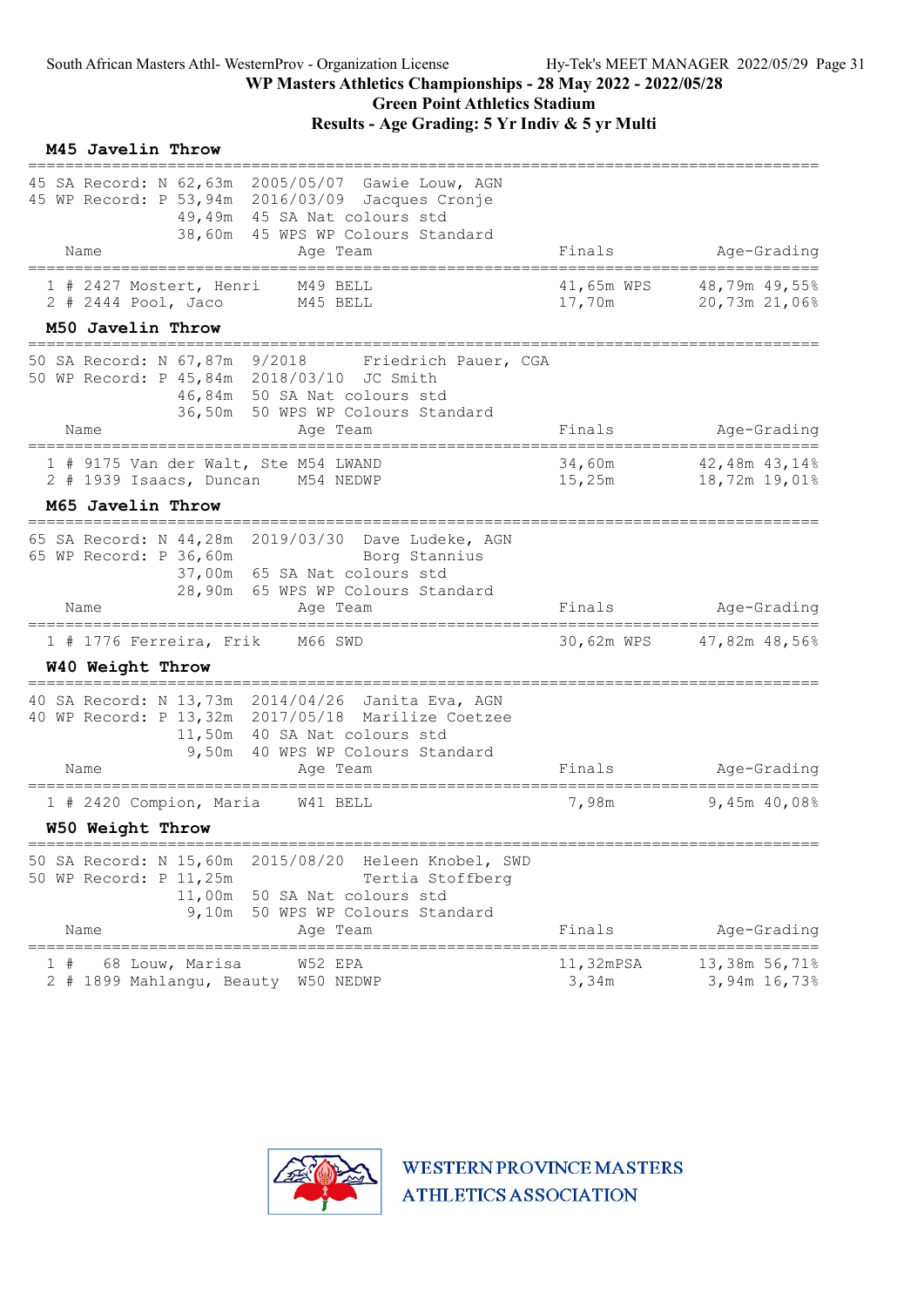#### WP Masters Athletics Championships - 28 May 2022 - 2022/05/28 Green Point Athletics Stadium

| W55 Weight Throw<br>==============                                                                                                                                                                   |                                                             |                                                                                  |
|------------------------------------------------------------------------------------------------------------------------------------------------------------------------------------------------------|-------------------------------------------------------------|----------------------------------------------------------------------------------|
| 55 SA Record: N 14,50m 2021/04/10 Heleen Knobel, SWD<br>55 WP Record: P 11,85m<br>Hester Schoonwinkel<br>10,50m 55 SA Nat colours std<br>8,70m 55 WPS WP Colours Standard<br>Name<br>Age Team        | Finals                                                      | Age-Grading                                                                      |
| 1 # 1021 Smit, Jackie<br>W58 BOLMA                                                                                                                                                                   | 11,39mPSA                                                   | ---------------------------<br>14,71m 62,34%                                     |
| W60 Weight Throw                                                                                                                                                                                     |                                                             |                                                                                  |
| 60 SA Record: N 13,79m 2010/04/30 H. Schoonwinkel, WPA<br>60 WP Record: P 11,54m 2015/05/15 Tertia Stoffberg<br>11,00m 60 SA Nat colours std<br>9,10m 60 WPS WP Colours Standard<br>Name<br>Age Team | Finals                                                      | Age-Grading                                                                      |
| =================<br>1 # 2414 Dramat, Farieda<br>W63 BELL                                                                                                                                            | 10,23m WPS                                                  | =======================<br>12,38m 52,49%                                         |
| 2 #19235 Claassen, Zelda W62 CGMA                                                                                                                                                                    | 10,03m WPS                                                  | $12,14m$ 51,46%                                                                  |
| W65 Weight Throw                                                                                                                                                                                     |                                                             |                                                                                  |
| 65 SA Record: N 12,23m 2019/05/03<br>Zelda Erasmus, WPA<br>65 WP Record: P 12,23m 2019/05/03 Zelda Erasmus<br>10,00m 65 SA Nat colours std<br>8,30m 65 WPS WP Colours Standard<br>Name<br>Age Team   | Finals                                                      | Age-Grading                                                                      |
| 1 # 368 Griesel, Ronel W69 BOLMA<br>2 # 2469 Stoffberg, Tertia W68 BELL<br>W70 Weight Throw                                                                                                          | 8,93m WPS<br>7,97m                                          | 11,84m 50,17%<br>10,56m 44,78%                                                   |
| 70 SA Record: N 10,97m 2019/05/03 Susanna de Bruyn, KZN<br>70 WP Record: P 8,96m 2015/07/25 Elize Grobbelaar<br>9,00m 70 SA Nat colours std<br>7,50m 70 WPS WP Colours Standard<br>Name<br>Age Team  | Finals                                                      | Age-Grading                                                                      |
| 1 #18771 Ferreira, Mercia W73 CGMA<br>2 # 2471 Du Toit, Aletta W71 BELL<br>3 # 1769 Durandt, Marita W71 SWD<br>4 # 1449 van Eck, Suzi<br>W72 GNMA<br>5 # 2429 Roos, Leonora<br>W73 BELL              | 9,49 $mPSA$<br>8,39mPWPS<br>8,38mPWPS<br>7,71m WPS<br>6,02m | 13,91m 58,98%<br>12,30m 52,14%<br>12,29m 52,08%<br>11,30m 47,92%<br>8,82m 37,41% |
| M30 Weight Throw                                                                                                                                                                                     |                                                             |                                                                                  |
| 30 SA Record: N 12,48m 2006/04/29 M. Ueckerman<br>30 WP Record: P 13,58m<br>B. Coetzee<br>11,50m<br>30 WPS WP Colours Standard<br>Name<br>Age Team                                                   | Finals                                                      | Age-Grading                                                                      |
| M33 LWAND<br>1 # 9174 Theron, Barend                                                                                                                                                                 | 10,77m                                                      | $===$<br>10,77m 41,65%                                                           |

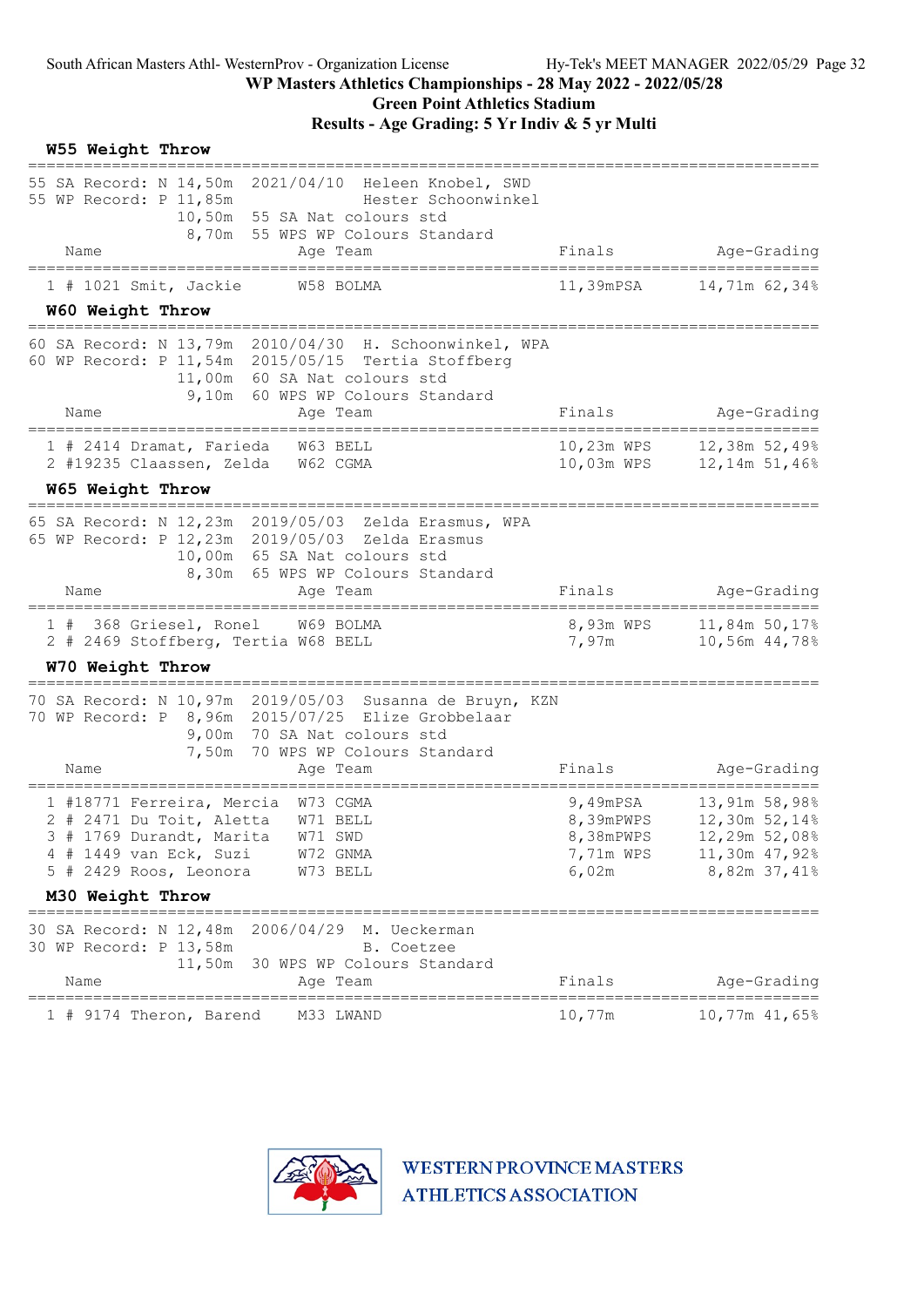| M40 Weight Throw                         |                                  |                                                                                                                                                                             |                |                                       |
|------------------------------------------|----------------------------------|-----------------------------------------------------------------------------------------------------------------------------------------------------------------------------|----------------|---------------------------------------|
|                                          |                                  | 40 SA Record: N 21,66m 2017/04/01 Chris Harmse, FSA<br>40 WP Record: P 13,97m 2022/05/06 Shukri Wiener<br>13,00m 40 SA Nat colours std<br>10,80m 40 WPS WP Colours Standard |                |                                       |
| Name                                     |                                  | Age Team                                                                                                                                                                    | Finals         | Age-Grading                           |
|                                          | 1 # 3556 Wiener, Shukri          | M40 PINE                                                                                                                                                                    | 13,89mPSA      | $15,13m$ 58,53%                       |
| M45 Weight Throw                         |                                  |                                                                                                                                                                             |                |                                       |
| Name                                     | 45 WP Record: P 10,75m           | 45 SA Record: N 17,17m 2016/05/13 Martin Venter, AGN<br>J. Allers<br>12,50m 45 SA Nat colours std<br>10,40m 45 WPS WP Colours Standard<br>Age Team                          | Finals         | Age-Grading                           |
|                                          |                                  |                                                                                                                                                                             |                | ======                                |
| $1$ # 2444 Pool, Jaco                    |                                  | M45 BELL                                                                                                                                                                    | 6,70m          | 7,83m 30,30%                          |
| M50 Weight Throw                         | -------------------------        |                                                                                                                                                                             |                |                                       |
|                                          |                                  | 50 SA Record: N 20,36m 2015/05/15 V. Meiring, AGN<br>50 WP Record: P 12,96m 2011/11/19 John Smit<br>15,50m 50 SA Nat colours std<br>13,00m 50 WPS WP Colours Standard       |                |                                       |
| Name                                     |                                  | Age Team<br>===================================<br>=====================                                                                                                    | Finals         | Age-Grading<br>====================== |
|                                          | 1 # 1939 Isaacs, Duncan          | M54 NEDWP<br>2 # 9175 Van der Walt, Ste M54 LWAND                                                                                                                           | 8,78m<br>8,19m | 9,20m 35,60%<br>8,58m 33,21%          |
| M55 Weight Throw<br>==================== |                                  |                                                                                                                                                                             |                |                                       |
|                                          | 55 WP Record: P 12,72m           | 55 SA Record: N 18,90m 10/2016 Burton Haupt, AGN<br>Anton Wale<br>15,00m 55 SA Nat colours std<br>12,40m 55 WPS WP Colours Standard                                         |                |                                       |
| Name                                     |                                  | Age Team                                                                                                                                                                    | Finals         | Age-Grading<br>==========             |
|                                          | 1 # 4277 Toll, Michael           | M58 ITHKO                                                                                                                                                                   | 10,66m         | 11,96m 46,27%                         |
| M60 Weight Throw                         |                                  |                                                                                                                                                                             |                |                                       |
|                                          | 60 SA Record: N 20,15m<br>13,70m | 2017/11/11 Nick Aggouras, AGN<br>60 WP Record: P 15, 11m  2000/10/21  Steve Johnston<br>16,50m 60 SA Nat colours std<br>60 WPS WP Colours Standard                          |                |                                       |
| Name                                     |                                  | Age Team                                                                                                                                                                    | Finals         | Age-Grading                           |
|                                          | 1 # 1022 Smit, Johan             | M61 BOLMA                                                                                                                                                                   | 10,46m         | 10,90m 42,16%                         |
|                                          |                                  | W40 Shot Put Throws Pentathlon                                                                                                                                              |                |                                       |
| Name                                     |                                  | Age Team                                                                                                                                                                    | Finals         | Age-Grading Points                    |
|                                          | 1 # 2420 Compion, Maria          | W41 BELL                                                                                                                                                                    | 8,64m          | 9,59m $42,37$ %<br>503                |

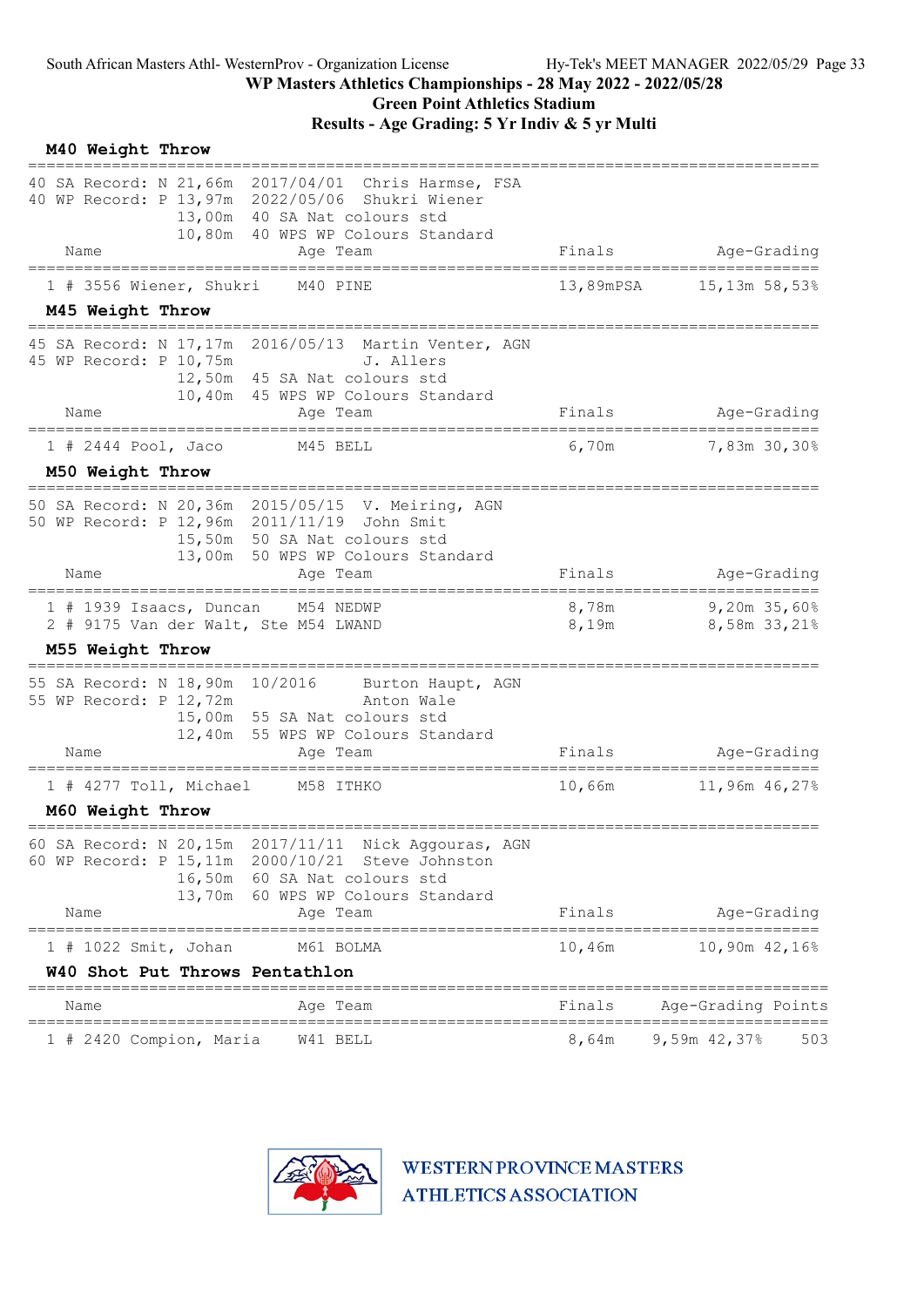Green Point Athletics Stadium

| W50 Shot Put Throws Pentathlon                                       |           |        |                                               |            |
|----------------------------------------------------------------------|-----------|--------|-----------------------------------------------|------------|
| Name<br>======================                                       | Age Team  | Finals | Age-Grading Points<br>======================= |            |
| 68 Louw, Marisa<br>1#                                                | W52 EPA   | 7,78m  | 9,80m 43,34%                                  | 516        |
| W55 Shot Put Throws Pentathlon                                       |           |        |                                               |            |
| Name                                                                 | Age Team  | Finals | Age-Grading Points<br>======================= |            |
| 1 # 1021 Smit, Jackie W58 BOLMA                                      |           | 8,32m  | 11,40m 50,39%                                 | 621        |
| W60 Shot Put Throws Pentathlon                                       |           |        |                                               |            |
| Name                                                                 | Age Team  | Finals | Age-Grading Points                            |            |
| 1 # 2414 Dramat, Farieda W63 BELL                                    |           |        |                                               | 672        |
| 2 #19235 Claassen, Zelda W62 CGMA                                    |           |        | $6,21m$ 9,32m 41,21% 485                      |            |
| W65 Shot Put Throws Pentathlon                                       |           |        |                                               |            |
| Name                                                                 | Age Team  | Finals | Age-Grading Points                            |            |
| 1 # 368 Griesel, Ronel W69 BOLMA                                     |           |        |                                               | 673        |
| 2 # 2469 Stoffberg, Tertia W68 BELL                                  |           |        | 5,71m 9,47m 41,89%                            | 495        |
| W70 Shot Put Throws Pentathlon<br>-=============================     |           |        |                                               |            |
| Name                                                                 | Age Team  | Finals | Age-Grading Points                            |            |
| 1 #18771 Ferreira, Mercia W73 CGMA                                   |           | 6,93m  | 12,86m 56,85%                                 | 718        |
| 2 # 1769 Durandt, Marita W71 SWD                                     |           |        | 6,76m $12,54m$ 55,46%                         | 697        |
| 3 # 2429 Roos, Leonora W73 BELL                                      |           |        | 5,65m 10,48m 46,35%                           | 561        |
| 4 # 1449 van Eck, Suzi W72 GNMA<br>5 # 2471 Du Toit, Aletta W71 BELL |           | 5,46m  | 5,59m 10,37m 45,86%<br>10,13m 44,79%          | 554<br>538 |
| M30 Shot Put Throws Pentathlon                                       |           |        |                                               |            |
|                                                                      |           |        |                                               |            |
| Name<br>===================================                          | Age Team  | Finals | Age-Grading Points                            |            |
| 1 # 9174 Theron, Barend M33 LWAND                                    |           |        | 11,19m   11,19m   48,40%   557                |            |
| M35 Shot Put Throws Pentathlon                                       |           |        |                                               |            |
| Name                                                                 | Age Team  | Finals | Age-Grading Points                            |            |
| 43 Rix, Andre<br>1#                                                  | M35 MPTIT | 7,22m  | 7,48m 32,39%                                  | 336        |
| M40 Shot Put Throws Pentathlon                                       |           |        |                                               |            |
| Name                                                                 | Age Team  | Finals | Age-Grading Points                            |            |
| 1 # 3556 Wiener, Shukri                                              | M40 PINE  |        | 10,78m   12,00m   51,93%                      | 606        |

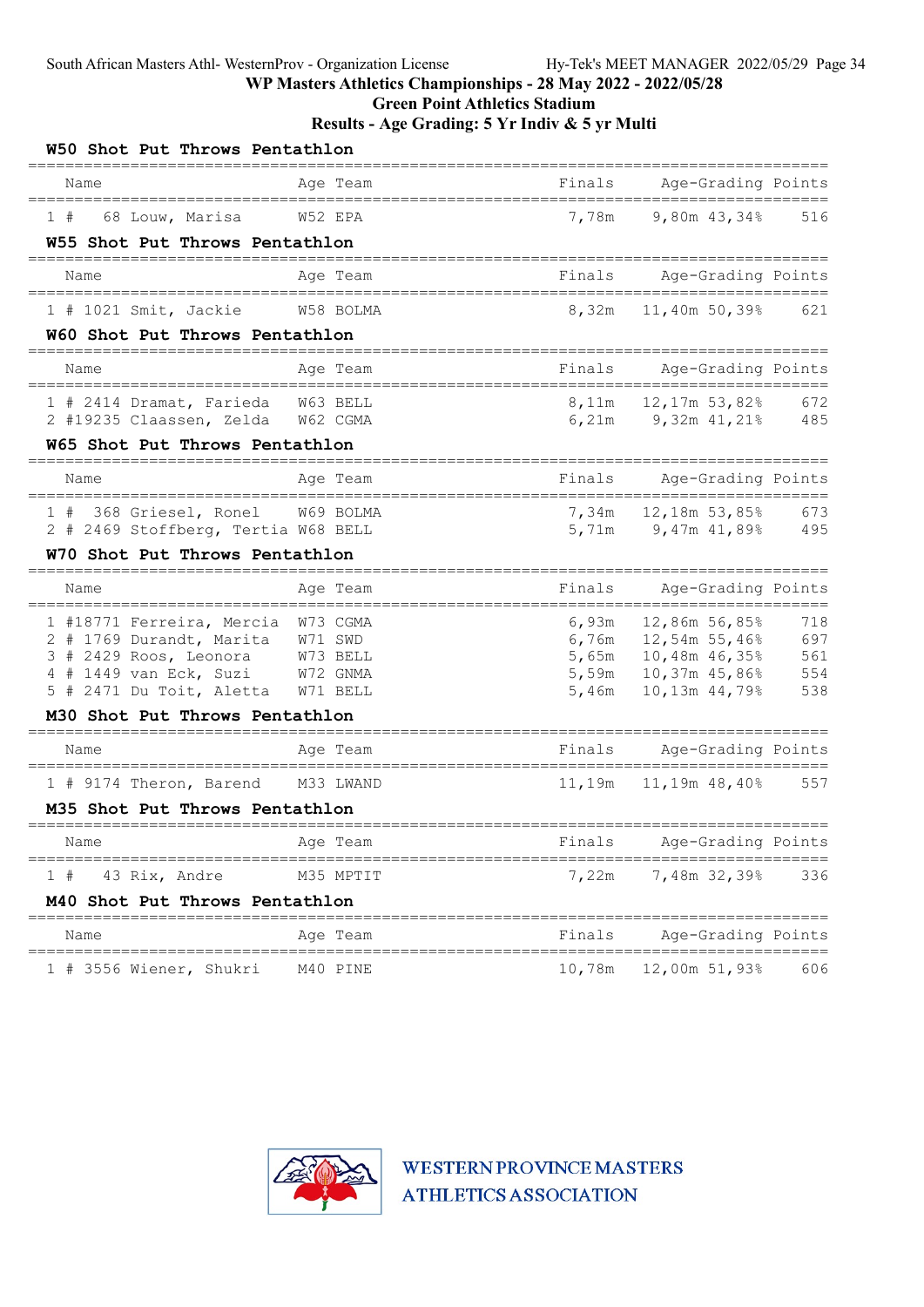Green Point Athletics Stadium

#### Results - Age Grading: 5 Yr Indiv & 5 yr Multi

| M45 Shot Put Throws Pentathlon                                            |                                     |                |                                      |            |
|---------------------------------------------------------------------------|-------------------------------------|----------------|--------------------------------------|------------|
| Name<br>====================================                              | Aqe Team                            | Finals         | Age-Grading Points                   |            |
| $1$ # 2444 Pool, Jaco                                                     | M45 BELL                            | 7,59m          | $9.12m$ 39.47%                       | 433        |
| M50 Shot Put Throws Pentathlon                                            |                                     |                |                                      |            |
| Name                                                                      | Age Team                            | Finals         | Age-Grading Points                   |            |
| 1 # 9175 Van der Walt, Ste M54 LWAND<br>2 # 1939 Isaacs, Duncan M54 NEDWP |                                     | 8,81m<br>6,53m | 10,32m 44,65%<br>7,65m 33,10%        | 505<br>346 |
| M60 Shot Put Throws Pentathlon                                            |                                     |                |                                      |            |
| Name                                                                      | Age Team                            | Finals         | Age-Grading Points<br>=======        |            |
| $1$ # 2460 Lamara, Zain<br>2 # 1022 Smit, Johan                           | M61 BELL<br>M61 BOLMA               | 9,65m          | 12,04m 52,11%<br>9,05m 11,29m 48,87% | 609<br>563 |
| W40 Discus Throw Throws Pentathlon<br>----------------------              |                                     |                |                                      |            |
| Name                                                                      | Age Team                            | Finals         | Age-Grading Points                   |            |
| 1 # 2420 Compion, Maria                                                   | W41 BELL                            | 19,25m         | 21,46m 27,95%                        | 304        |
| W50 Discus Throw Throws Pentathlon<br>================================    | ----------------------------------- |                |                                      |            |
| Name<br>-------------------------------                                   | Age Team<br>================        | Finals         | Age-Grading Points<br>=======        |            |
| 68 Louw, Marisa W52 EPA<br>1#                                             |                                     | 19,09m         | 25,06m 32,63%                        | 370        |
| W55 Discus Throw Throws Pentathlon                                        |                                     |                |                                      |            |
| Name<br>=====================================                             | Age Team                            | Finals         | Age-Grading Points                   |            |
| 1 # 1021 Smit, Jackie                                                     | W58 BOLMA                           | 23,77m         | 34,24m 44,59%                        | 543        |
| W60 Discus Throw Throws Pentathlon                                        |                                     |                |                                      |            |
| Name                                                                      | Age Team                            | Finals         | Age-Grading Points                   |            |
| 1 # 2414 Dramat, Farieda                                                  | W63 BELL                            | 16,25m         | 25,93m 33,77%                        | 386        |
|                                                                           |                                     |                |                                      |            |
| 2 #19235 Claassen, Zelda<br>W65 Discus Throw Throws Pentathlon            | W62 CGMA                            |                | 15,42m 24,61m 32,04%                 | 362        |
| ======================<br>Name                                            | Age Team                            | Finals         | Age-Grading Points                   |            |

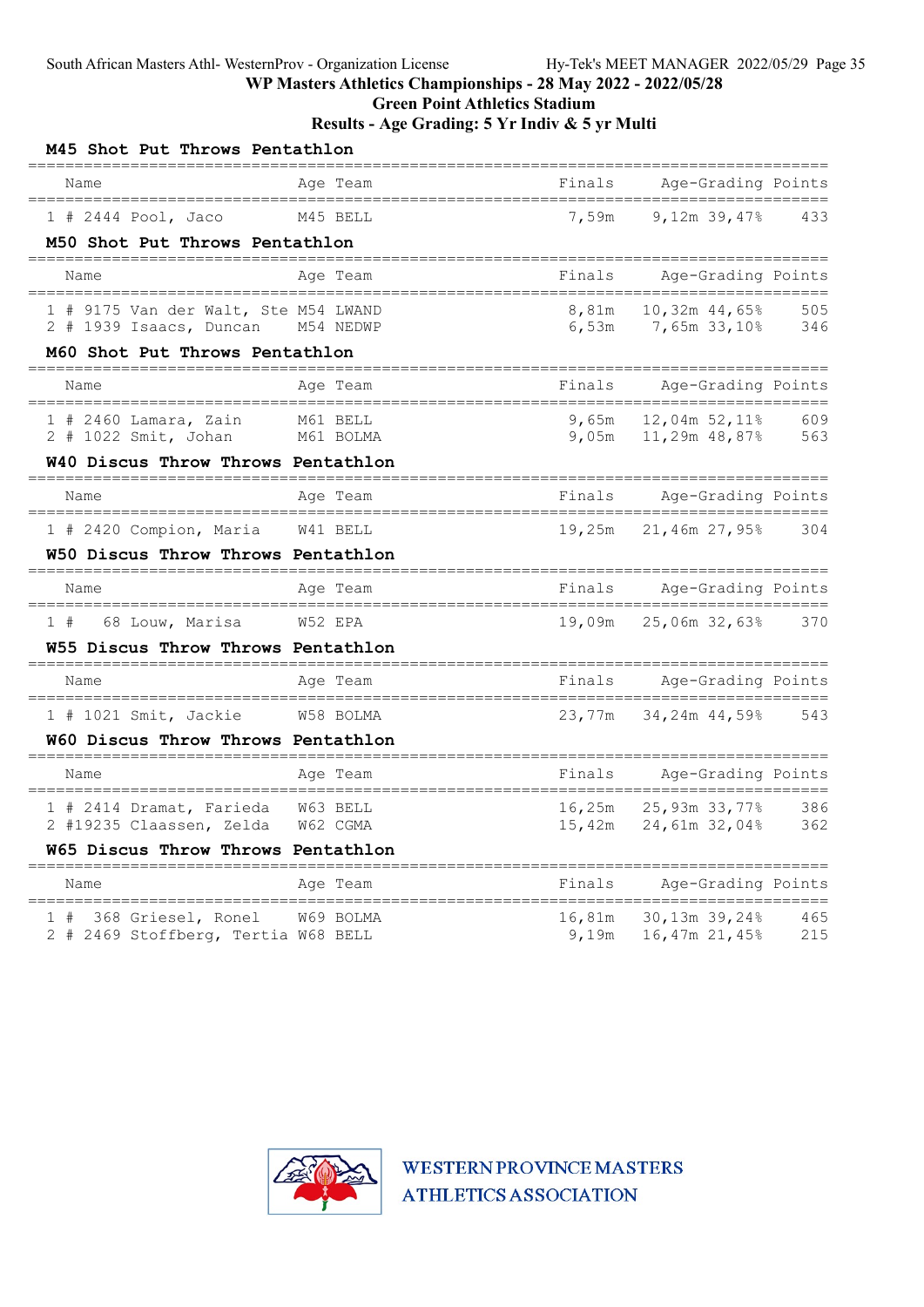## Green Point Athletics Stadium

### Results - Age Grading: 5 Yr Indiv & 5 yr Multi

| W70 Discus Throw Throws Pentathlon                                                                                                                                                             |                                  |                            |                                                                                                 |                                 |
|------------------------------------------------------------------------------------------------------------------------------------------------------------------------------------------------|----------------------------------|----------------------------|-------------------------------------------------------------------------------------------------|---------------------------------|
| Name                                                                                                                                                                                           | Age Team                         | Finals                     | Age-Grading Points                                                                              |                                 |
| $1$ # 1449 van Eck, Suzi<br>2 #18771 Ferreira, Mercia W73 CGMA<br>3 # 1769 Durandt, Marita W71 SWD<br>4 # 2471 Du Toit, Aletta<br>5 # 2429 Roos, Leonora<br>M30 Discus Throw Throws Pentathlon | W72 GNMA<br>W71 BELL<br>W73 BELL | 14,88m<br>13,20m<br>13,11m | 30,56m 39,80%<br>14,78m 30,36m 39,53%<br>14,03m 28,82m 37,52%<br>27,11m 35,30%<br>26,93m 35,06% | 473<br>469<br>440<br>408<br>405 |
| Name                                                                                                                                                                                           | Aqe Team                         | Finals                     | Age-Grading Points                                                                              |                                 |
| 1 # 9174 Theron, Barend                                                                                                                                                                        | M33 LWAND                        | 33,42m                     | 33,42m 45,11%                                                                                   | 532                             |
| M35 Discus Throw Throws Pentathlon                                                                                                                                                             |                                  |                            |                                                                                                 |                                 |
| Name                                                                                                                                                                                           | Age Team                         | Finals                     | Age-Grading Points<br>=======================                                                   |                                 |
| 43 Rix, Andre<br>1#                                                                                                                                                                            | M35 MPTIT                        | 14,47m                     | 14,67m 19,81%                                                                                   | 174                             |
| M40 Discus Throw Throws Pentathlon                                                                                                                                                             |                                  |                            |                                                                                                 |                                 |
| Name                                                                                                                                                                                           | Age Team                         | Finals                     | Age-Grading Points<br>=====================                                                     |                                 |
| 1 # 3556 Wiener, Shukri                                                                                                                                                                        | M40 PINE                         | 28,25m                     | 31,11m 42,00% 486                                                                               |                                 |
| M45 Discus Throw Throws Pentathlon                                                                                                                                                             |                                  |                            |                                                                                                 |                                 |
| Name<br>_____________________________________                                                                                                                                                  | Age Team                         |                            | Finals Age-Grading Points<br>======================                                             |                                 |
| 1 # 2444 Pool, Jaco                                                                                                                                                                            | M45 BELL                         | 18,05m                     | 21,74m 29,36%                                                                                   | 305                             |
| M50 Discus Throw Throws Pentathlon                                                                                                                                                             |                                  |                            |                                                                                                 |                                 |
| Name                                                                                                                                                                                           | Age Team                         | Finals                     | Age-Grading Points<br>=======                                                                   |                                 |
| 1 # 9175 Van der Walt, Ste M54 LWAND<br>2 # 1939 Isaacs, Duncan M54 NEDWP                                                                                                                      |                                  |                            | 23,14m 23,64m 31,92%                                                                            | 341<br>237                      |
| M60 Discus Throw Throws Pentathlon                                                                                                                                                             |                                  |                            |                                                                                                 |                                 |
| Name                                                                                                                                                                                           | Age Team                         | Finals                     | Age-Grading Points                                                                              |                                 |
| $1$ # 1022 Smit, Johan<br>$2$ # 2460 Lamara, Zain                                                                                                                                              | M61 BOLMA<br>M61 BELL            |                            | 31,40m 33,37m 45,05%<br>26,33m 27,98m 37,78%                                                    | 531<br>425                      |
| W40 Hammer Throw Throws Pentathlon<br>________________________                                                                                                                                 |                                  |                            |                                                                                                 |                                 |
| Name                                                                                                                                                                                           | Age Team                         | Finals                     | Age-Grading Points<br>==============                                                            |                                 |
| 1 # 2420 Compion, Maria                                                                                                                                                                        | W41 BELL                         | 23,41m                     | 27,53m 35,76%                                                                                   | 440                             |

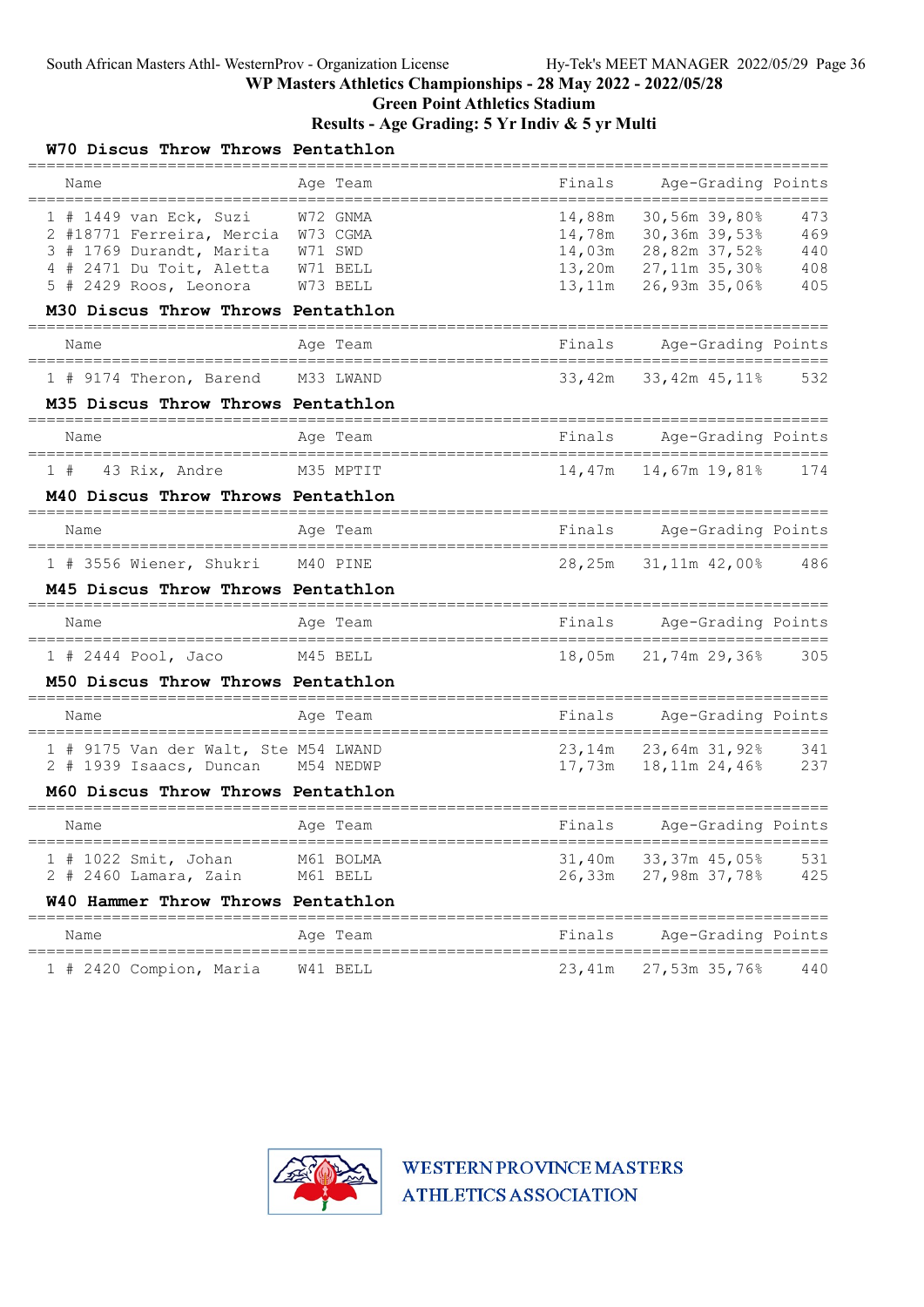Green Point Athletics Stadium

#### Results - Age Grading: 5 Yr Indiv & 5 yr Multi

| W50 Hammer Throw Throws Pentathlon<br>========================             |                                                   |        |                                                       |            |
|----------------------------------------------------------------------------|---------------------------------------------------|--------|-------------------------------------------------------|------------|
| Name<br>====================================                               | Age Team                                          | Finals | Age-Grading Points                                    |            |
| 68 Louw, Marisa<br>1#                                                      | ;======================<br>W52 EPA                |        | 30,68m 39,38m 51,15% 697                              |            |
| W55 Hammer Throw Throws Pentathlon                                         |                                                   |        |                                                       |            |
| ====================================<br>Name                               | Age Team                                          |        | Finals Age-Grading Points                             |            |
| 1 # 1021 Smit, Jackie W58 BOLMA                                            |                                                   |        | 33,05m 46,21m 60,03% 848                              |            |
| W60 Hammer Throw Throws Pentathlon                                         |                                                   |        |                                                       |            |
| =======================<br>Name                                            | =====================================<br>Age Team |        | Finals Age-Grading Points                             |            |
| 1 #19235 Claassen, Zelda W62 CGMA                                          |                                                   |        | 26,69m 40,97m 53,22%                                  | 732        |
| 2 # 2414 Dramat, Farieda W63 BELL                                          |                                                   |        | 22,07m 33,88m 44,01%                                  | 577        |
| W65 Hammer Throw Throws Pentathlon<br>==================================== |                                                   |        |                                                       |            |
| Name<br>===============================                                    | Age Team                                          | Finals | Age-Grading Points                                    |            |
| 1 # 368 Griesel, Ronel W69 BOLMA                                           |                                                   |        | 19,26m 32,81m 42,62%                                  | 554        |
| 2 # 2469 Stoffberg, Tertia W68 BELL                                        |                                                   |        | 17,63m 30,03m 39,01%                                  | 494        |
| W70 Hammer Throw Throws Pentathlon                                         |                                                   |        |                                                       |            |
| Name                                                                       | Age Team                                          | Finals | Age-Grading Points                                    |            |
| $1$ # 1449 van Eck, Suzi                                                   | W72 GNMA                                          | 18,93m | 36,26m 47,10%                                         | 629        |
| 2 # 2471 Du Toit, Aletta W71 BELL                                          |                                                   |        | 18,47m 35,38m 45,96%                                  | 610        |
| 3 # 1769 Durandt, Marita W71 SWD                                           |                                                   |        | 18,45m 35,35m 45,91%<br>18,04m 34,56m 44,89%          | 609        |
| 4 #18771 Ferreira, Mercia W73 CGMA<br>5 # 2429 Roos, Leonora               | W73 BELL                                          |        | 12,25m 23,47m 30,48%                                  | 592<br>353 |
| M30 Hammer Throw Throws Pentathlon                                         |                                                   |        |                                                       |            |
|                                                                            |                                                   |        |                                                       |            |
| Name                                                                       | Age Team<br>==========                            | Finals | Age-Grading Points<br>===========================     |            |
| 1 # 9174 Theron, Barend                                                    | M33 LWAND                                         | 29,68m | 29,68m 34,22%                                         | 345        |
| M35 Hammer Throw Throws Pentathlon                                         |                                                   |        |                                                       |            |
| Name                                                                       | Age Team                                          | Finals | Age-Grading Points                                    |            |
| 1#<br>43 Rix, Andre                                                        | M35 MPTIT                                         | 11,68m | 12,03m 13,87%                                         | 71         |
| M40 Hammer Throw Throws Pentathlon                                         |                                                   |        |                                                       |            |
| Name                                                                       | Age Team                                          | Finals | ===============================<br>Age-Grading Points |            |
| =================================<br>1 # 3556 Wiener, Shukri               | M40 PINE                                          | 29,41m | =======<br>33,09m 38,15%                              | 400        |

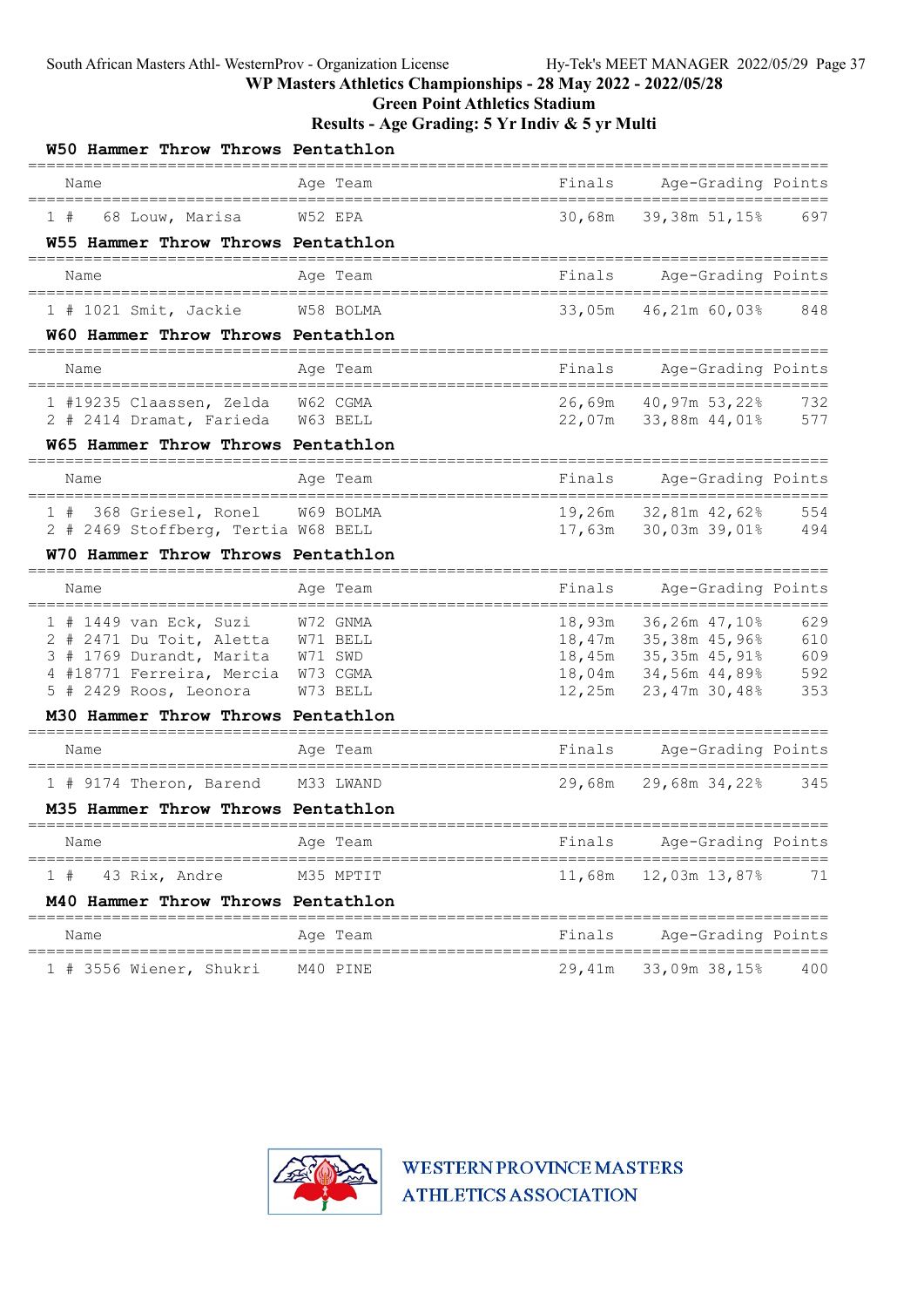Green Point Athletics Stadium

Results - Age Grading: 5 Yr Indiv & 5 yr Multi

| M45 Hammer Throw Throws Pentathlon                                          |                       |                                                  |                                               |            |
|-----------------------------------------------------------------------------|-----------------------|--------------------------------------------------|-----------------------------------------------|------------|
| Name                                                                        | Age Team              | Finals                                           | Age-Grading Points                            |            |
| $1$ # 2444 Pool, Jaco                                                       | M45 BELL              | 19,64m                                           | 24,34m 28,07%                                 | 260        |
| M50 Hammer Throw Throws Pentathlon<br>====================================  |                       |                                                  |                                               |            |
| Name                                                                        | Age Team              | Finals                                           | Age-Grading Points                            |            |
| 1 # 9175 Van der Walt, Ste M54 LWAND<br>2 # 1939 Isaacs, Duncan M54 NEDWP   |                       | 17,37m<br>14,44m                                 | 20,60m 23,76%<br>17,13m 19,75%                | 202<br>148 |
| M60 Hammer Throw Throws Pentathlon<br>====================================  |                       |                                                  |                                               |            |
| Name<br>-----------------------                                             | Age Team              | Finals                                           | Age-Grading Points                            |            |
| 1 # 1022 Smit, Johan<br>$2$ # 2460 Lamara, Zain                             | M61 BOLMA<br>M61 BELL | 29,25m<br>24,79m                                 | 38,26m 44,12%<br>32,43m 37,39%                | 484<br>389 |
| W40 Javelin Throw Throws Pentathlon                                         |                       |                                                  |                                               |            |
| Name                                                                        | Age Team              | Finals                                           | Age-Grading Points<br>_______________________ |            |
| 1 # 2420 Compion, Maria                                                     | W41 BELL              | 17,99m                                           | 20,64m 28,28%                                 | 301        |
| W50 Javelin Throw Throws Pentathlon                                         |                       |                                                  |                                               |            |
| Name<br>=====================================                               | Age Team              | Finals<br>______________________________________ | Age-Grading Points                            |            |
| 1#<br>68 Louw, Marisa                                                       | W52 EPA               | 15,87m                                           | 20,86m 28,58%                                 | 305        |
| W55 Javelin Throw Throws Pentathlon<br>==================================== |                       |                                                  |                                               |            |
| Name                                                                        | Age Team              | Finals                                           | Age-Grading Points                            |            |
| $1$ # 1021 Smit, Jackie                                                     | W58 BOLMA             | 11,06m                                           | 16,01m 21,94%                                 | 215        |
| W60 Javelin Throw Throws Pentathlon                                         |                       |                                                  |                                               |            |
| Name<br>===============================                                     | Age Team              | Finals                                           | Age-Grading Points<br>=======                 |            |
| 1 # 2414 Dramat, Farieda<br>2 #19235 Claassen, Zelda                        | W63 BELL<br>W62 CGMA  | 15,80m<br>10,41m                                 | 25,46m 34,89%<br>16,77m 22,99%                | 391<br>229 |
| W65 Javelin Throw Throws Pentathlon<br>-------------------------------      |                       |                                                  |                                               |            |
| Name<br>__________________________                                          | Age Team              | Finals                                           | Age-Grading Points                            |            |
| 1 # 368 Griesel, Ronel<br>2 # 2469 Stoffberg, Tertia W68 BELL               | W69 BOLMA             | 11,11m<br>8,38m                                  | 20,18m 27,66%<br>15,22m 20,86%                | 292<br>201 |

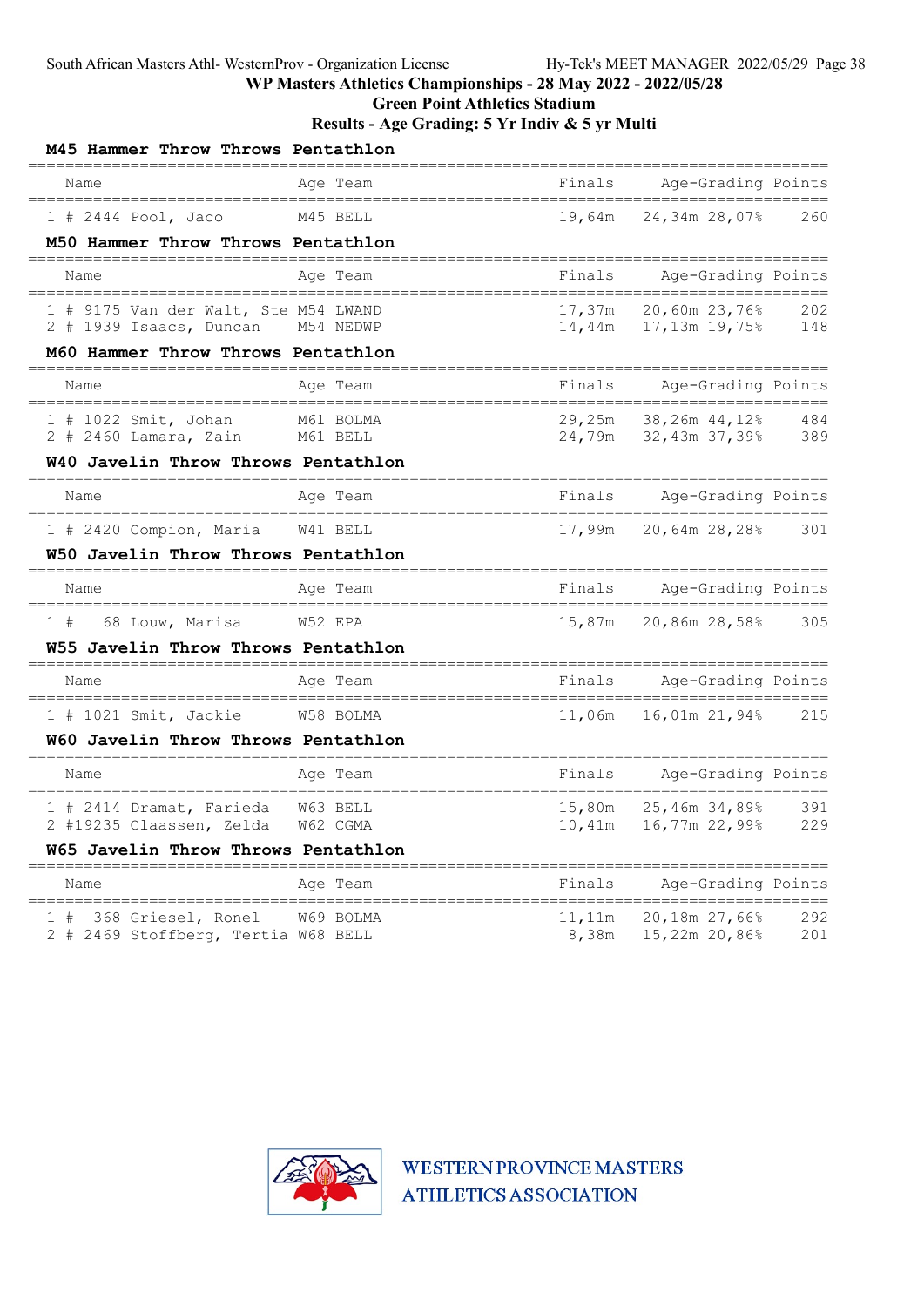## Green Point Athletics Stadium

#### Results - Age Grading: 5 Yr Indiv & 5 yr Multi

| W70 Javelin Throw Throws Pentathlon                                                                                                                                      |                                                |                           |                                                                                                 |                                 |
|--------------------------------------------------------------------------------------------------------------------------------------------------------------------------|------------------------------------------------|---------------------------|-------------------------------------------------------------------------------------------------|---------------------------------|
| Name                                                                                                                                                                     | Age Team                                       | Finals                    | Age-Grading Points                                                                              |                                 |
| 1 #18771 Ferreira, Mercia W73 CGMA<br>2 # 1449 van Eck, Suzi<br>3 # 2429 Roos, Leonora W73 BELL<br>4 # 1769 Durandt, Marita W71 SWD<br>5 # 2471 Du Toit, Aletta W71 BELL | W72 GNMA                                       | 15,29m<br>12,60m<br>8,96m | 32,09m 43,96%<br>26,44m 36,23%<br>11,30m 23,72m 32,49%<br>10,00m 20,99m 28,75%<br>18,80m 25,76% | 516<br>409<br>358<br>307<br>267 |
| M30 Javelin Throw Throws Pentathlon                                                                                                                                      |                                                |                           |                                                                                                 |                                 |
| Name<br>=====================================                                                                                                                            | Age Team                                       | Finals                    | Age-Grading Points                                                                              |                                 |
| 1 # 9174 Theron, Barend                                                                                                                                                  | M33 LWAND                                      | 26,27m                    | 26,27m 26,68%                                                                                   | 247                             |
| M35 Javelin Throw Throws Pentathlon                                                                                                                                      |                                                |                           |                                                                                                 |                                 |
| Name<br>====================================                                                                                                                             | Age Team<br>_________________________          | Finals                    | Age-Grading Points<br>=======================                                                   |                                 |
| 1#<br>43 Rix, Andre                                                                                                                                                      | M35 MPTIT                                      | 21,56m                    | 21,83m 22,17%                                                                                   | 186                             |
| M40 Javelin Throw Throws Pentathlon                                                                                                                                      |                                                |                           |                                                                                                 |                                 |
| Name                                                                                                                                                                     | Age Team<br>_______________________            | Finals                    | Age-Grading Points<br>=======                                                                   |                                 |
| 1 # 3556 Wiener, Shukri<br>M45 Javelin Throw Throws Pentathlon                                                                                                           | M40 PINE                                       | 38,04m                    | 41,31m 41,96%                                                                                   | 461                             |
| Name<br>-------------------------------------                                                                                                                            | Age Team<br>___________________________        | Finals                    | Age-Grading Points<br>========================                                                  |                                 |
| 1 # 2444 Pool, Jaco                                                                                                                                                      | M45 BELL                                       | 19,40m                    | 22,72m 23,08%                                                                                   | 198                             |
| M50 Javelin Throw Throws Pentathlon                                                                                                                                      |                                                |                           |                                                                                                 |                                 |
| Name                                                                                                                                                                     | Age Team                                       | Finals                    | Age-Grading Points<br>========================                                                  |                                 |
| 1 # 9175 Van der Walt, Ste M54 LWAND<br>2 # 1939 Isaacs, Duncan M54 NEDWP<br>M60 Javelin Throw Throws Pentathlon                                                         |                                                |                           | 26,82m 32,92m 33,44%<br>11,08m   13,60m   13,81%                                                | 341<br>77                       |
| Name                                                                                                                                                                     | Age Team                                       | Finals                    | Age-Grading Points                                                                              |                                 |
| $1$ # 2460 Lamara, Zain<br>2 # 1022 Smit, Johan<br>W40 Weight Throw Throws Pentathlon                                                                                    | M61 BELL<br>M61 BOLMA                          |                           | ===================<br>$27,67m$ 39,12m 39,73%<br>22,66m 32,04m 32,53%                           | 429<br>328                      |
| Name                                                                                                                                                                     | ==================================<br>Age Team | Finals                    | Age-Grading Points                                                                              |                                 |
| 1 # 2420 Compion, Maria                                                                                                                                                  | W41 BELL                                       | 8,08m                     | ==============<br>9,57m 40,58%                                                                  | 467                             |

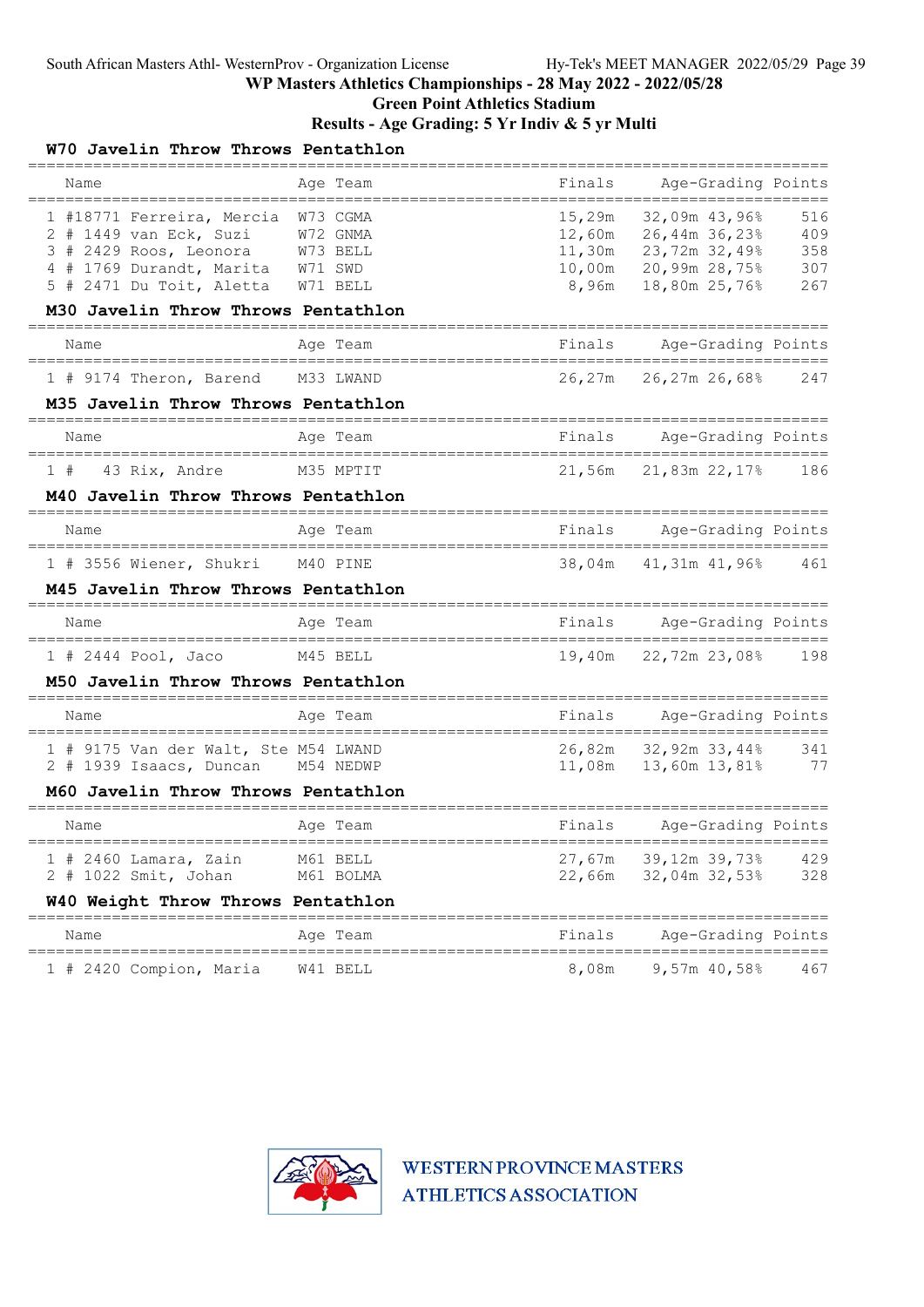Green Point Athletics Stadium

| W50 Weight Throw Throws Pentathlon                      |           |              |                                                |            |
|---------------------------------------------------------|-----------|--------------|------------------------------------------------|------------|
| Name                                                    | Aqe Team  | Finals       | Age-Grading Points                             |            |
| 1#<br>68 Louw, Marisa                                   | W52 EPA   | 9,64m        | 11,39m 48,30%                                  | 578        |
| W55 Weight Throw Throws Pentathlon                      |           |              |                                                |            |
| Name                                                    | Age Team  | Finals       | Age-Grading Points                             |            |
| 1 # 1021 Smit, Jackie                                   | W58 BOLMA | 10,97m       | 14,17m 60,04%                                  | 750        |
| W60 Weight Throw Throws Pentathlon                      |           |              |                                                |            |
| Name                                                    | Age Team  | Finals       | Age-Grading Points                             |            |
| 1 #19235 Claassen, Zelda                                | W62 CGMA  | $11$ , $13m$ | 13,47m 57,11%                                  | 706        |
| 2 # 2414 Dramat, Farieda W63 BELL                       |           |              | $9,91m$ 11,99m 50,85%                          | 615        |
| W65 Weight Throw Throws Pentathlon                      |           |              |                                                |            |
| Name<br>-------------------------------------           | Age Team  | Finals       | Age-Grading Points<br>======================== |            |
| 1 # 368 Griesel, Ronel                                  | W69 BOLMA |              | 8,83m   11,70m   49,61%                        | 597        |
| 2 # 2469 Stoffberg, Tertia W68 BELL                     |           |              | 8,08m    10,71m    45,39%                      | 536        |
| W70 Weight Throw Throws Pentathlon                      |           |              |                                                |            |
| Name                                                    | Age Team  | Finals       | Age-Grading Points<br>======================== |            |
| 1 #18771 Ferreira, Mercia W73 CGMA                      |           | 9,08m        | 13,31m 56,43%                                  | 696        |
| 2 # 1769 Durandt, Marita W71 SWD                        |           | 8,81m        | 12,92m 54,75%                                  | 672        |
| 3 # 2471 Du Toit, Aletta W71 BELL                       |           |              | $8,44m$ 12,37m 52,45%                          | 638        |
| 4 # 1449 van Eck, Suzi                                  | W72 GNMA  | 7,42m        | 10,88m 46,12%                                  | 546<br>405 |
| 5 # 2429 Roos, Leonora W73 BELL                         |           | 5,83m        | 8,55m 36,23%                                   |            |
| M30 Weight Throw Throws Pentathlon                      |           |              |                                                |            |
| Name<br>=====================================           | Age Team  | Finals       | Age-Grading Points                             |            |
| 1 # 9174 Theron, Barend                                 | M33 LWAND | 10,89m       | 10,89m 42,11%                                  | 502        |
| M35 Weight Throw Throws Pentathlon<br>================= |           |              |                                                |            |
| Name                                                    | Aqe Team  | Fına⊥s       | Age-Grading Points<br>======================   |            |
| 1#<br>43 Rix, Andre                                     | M35 MPTIT | 3,93m        | 4,00m 15,50%                                   | 125        |
| M40 Weight Throw Throws Pentathlon                      |           |              |                                                |            |
| Name                                                    | Age Team  | Finals       | Age-Grading Points                             |            |
| 1 # 3556 Wiener, Shukri                                 | M40 PINE  |              | 12,02m  13,09m 50,65%                          | 626        |

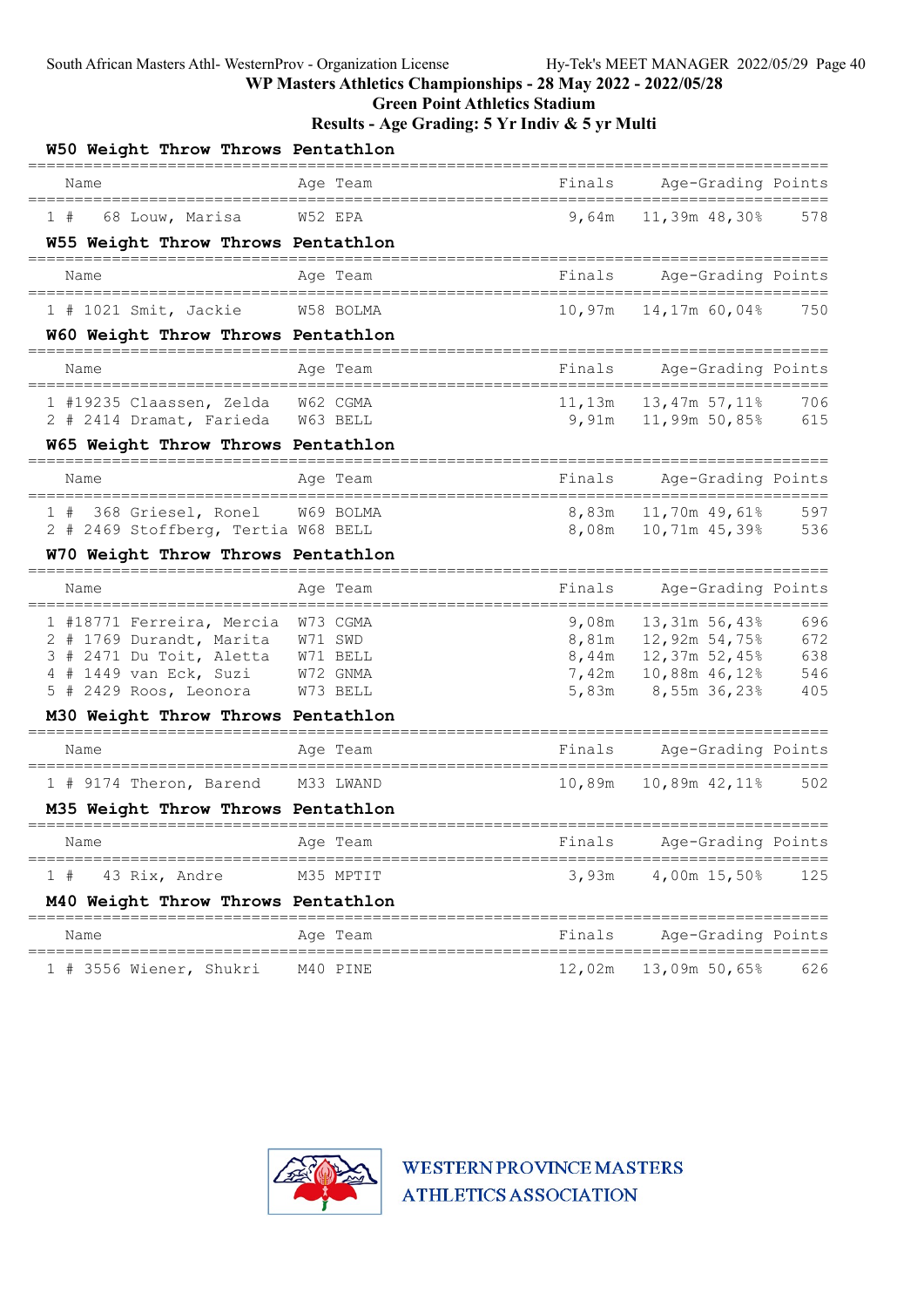Green Point Athletics Stadium

Results - Age Grading: 5 Yr Indiv & 5 yr Multi

|                                                 |                   |                 | M45 Weight Throw Throws Pentathlon                                        |                                                                                                                                                |                        |                               |                                    |            |
|-------------------------------------------------|-------------------|-----------------|---------------------------------------------------------------------------|------------------------------------------------------------------------------------------------------------------------------------------------|------------------------|-------------------------------|------------------------------------|------------|
| Name                                            |                   |                 |                                                                           | Age Team                                                                                                                                       | Finals                 |                               | Age-Grading Points                 |            |
| $1$ # 2444 Pool, Jaco                           |                   |                 |                                                                           | M45 BELL                                                                                                                                       | 6.19m                  |                               | 7,24m 28,00%                       | 299        |
|                                                 |                   |                 | M50 Weight Throw Throws Pentathlon                                        | ====================                                                                                                                           |                        |                               |                                    |            |
| Name                                            |                   |                 |                                                                           | Age Team                                                                                                                                       | ____________<br>Finals |                               | Age-Grading Points                 |            |
|                                                 |                   |                 | 1 # 9175 Van der Walt, Ste M54 LWAND<br>2 # 1939 Isaacs, Duncan M54 NEDWP |                                                                                                                                                | 7,82m<br>7,81m         | 8,19m 31,67%                  | 8,20m 31,71%                       | 352<br>351 |
|                                                 |                   |                 | M60 Weight Throw Throws Pentathlon                                        | -----------------------                                                                                                                        |                        |                               |                                    |            |
| Name<br>===================================     |                   |                 |                                                                           | Age Team<br>________________________                                                                                                           | Finals                 | ========                      | Age-Grading Points<br>============ |            |
| 1 # 1022 Smit, Johan<br>$2$ # 2460 Lamara, Zain |                   |                 | M61 BELL                                                                  | M61 BOLMA                                                                                                                                      | 11,14m<br>8,32m        | 11,61m 44,90%<br>8,67m 33,53% |                                    | 542<br>378 |
| W40 Throws Pentathlon                           | ----------------- |                 |                                                                           |                                                                                                                                                |                        |                               |                                    |            |
| 40 SA Record: N<br>40 WP Record: P              |                   |                 |                                                                           | 3148 2013/04/26 Janita Eva, AGN<br>2274 2017/12/02 Sanet Kruger<br>3100 40 SA Nat colours std<br>2650 40 WPS WP Colours Standard               |                        |                               |                                    |            |
| Name                                            |                   |                 |                                                                           | Age Team                                                                                                                                       | Finals                 | H#                            |                                    |            |
| 1 # 2420 Compion, Maria                         |                   |                 |                                                                           | W41 BELL                                                                                                                                       | 2015,00                |                               |                                    |            |
| W50 Throws Pentathlon                           | ----------        |                 |                                                                           |                                                                                                                                                |                        |                               |                                    |            |
| 50 WP Record: P<br>Name                         |                   | 3022<br>2880    |                                                                           | 50 SA Record: N 4346 2018/04/27 Heleen Knobel, SWD<br>Tertia Stoffberg<br>3400 50 SA Nat colours std<br>50 WPS WP Colours Standard<br>Age Team | Finals                 | H#                            |                                    |            |
| 1#                                              |                   | 68 Louw, Marisa |                                                                           | W52 EPA                                                                                                                                        | 2466,00                |                               |                                    |            |
| W55 Throws Pentathlon                           |                   |                 |                                                                           |                                                                                                                                                |                        |                               |                                    |            |
| 55 SA Record: N                                 |                   | 4457            |                                                                           |                                                                                                                                                |                        |                               |                                    |            |
| 55 WP Record: P                                 |                   | 3729<br>2880    |                                                                           | 2021/11/17 Heleen Knobel, SWD<br>Heleen Schoonwinkel<br>3500 55 SA Nat colours std<br>55 WPS WP Colours Standard                               |                        |                               |                                    |            |
| Name                                            |                   |                 |                                                                           | Age Team                                                                                                                                       | Finals                 | H#                            |                                    |            |
| $1$ # 1021 Smit, Jackie                         |                   |                 |                                                                           | W58 BOLMA                                                                                                                                      | 2977,00 WPS            |                               |                                    |            |

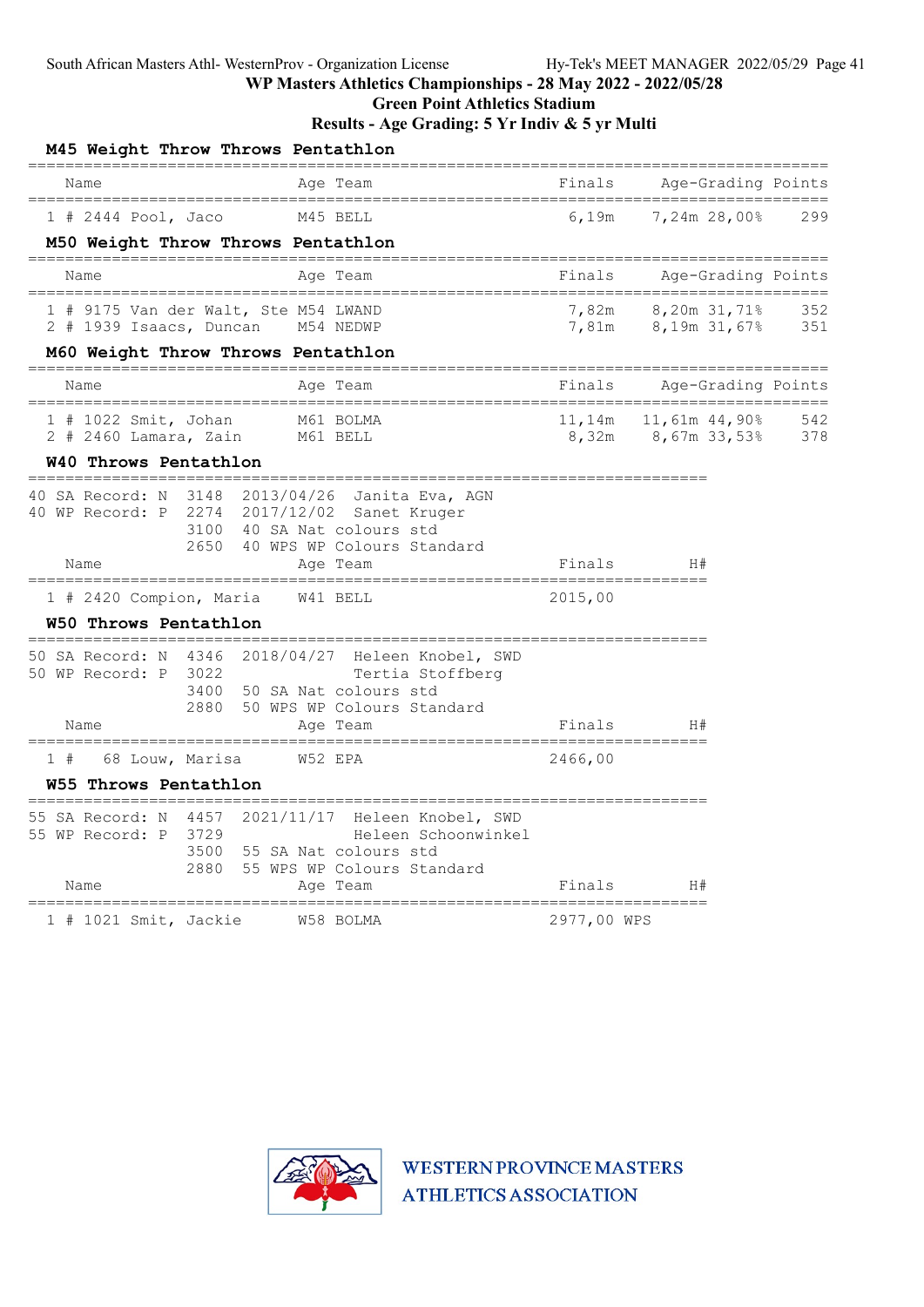|    |                                            | W60 Throws Pentathlon                                                         |                                                                                                                    |                        |                                                                        |                                                                     |      |
|----|--------------------------------------------|-------------------------------------------------------------------------------|--------------------------------------------------------------------------------------------------------------------|------------------------|------------------------------------------------------------------------|---------------------------------------------------------------------|------|
|    | 60 SA Record: N<br>60 WP Record: P<br>Name | 4036<br>3307<br>3400<br>2880                                                  | 60 SA Nat colours std<br>60 WPS WP Colours Standard                                                                |                        | 2010/04/30 H. Schoonwinkel, WPA<br>Susan Malherbe                      | Finals                                                              | H#   |
|    |                                            |                                                                               |                                                                                                                    | Age Team               |                                                                        |                                                                     |      |
|    |                                            | 1 # 2414 Dramat, Farieda                                                      | 2 #19235 Claassen, Zelda W62 CGMA                                                                                  | W63 BELL               |                                                                        | 2641,00<br>2514,00                                                  |      |
|    |                                            | W65 Throws Pentathlon                                                         |                                                                                                                    |                        |                                                                        |                                                                     |      |
|    | 65 SA Record: N                            | 3632<br>3400<br>2880                                                          | 2006/04/28<br>65 WP Record: P 3369 2019/12/07 Zelda Erasmus<br>65 SA Nat colours std<br>65 WPS WP Colours Standard | A. Olivier             |                                                                        |                                                                     |      |
|    | Name                                       |                                                                               |                                                                                                                    | Age Team               |                                                                        | Finals                                                              | H#   |
|    |                                            | 1 # 368 Griesel, Ronel                                                        | W69 BOLMA<br>2 # 2469 Stoffberg, Tertia W68 BELL                                                                   |                        |                                                                        | 2581,00<br>1941,00                                                  |      |
|    |                                            | W70 Throws Pentathlon                                                         |                                                                                                                    |                        |                                                                        |                                                                     |      |
|    | 70 WP Record: P                            | 3016<br>3100<br>2350                                                          | 70 SA Nat colours std<br>70 WPS WP Colours Standard                                                                |                        | 70 SA Record: N 3727 2019/03/30 Mercia Ferreira, CGA<br>Susan Malherbe |                                                                     |      |
|    | Name                                       |                                                                               |                                                                                                                    | Age Team               |                                                                        | Finals                                                              | H#   |
|    |                                            | 1 #18771 Ferreira, Mercia<br>3 # 1449 van Eck, Suzi<br>5 # 2429 Roos, Leonora | 2 # 1769 Durandt, Marita W71 SWD<br>W72 GNMA<br>4 # 2471 Du Toit, Aletta W71 BELL<br>W73 BELL                      | W73 CGMA               |                                                                        | 2991,00 WPS<br>2725,00 WPS<br>2611,00 WPS<br>2461,00 WPS<br>2082,00 |      |
|    |                                            | M30 Throws Pentathlon                                                         |                                                                                                                    |                        |                                                                        |                                                                     |      |
|    | 30 SA Record: N<br>30 WP Record: P<br>Name | 2696<br>2852<br>2100                                                          | 2002/05/04 C. Scheepers<br>30 WPS WP Colours Standard                                                              | B. Coetzee<br>Age Team |                                                                        | Finals                                                              | H#   |
|    |                                            |                                                                               | ;=======================                                                                                           |                        |                                                                        |                                                                     |      |
|    |                                            | M35 Throws Pentathlon                                                         | 1 # 9174 Theron, Barend M33 LWAND                                                                                  |                        |                                                                        | 2183,00 WPS                                                         |      |
|    |                                            |                                                                               |                                                                                                                    |                        |                                                                        |                                                                     |      |
|    | 35 SA Record: N                            | 3456<br>2700<br>2180                                                          | 35 WP Record: P 2784 2019/12/07 Shukri Wiener<br>35 SA Nat colours std<br>35 WPS WP Colours Standard               |                        | 2009/09/06 Martin Venter, AGN                                          |                                                                     |      |
|    | Name                                       |                                                                               |                                                                                                                    | Age Team               |                                                                        | Finals                                                              | - H# |
| 1# |                                            | 43 Rix, Andre                                                                 | M35 MPTIT                                                                                                          |                        |                                                                        | 892,00                                                              |      |

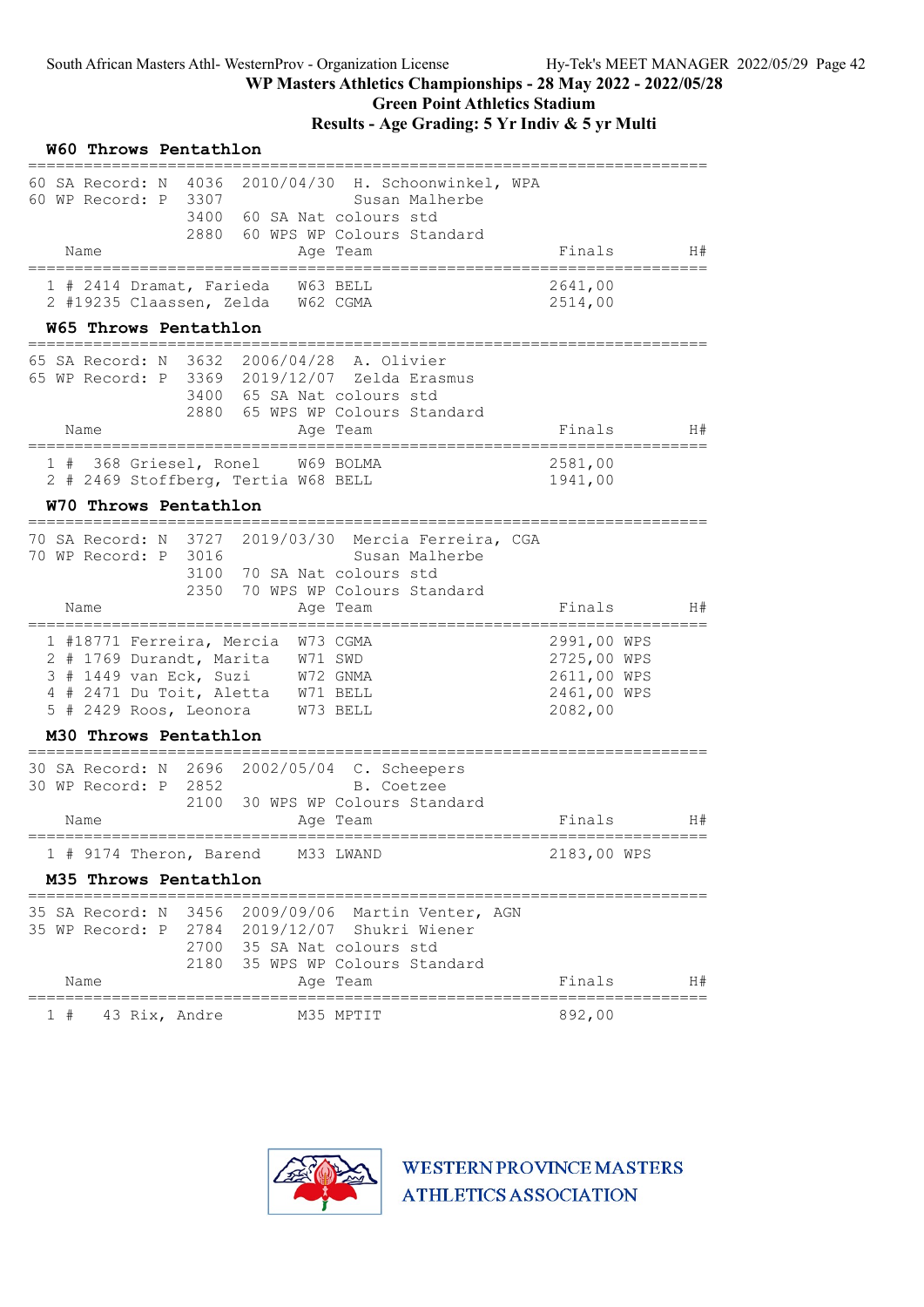| M40 Throws Pentathlon                                                                                                                                                                                  |                                    |                 |
|--------------------------------------------------------------------------------------------------------------------------------------------------------------------------------------------------------|------------------------------------|-----------------|
| 40 SA Record: N 4851<br>2015/05/15 Chris Harmse, FSA<br>40 WP Record: P 2951<br>Johan Paauw<br>2900 40 SA Nat colours std<br>2250 40 WPS WP Colours Standard<br>Name<br>Age Team                       | Finals                             | H#              |
| ======================<br>===========<br>1 # 3556 Wiener, Shukri<br>M40 PINE                                                                                                                           | ===============<br>2579,00 WPS     |                 |
| M45 Throws Pentathlon                                                                                                                                                                                  |                                    |                 |
| 45 SA Record: N 3965 2018/04/27 Martin Venter, AGN<br>45 WP Record: P 3209<br>Norman Hough<br>3200 45 SA Nat colours std<br>2480 45 WPS WP Colours Standard                                            |                                    |                 |
| Name<br>Age Team                                                                                                                                                                                       | Finals                             | H#              |
| ================================<br>$1$ # 2444 Pool, Jaco<br>M45 BELL                                                                                                                                  | :===========<br>1495,00            |                 |
| M50 Throws Pentathlon                                                                                                                                                                                  |                                    |                 |
| 50 SA Record: N 4258 2014/04/26 Burton Haupt, AGN<br>50 WP Record: P 3234<br>Johan Allers<br>3400 50 SA Nat colours std<br>2800 50 WPS WP Colours Standard<br>Name<br>Age Team                         | Finals                             | H#              |
| 1 # 9175 Van der Walt, Ste M54 LWAND<br>2 # 1939 Isaacs, Duncan M54 NEDWP                                                                                                                              | 1741,00<br>1159,00                 |                 |
| M60 Throws Pentathlon                                                                                                                                                                                  |                                    |                 |
| 60 SA Record: N 4583 2022/03/25 Burton Haupt, AGN<br>60 WP Record: P 3904 2001/07/12 Steve Johnston<br>3600 60 SA Nat colours std<br>2965 60 WPS WP Colours Standard<br>Name<br>Age Team               | Finals<br>=============            | H#              |
| $1$ # 1022 Smit, Johan<br>M61 BOLMA<br>$2$ # 2460 Lamara, Zain<br>M61 BELL                                                                                                                             | ============<br>2448,00<br>2230,00 |                 |
| W40 5000 Meter Race Walk                                                                                                                                                                               |                                    |                 |
| 40 SA Record: N 23:44,10<br>1999/05/28 Barbara Nell, CGA<br>40 WP Record: P 27:20,76<br>T. Carstens<br>27:50,00<br>40 SA Nat colours std<br>32:34,00<br>40 WPS WP Colours Standard<br>Name<br>Age Team | Finals                             | Age-Grading     |
| $======$<br>_________                                                                                                                                                                                  |                                    |                 |
| 531 Van Deventer, Ann W42 BOLMA<br>1#                                                                                                                                                                  | 31:34,07 WPS                       | 30:23,05 65,11% |

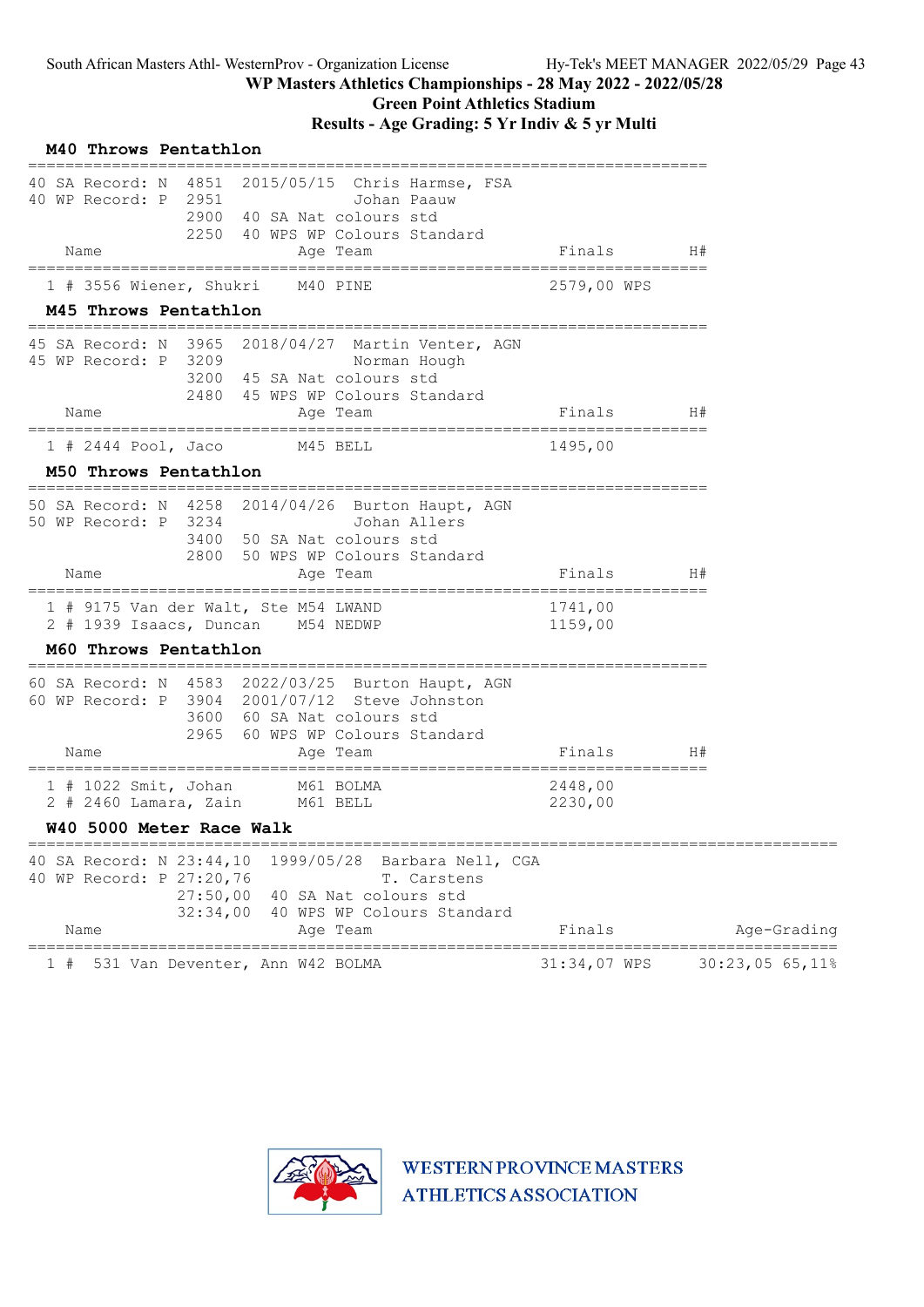# Green Point Athletics Stadium

Results - Age Grading: 5 Yr Indiv & 5 yr Multi

| W50 5000 Meter Race Walk                                                                                                                      |                                                                                                                           |                                             |                                                             |
|-----------------------------------------------------------------------------------------------------------------------------------------------|---------------------------------------------------------------------------------------------------------------------------|---------------------------------------------|-------------------------------------------------------------|
| 50 SA Record: N 25:05,10 2006/04/28 Barbara Nell, CGA<br>50 WP Record: P 28:45,81<br>Name                                                     | E Brandt<br>30:05,00 50 SA Nat colours std<br>35:12,00 50 WPS WP Colours Standard<br>Age Team                             | Finals                                      | Age-Grading                                                 |
| ==========================                                                                                                                    | =================                                                                                                         |                                             |                                                             |
| 670 Race, Anne<br>1#<br>38 Lategan, Jill W50 GOODW<br>$2 +$                                                                                   | W54 SPARH                                                                                                                 | $34:56,44$ WPS<br>36:18,96                  | 30:58,71 63,86%<br>$32:11,87$ 61,44%                        |
| W55 5000 Meter Race Walk<br>================================                                                                                  |                                                                                                                           |                                             |                                                             |
| 55 SA Record: N 26:19,66 2001/04/29 Barbara Nell, CGA<br>55 WP Record: P 28:43,53                                                             | J. Cowley<br>31:35,00 55 SA Nat colours std<br>36:57,00 55 WPS WP Colours Standard                                        |                                             |                                                             |
| Name<br>=================================                                                                                                     | Age Team                                                                                                                  | Finals                                      | Age-Grading                                                 |
| 1 # 158 Horn-Botha, Debor W56 VOB<br>2 # 162 Gilmour, Patricia W59 VOB                                                                        |                                                                                                                           |                                             | 30:07,00 SA 25:27,10 77,73%<br>32:45,61 WPS 27:41,14 71,46% |
| W60 5000 Meter Race Walk                                                                                                                      |                                                                                                                           |                                             |                                                             |
| 60 SA Record: N 27:32,00 10/2016 Barbara Nell, CGA<br>60 WP Record: P 28:45,21<br>Name                                                        | Lindsay Hatz<br>33:10,00 60 SA Nat colours std<br>38:48,00 60 WPS WP Colours Standard<br>Age Team                         | Finals                                      | Age-Grading                                                 |
|                                                                                                                                               |                                                                                                                           |                                             |                                                             |
| 1 # 1105 Goosen, Jacquelin W60 DURBA<br>2 # 664 Williams, Gail W64 SPARH                                                                      |                                                                                                                           | 33:53,72 WPS                                | 32:18,70 SA 25:51,93 76,49%<br>27:08,00 72,91%              |
| W65 5000 Meter Race Walk                                                                                                                      |                                                                                                                           |                                             |                                                             |
| 65 SA Record: N 29:28,70 2013/04/26 Elsa Meyer, AGN<br>65 WP Record: P 29:55,42<br>41:09,00<br>Name<br>====================================== | H. Rothman<br>35:10,00 65 SA Nat colours std<br>65 WPS WP Colours Standard<br>Age Team                                    | Finals                                      | Age-Grading                                                 |
| 1 # 2430 Roux, Isabel W69 BELL                                                                                                                |                                                                                                                           | 38:36,52 WPS                                | 29:03,88 68,07%                                             |
| W70 5000 Meter Race Walk                                                                                                                      |                                                                                                                           |                                             |                                                             |
| 70 SA Record: N 30:33,72<br>70 WP Record: P 30:34,22<br>37:25,00<br>43:47,00<br>Name                                                          | 10/2016<br>Elsa Meyer, AGN<br>2022/04/09<br>Edna Brand<br>70 SA Nat colours std<br>70 WPS WP Colours Standard<br>Age Team | Finals                                      | Age-Grading                                                 |
| 4733 Brand, Edna<br>2 # 2205 Blignaut, Frieda<br>3#<br>41 Smook, Manda                                                                        | W70 STRAN<br>W71 SANLM<br>W72 AFS                                                                                         | 30:13,08NSA<br>33:12,90 SA<br>$37:05,81$ SA | $21:12,79$ 93,26%<br>23:19,02 84,85%<br>$26:02,52$ 75,97%   |

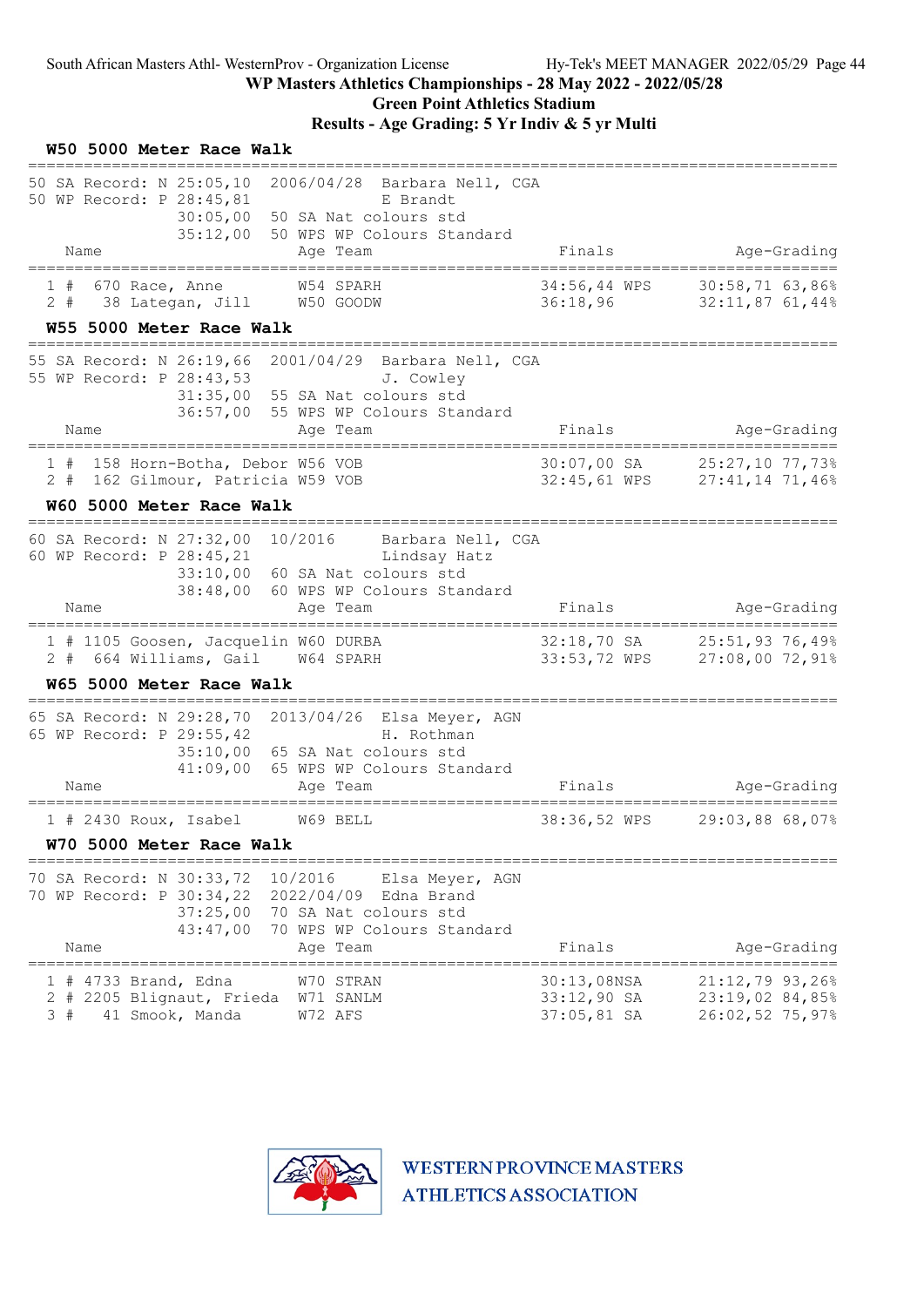# Green Point Athletics Stadium

| W75 5000 Meter Race Walk                                                                                                                                                                                                                       |                                                               |                                    |
|------------------------------------------------------------------------------------------------------------------------------------------------------------------------------------------------------------------------------------------------|---------------------------------------------------------------|------------------------------------|
| 75 SA Record: N 34:00,10 2003/02/21 A. Villet, WPA<br>75 WP Record: P 34:00,10<br>A. Villet<br>75 SA Nat colours std<br>40:00,00<br>46:48,00<br>75 WPS WP Colours Standard<br>Age Team<br>Name                                                 | Finals                                                        | Age-Grading                        |
| W76 RFL<br>1 # 4491 Aver, Carol-Ann<br>2 # 2408 Schipper, Mary W75 BELL<br>3 # 843 Brennan, Megan W78 SPARH<br>W80 5000 Meter Race Walk                                                                                                        | 38:16,36 SA<br>40:02,01 WPS 25:56,99 76,24%<br>$41:17,69$ WPS | 24:48,51 79,74%<br>26:46,04 73,91% |
| __________________________________<br>80 SA Record: N 38:08,75 2018/04/28 Peggy Reid, WPA<br>80 WP Record: P 37:56,29 2022/04/09 Hildegard Vey<br>44:40,00 80 SA Nat colours std<br>80 WPS WP Colours Standard<br>52:16,00<br>Name<br>Age Team | Finals                                                        | Age-Grading                        |
| =====================================<br>1 # 477 Vey, Hildegard W80 VOB<br>783 Norton, Margaret W82 SPARH<br>2#<br>M45 5000 Meter Race Walk                                                                                                    | 37:32,17PSA 22:11,49 89,15%<br>41:48,02 SA 24:42,75 80,05%    |                                    |
| 45 SA Record: N 22:54,80<br>M. Whitmore<br>45 WP Record: P 23:37,40<br>J. Esterhuizen<br>25:45,40 45 SA Nat colours std<br>30:08,00 45 WPS WP Colours Standard<br>Age Team<br>Name                                                             | Finals                                                        | Age-Grading                        |
| 1 # 7734 Cillie, Gideon M45 BELL<br>M50 5000 Meter Race Walk                                                                                                                                                                                   | 25:26,17 SA 23:13,09 77,35%                                   |                                    |
| 50 SA Record: N 23:01,40<br>Jurgen Spencer, WPA<br>50 WP Record: P 23:01,40<br>Jurgen Spencer<br>26:45,00 50 SA Nat colours std<br>31:18,00<br>50 WPS WP Colours Standard<br>Name<br>Age Team                                                  | Finals                                                        | Age-Grading                        |
| 1 # 4695 Hines, Dennis M54 STRAN<br>M55 5000 Meter Race Walk                                                                                                                                                                                   | =======================<br>31:38,89                           | $27:43,24$ 64,79%                  |
| 55 SA Record: N 23:52,24<br>Jurgen Spencer, WPA<br>55 WP Record: P 23:52,24<br>Jurgen Spencer<br>27:55,00<br>55 SA Nat colours std<br>32:40,00<br>55 WPS WP Colours Standard<br>Name<br>Age Team                                               | Finals                                                        | Age-Grading                        |
| ==============<br>$1$ # 1962 Papier, Adam<br>M59 OMMIE                                                                                                                                                                                         | ----------------------<br>28:51,49 WPS                        | 24:12,73 74,18%                    |